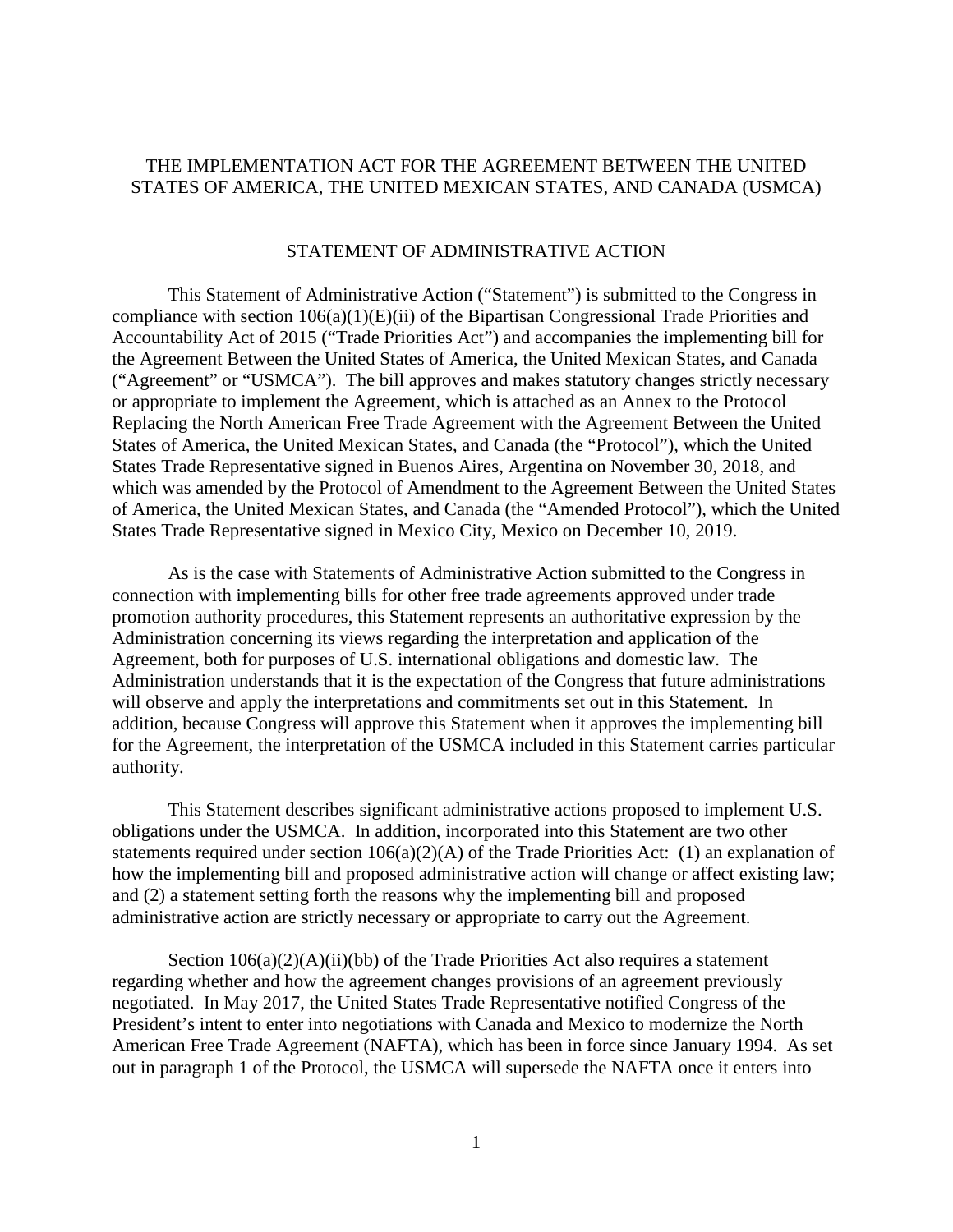force. Certain transitional provisions provided for in the USMCA are intended to ensure a smooth transition from one agreement to another.

Although the USMCA is a comprehensive overhaul of the NAFTA, many provisions of NAFTA are replicated so that the treatment the United States has committed to provide to Canada and Mexico remains the same. For example, with respect to industrial goods and textiles, the USMCA preserves the duty free treatment that had been achieved under the NAFTA. Some provisions of the NAFTA have been reproduced in the USMCA with no changes, for example with respect to temporary entry for business persons, and review and dispute settlement in antidumping and countervailing duty matters. Others have been reproduced with minimal changes, for example on duty drawback, the merchandise processing fee, origin procedures, and customs measures. However, the USMCA contains significant updates to many disciplines and adds disciplines in areas that were not covered by the NAFTA. Significantly, it includes robust labor and environment chapters as integral parts of the Agreement, rather than separate supplemental agreements. The USMCA also implements significant changes to the rules of origin for automotive goods compared to NAFTA, as well as changes to the rules for other products, in order to reflect the structure of current supply chains and incentivize additional production in the North American region, and in particular the United States. In addition, it includes disciplines to address new issues not dealt with in NAFTA, such as digital trade and state-owned enterprises.

Each USMCA Party affirms its existing rights and obligations with respect to each other under other existing international agreements.

For ease of reference, this Statement generally follows the organization of the Agreement, with the exception of grouping the Protocol and the general provisions of the USMCA (Chapters 1, 29, 30, 32, and 34) at the beginning of the discussion.

For each chapter of the USMCA, the Statement describes the pertinent provisions of the implementing bill, explaining how the bill changes or affects existing law, and stating why those provisions are strictly necessary or appropriate to implement the Agreement. The Statement then describes the administrative action proposed to implement the particular chapter of the Agreement, explaining how the proposed action changes existing administrative practice or authorizes further action and stating why such actions are required to implement the Agreement.

It should be noted that this Statement does not, for the most part, discuss those many instances in which U.S. law or administrative practice will remain unchanged under the Agreement. In many cases, U.S. laws and regulations are already in conformity with the obligations assumed under the Agreement.

Finally, references in this Statement to particular sections of U.S. statutes are based on those statutes in effect as of the date this Statement was submitted to the Congress.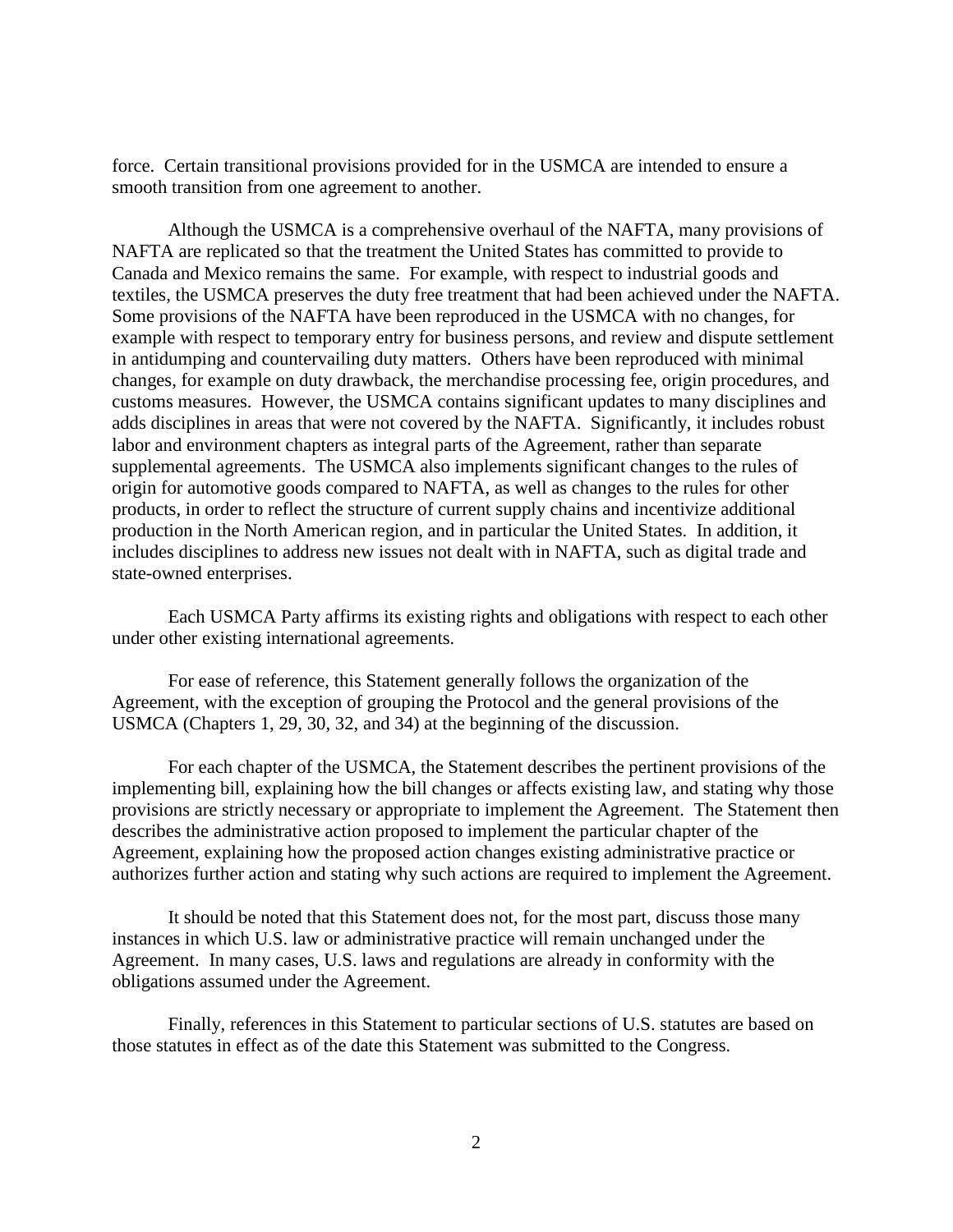# **Protocol and Chapters: 1 (Initial Provisions and General Definitions) 29 (Publication and Administration) 30 (Administrative and Institutional Provisions) 32 (Exceptions and General Provisions) 34 (Final Provisions)**

# **1. Implementing Bill**

# **a. Congressional Approval**

As required by sections  $103(b)(3)(B)(i)$  and  $106(a)(1)$  of the Trade Priorities Act, Section 101(a) of the implementing bill provides Congressional approval for: the Protocol and the USMCA, which is an Annex to the Protocol; the Protocol Amending the Agreement; and this Statement.

# **b. Entry into Force**

Paragraph 1 of the Protocol provides that upon entry into force of the Protocol, the USMCA, which is attached as an Annex to the Protocol, will supersede the NAFTA. Paragraph 2 of the Protocol provides that each Party shall notify the others, in writing, once it has completed the internal procedures required for the entry into force of the Protocol. The Protocol and the USMCA will enter into force on the first day of the third month following the last notification.

Section 101(b) of the implementing bill authorizes the President to provide written notification to Canada and Mexico that the United States has completed its applicable legal procedures, if the President has determined that Canada and Mexico have taken measures necessary to comply with those of its obligations that are to take effect at the time the Agreement enters into force, and the President provides written notice of this determination to Congress in accordance with section 106(a)(1)(G) of the Trade Priorities Act.

Certain provisions of the USMCA become effective after the Agreement enters into force.

# **c. Relationship to Federal Law**

Section 102(a) of the bill establishes the relationship between the USMCA and U.S. law. The implementing bill, including the authority granted to federal agencies to promulgate implementing regulations, is intended to bring U.S. law fully into compliance with U.S. obligations under the USMCA. The bill accomplishes that objective with respect to federal legislation by amending existing federal statutes that would otherwise be inconsistent with the Agreement and, in certain instances, by creating entirely new provisions of law.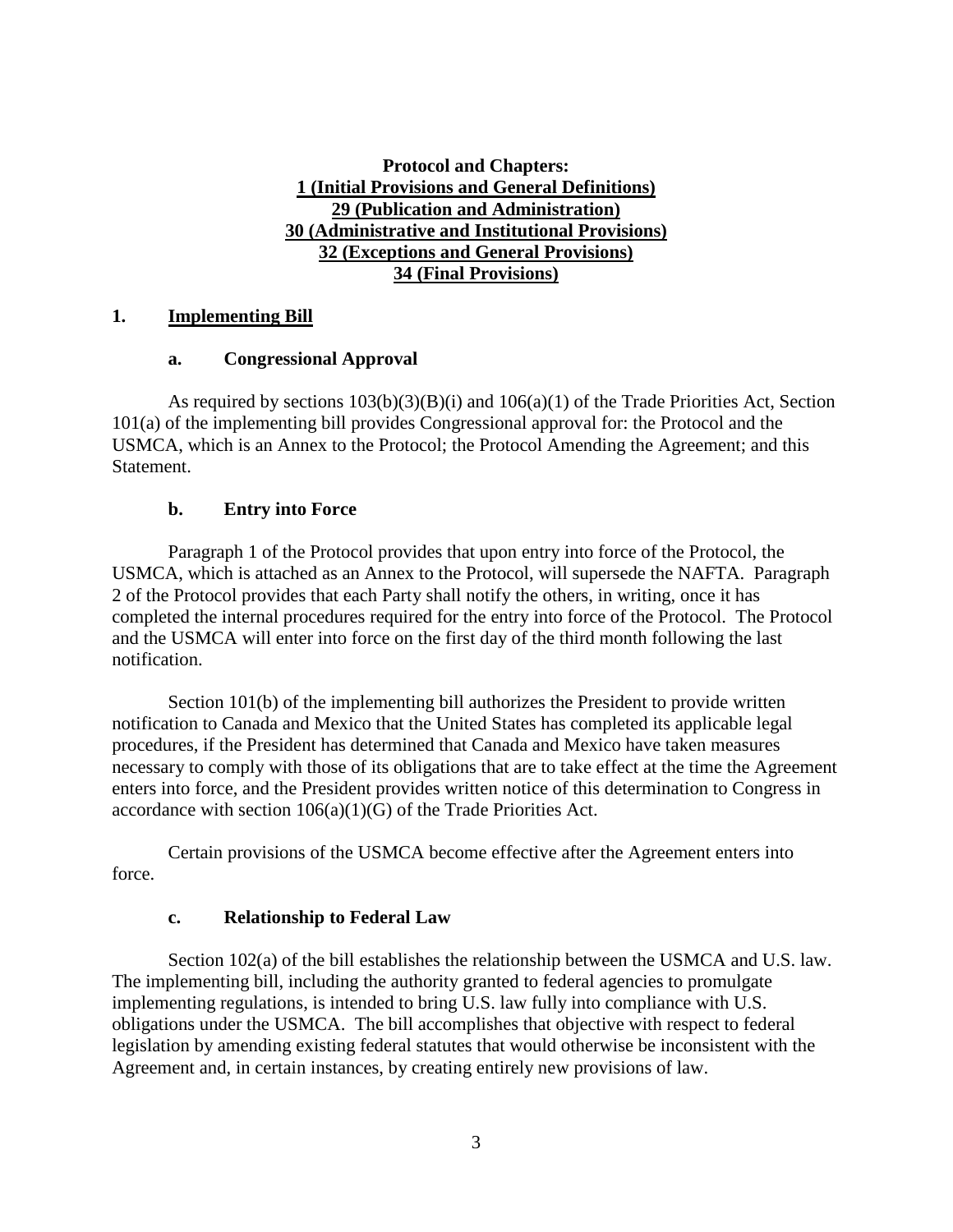As section 102(a) of the bill makes clear, those provisions of U.S. law that are not addressed by the bill are left unchanged. In particular, neither the USMCA nor the implementing bill amend section 301 of the Trade Act of 1974. Section 301 authorizes the U.S. Trade Representative to take action, subject to the direction of the President, against acts, policies, or practices that are inconsistent with, or deny benefits under, trade agreements or that are unreasonable, unjustifiable, or discriminatory and burden or restrict U.S. commerce.

Section 102(a) clarifies that no provision of the Agreement will be given effect under domestic law if it is inconsistent with federal law, including provisions of federal law enacted or amended by the bill. Section 102(a) will not prevent implementation of federal statutes consistent with the Agreement, if permissible under the terms of such statutes. Rather, the section reflects the Congressional view that necessary changes in federal statutes should be specifically enacted rather than provided for in a blanket preemption of federal statutes by the USMCA.

The Administration has made every effort to include all laws in the implementing bill and to identify all administrative actions in this Statement that must be changed or adopted in order to conform with the new U.S. rights and obligations arising from the USMCA. The latter include both regulations resulting from statutory changes made in the bill itself and changes to regulations, rules, and orders that can be implemented without a change in the underlying U.S. statute.

Accordingly, at this time it is the expectation of the Administration that no changes in existing federal law, rules, regulations, or orders -- other than those specifically indicated in the implementing bill and this Statement -- will be required to implement the new international obligations that the United States will assume under the USMCA. This is without prejudice to the President's continuing responsibility and authority to carry out U.S. law and agreements. As experience under the USMCA is gained over time, other or different administrative actions may be taken in accordance with applicable law to implement the Agreement. If additional action is called for, the Administration will seek legislation from Congress or, if a change in regulation is required, follow normal agency procedures for amending regulations.

#### **d. Relationship to State Law**

The USMCA's obligations generally cover state and local laws and regulations, as well as those at the federal level. There are a number of exceptions to, or limitations on, this general rule, however, such as in the areas of government procurement, labor, environment, investment, cross-border trade in services, and financial services.

The Agreement does not automatically "preempt" or invalidate state laws that do not conform to the Agreement's rules, even if a dispute settlement panel were to find a state measure inconsistent with the Agreement. The United States is free under the Agreement to determine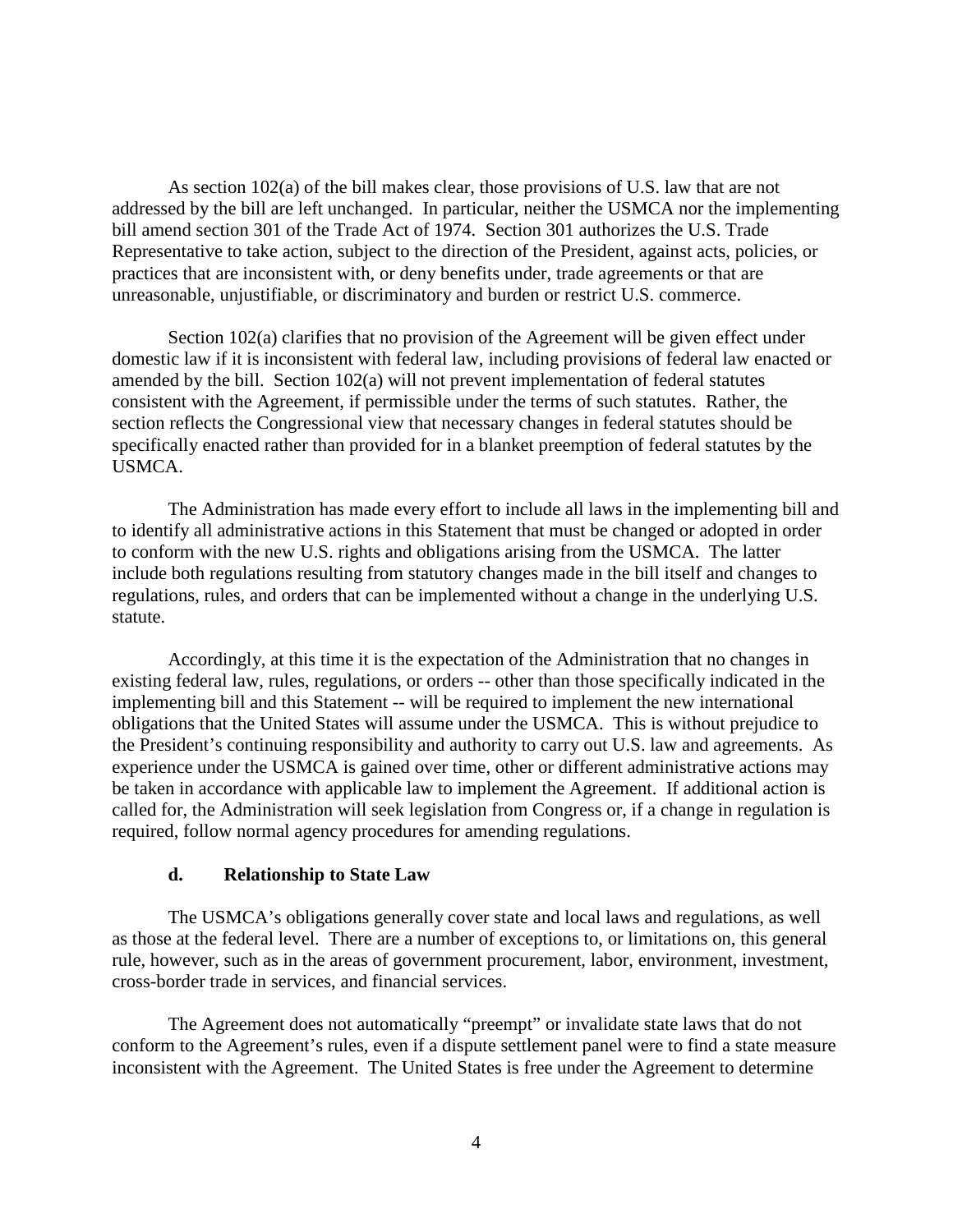how it will conform with the Agreement's obligations at the federal and non-federal level. The Administration is committed to carrying out U.S. obligations under the USMCA, as they apply to the states, through the greatest possible degree of state-federal consultation and cooperation.

Section 102(b)(1) of the bill makes clear that only the United States is entitled to bring an action in court in the event of an unresolved conflict between a state law, or the application of a state law, and the USMCA. The authority conferred on the United States under this paragraph is intended to be used only as a "last resort," in the unlikely event that efforts to achieve consistency through consultations have not succeeded.

The reference in section 102(b)(2) of the bill to the business of insurance is required by virtue of section 2 of the McCarran-Ferguson Act (15 U.S.C. 1012). That section states that no federal statute shall be construed to supersede any state law regulating or taxing the business of insurance unless the federal statute "specifically relates to the business of insurance." Certain provisions of the USMCA (for example, Chapter 17 relating to financial services) do apply to state measures regulating the insurance business, although "grandfathering" provisions in Chapter 17 exempt existing inconsistent (*i.e.*, "non-conforming") measures from key rules.

Given the provision of the McCarran-Ferguson Act, the implementing act must specifically reference the business of insurance in order for the USMCA's provisions covering the insurance business to be given effect with respect to state insurance law. Insurance is otherwise treated in the same manner under the USMCA and the implementing bill as other financial services under the USMCA.

# **e. Private Lawsuits**

Section 102(c) of the implementing bill precludes any private right of action or remedy against the federal government, a state or local government, or against a private party, based on the provisions of the USMCA. A private party thus could not sue (or defend a suit against) the United States, a state, or a private party on grounds of consistency (or inconsistency) with the Agreement. The provision also precludes a private right of action attempting to require, preclude, or modify federal or state action on grounds such as an allegation that the government is required to exercise discretionary authority or general "public interest" authority under other provisions of law in conformity with the USMCA.

With respect to the states, section 102(c) represents a determination by the Congress and the Administration that private lawsuits are not an appropriate means for ensuring state compliance with the USMCA. Suits of this nature may interfere with the Administration's conduct of trade and foreign relations and with suitable resolution of disagreements or disputes under the USMCA.

Section 102(c) does not preclude the exercise of the right to challenge determinations under section 516A of the Tariff Act of 1930 (19 U.S.C. 1516a). Section 102(c) also does not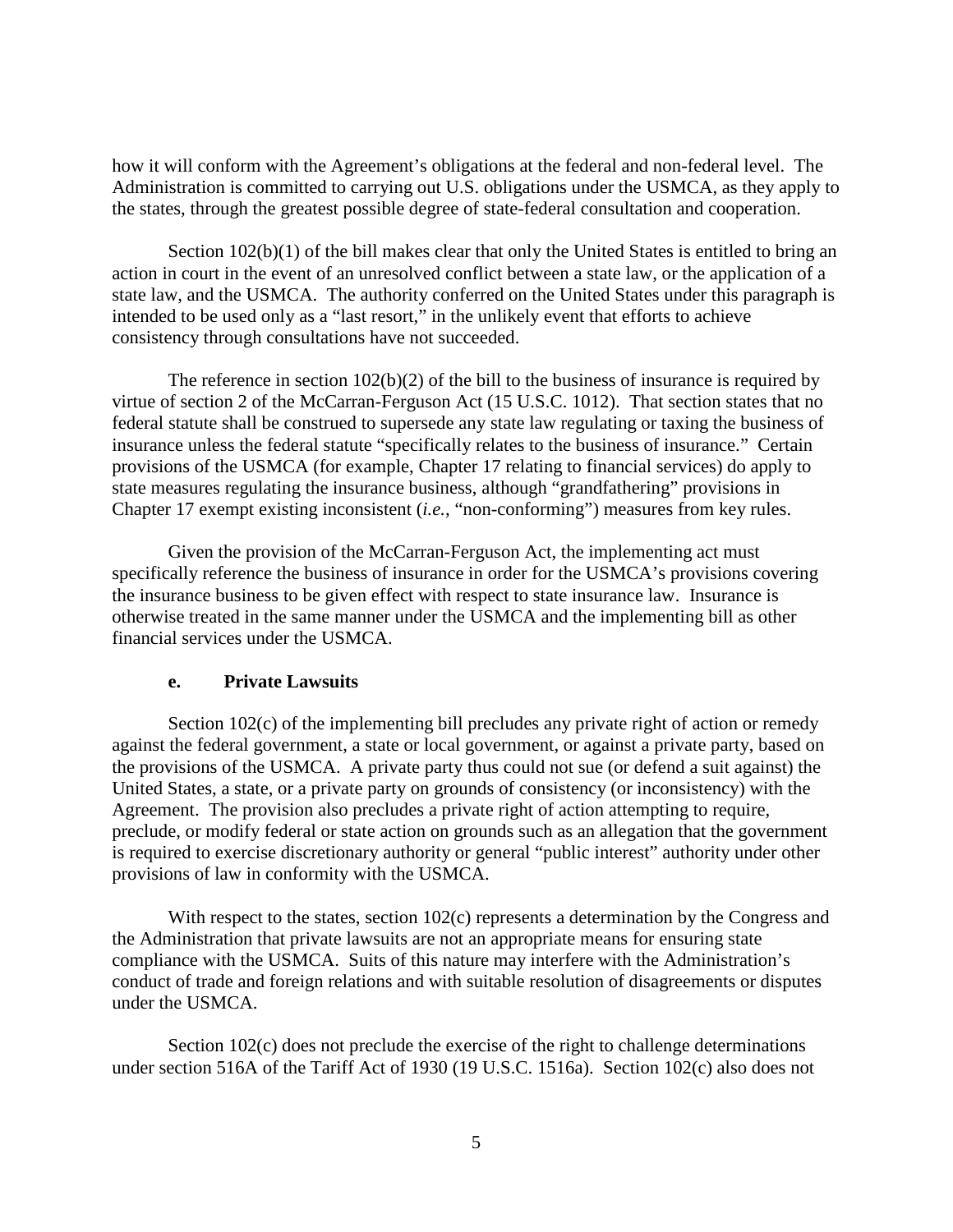preclude a private party from submitting a claim against the United States to arbitration under Chapter 14 (Investment) of the USMCA or seeking to enforce an award against the United States issued pursuant to such arbitration. The provision also would not preclude any agency of government from considering, or entertaining argument on, whether its action or proposed action is consistent with the USMCA, although any change in agency action would have to be consistent with domestic law.

#### **f. Implementing Regulations**

Section 103(a) of the bill provides the authority for new or amended regulations to be issued, and for the President to proclaim actions implementing the provisions of the USMCA, as of the date of its entry into force. Section 103(b) of the bill requires that, whenever possible, all federal regulations required or authorized under the bill and those proposed in this Statement to implement immediately applicable U.S. obligations under the USMCA are to be developed and promulgated within one year of the Agreement's entry into force. In practice, the Administration intends, wherever possible, to amend or issue the other regulations required to implement U.S. obligations under the USMCA at the time the Agreement enters into force. The process for issuing regulations pursuant to this authority will comply with the requirements of the Administrative Procedures Act, including requirements to provide notice of and an opportunity for public comment on such regulations. If issuance of any regulation will occur more than one year after the date provided in section 103(b), the officer responsible for issuing such regulation will notify the relevant committees of both Houses of Congress of the delay, the reasons for such delay, and the expected date for issuance of the regulation. Such notice will be provided at least 30 days prior to the end of the one-year period.

#### **g. Effective Dates**

Section 106(a) of the bill provides that Title I and the first three sections of the bill go into effect on the date the bill is enacted into law.

Section 621(a) provides that during any period in which a country ceases to be a Party to the USMCA, any provision of the bill and the amendments made by the bill cease to have effect with respect to that country. Section 621(b) provides that the provisions of the bill and the amendments to other statutes made by the bill will cease to have effect on the date the USMCA ceases to be in force with respect to the United States.

# **h. Joint Review**

Article 34.7 of the USMCA provides a mechanism for the Parties to conduct a joint review of the Agreement on the sixth anniversary of its entry into force, and for annual reviews thereafter, if a Party does not confirm it wishes to extend the term of the Agreement at such joint review. Section 611 of the bill provides that the U.S. Trade Representative will seek public comment prior to participating in a joint review. In addition, section 611 provides for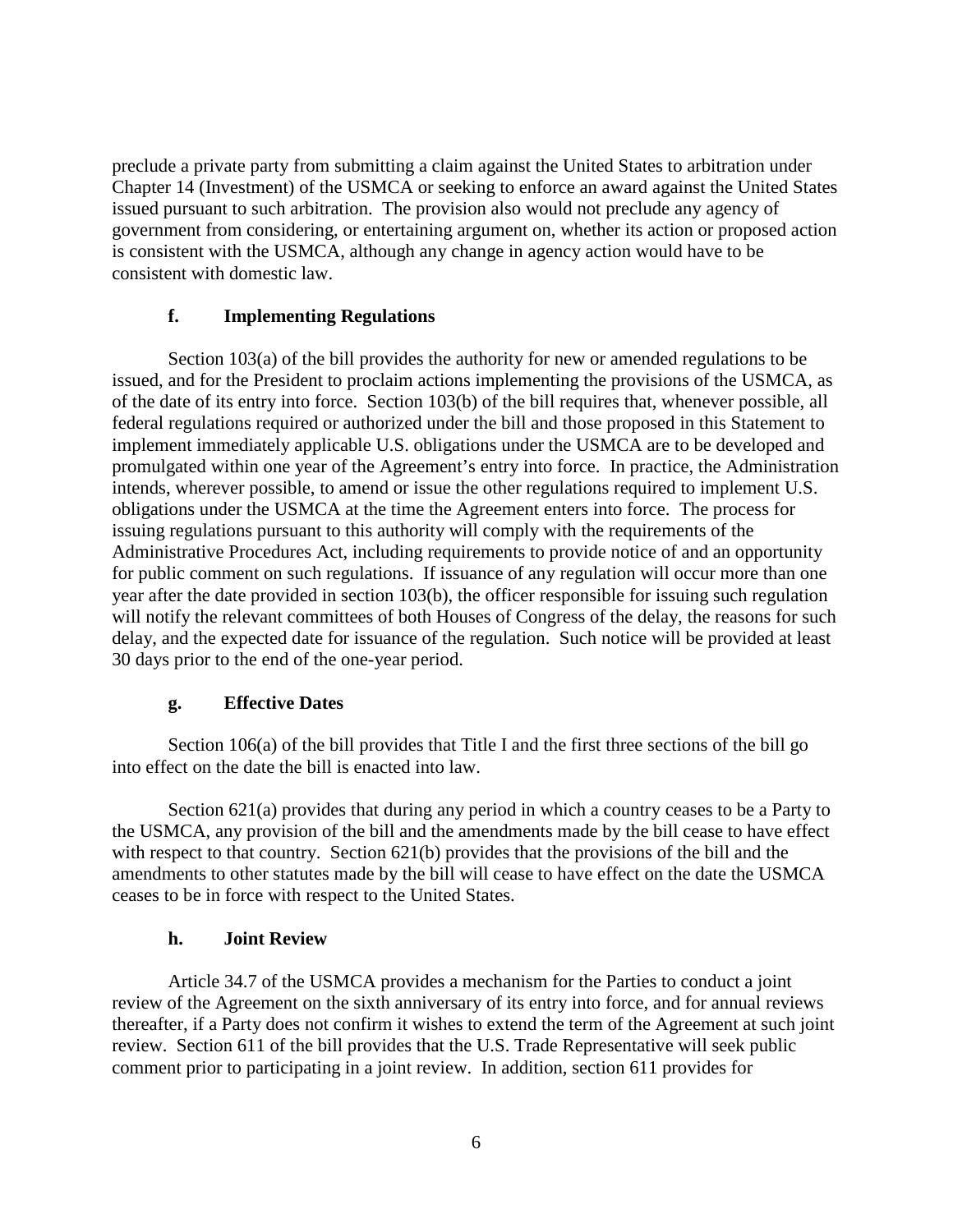consultations between the U.S. Trade Representative and the Ways and Means Committee of the House of Representatives and the Finance Committee of the Senate with respect to joint reviews or any annual reviews.

# **2. Administrative Action**

No administrative changes will be necessary to implement Chapter 1 (Initial Provisions), Chapter 29 (Publication and Administration), and Chapter 32 (Exceptions and General Provisions).

# **a. U.S. Sovereignty**

Under the USMCA, U.S. sovereignty and that of the states is fully protected. U.S. laws and regulations will continue to be enacted, administered, enforced, and amended solely by appropriate U.S. entities and authorities. All domestic legislative, judicial, or administrative prerogatives are fully maintained. The USMCA establishes a mechanism for resolving disputes between the USMCA governments. In no case does a finding by a panel established under that mechanism have the force of law in the United States. The appropriate federal and state executive and legislative authorities will decide how to respond under domestic law to any adverse panel finding.

The following administrative actions will be necessary to implement Chapter 30 (Administrative and Institutional Provisions), and Chapter 34 (Final Provisions).

# **b. Commission and Agreement Coordinator**

Article 30.1 of the USMCA establishes a Commission to oversee the implementation of the Agreement and the work of committees and other bodies established under the USMCA. The United States Trade Representative, or his or her designee, will represent the United States on the Commission. Article 30.5 of the USMCA requires each Party to designate an Agreement Coordinator to facilitate communications between the Parties regarding the Agreement. An official with the Office of the United States Trade Representative ("USTR") will serve as the Agreement Coordinator.

# **Chapter 2 (National Treatment and Market Access for Goods)**

# **1. Implementing Bill**

# **a. Proclamation Authority**

Section 103(a) of the bill grants the President authority to implement by proclamation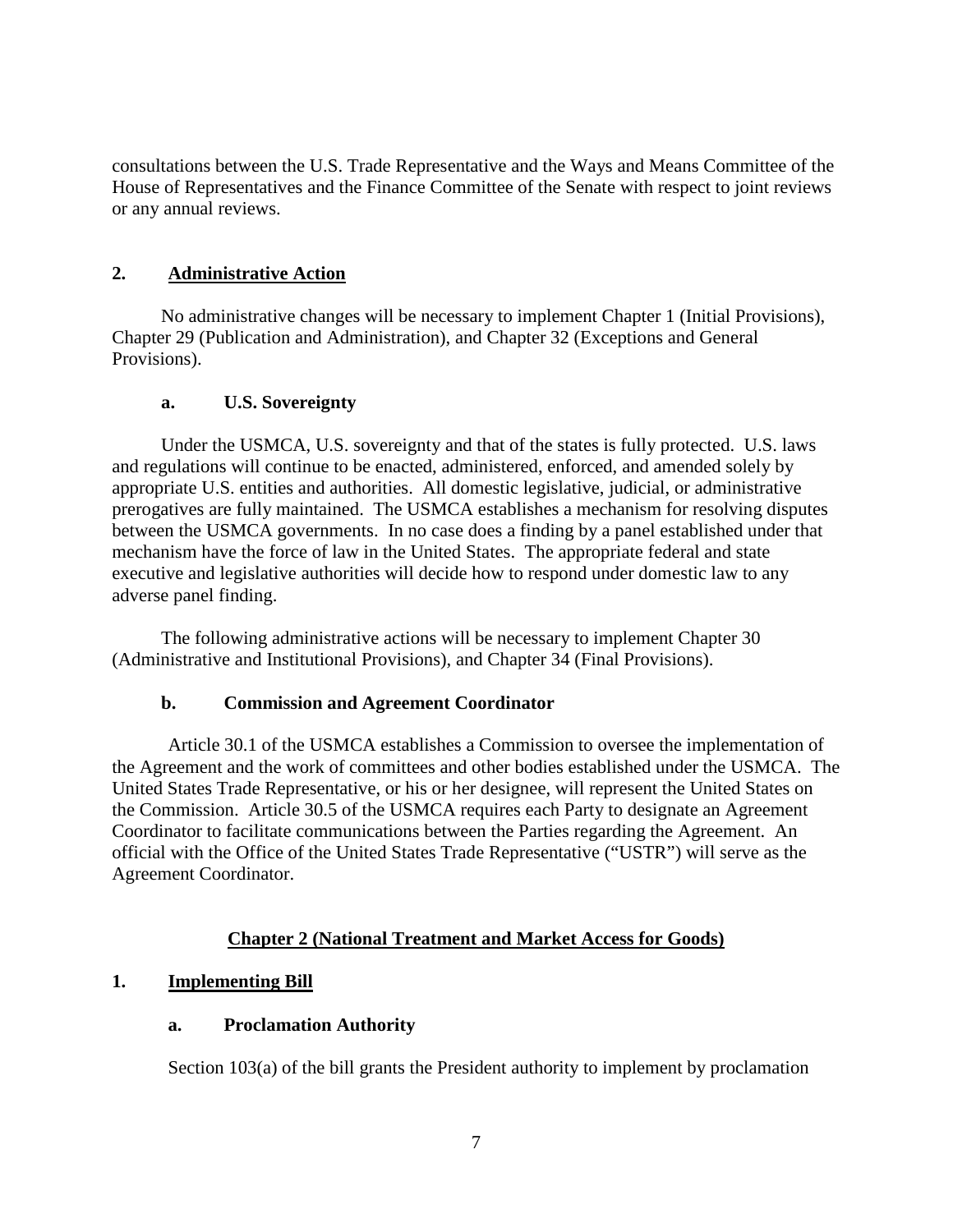U.S. rights and obligations under Chapter 2 of the Agreement through the application or elimination of customs duties and tariff-rate quotas ("TRQs") or Tariff Preference Levels ("TPLs"). Section 103(c) authorizes the President to:

- (i) modify or continue any duty;
- (ii) keep in place duty-free or excise treatment; or
- (iii) impose any duty

that the President determines to be necessary or appropriate to carry out or apply Article 2.4 (Treatment of Customs Duties), Article 2.7 (Temporary Admission of Goods), Article 2.8 (Goods Re-Entered After Repair or Alteration), Article 2.9 (Duty-Free Entry of Commercial Samples of Negligible Value and Printed Advertising Materials), Article 2.10 (Most-Favored-Nation Rates of Duty on Certain Goods), Article 6.2 (Handmade, Traditional Folkloric, or Indigenous Handicraft Goods), Article 6.3 (Special Provisions), and the Tariff Schedule of the United States to Annex 2-B (Tariff Commitments), including the appendices to that Annex, Annex 2-C (Provisions Between Mexico and the United States on Automotive Goods), and Annex 6-A (Special Provisions) and its appendices.

The proclamation authority with respect to Article 2.4 authorizes the President to provide for the continuation, phase-out, and elimination, according to the Tariff Schedule of the United States to Annex 2-B of the USMCA, of customs duties on imports from Canada and Mexico that meet the Agreement's rules of origin.

The proclamation authority with respect to Articles 2.7, 2.8, 2.9, and 2.10 authorizes the President to provide for the elimination of duties on particular categories of imports from USMCA Parties. Article 2.7 pertains to the temporary admission of certain goods, goods intended for display at an exhibition, and goods necessary for carrying out the business activity of a person who qualifies for temporary entry into the United States. Article 2.8 pertains to the importation of goods: (i) returned to the United States after undergoing repair or alteration in a USMCA Party; or (ii) sent from a USMCA Party for repair or alteration in the United States. Article 2.9 pertains to the entry of commercial samples of negligible value and printed advertising materials imported from a USMCA Party. Article 2.10 provides for duty free treatment for certain categories of goods, such as automated processing machines, continuing treatment implemented under NAFTA.

The proclamation authority with respect to Article 6.2 authorizes the President to provide duty-free treatment for certain textile or apparel products that the United States and the exporting USMCA Party agree are within the categories of hand-loomed fabrics of a cottage industry; hand-made cottage industry goods made of those hand-loomed fabrics; traditional folklore handicraft goods; or indigenous handicraft goods, provided that these goods meet any requirements for such duty-free treatment that the United States and the exporting USMCA Party agree.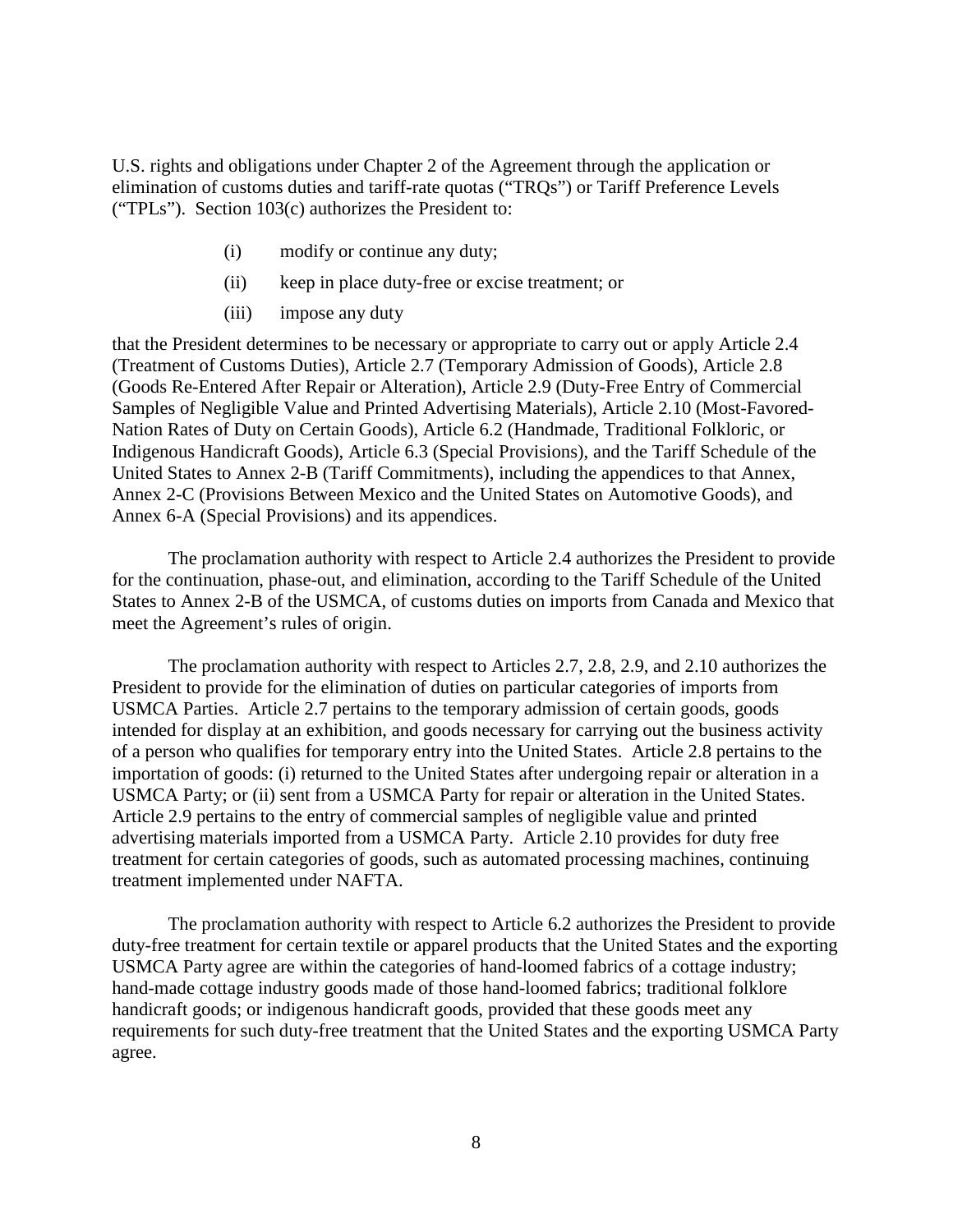The proclamation authority with respect to Article 6.3 (Special Provisions) and Annex 6- A (Special Provisions) authorizes the President to provide preferential tariff treatment applicable to originating goods to certain textile and apparel goods from a USMCA Party that do not meet the rules of origin, up to the annual quantities specified in the Appendices to that Annex.

Section 103(c)(2) of the bill authorizes the President, subject to the consultation and layover provisions of section 104 of the bill, to:

- (i) modify or continue any duty;
- (ii) modify the staging of any duty elimination set out in the U.S. Schedule to Annex 2-B, pursuant to an agreement with another USMCA Party, under Article 2.4;
- (iii) keep in place duty-free or excise treatment; or
- (iv) impose any duty

by proclamation whenever the President determines it to be necessary or appropriate to maintain the general level of reciprocal and mutually advantageous concessions with respect to a USMCA Party provided by the Agreement.

Section 104 of the bill sets forth consultation and layover steps that must precede the President's implementation of any duty modification by proclamation. This would include, for example, modifications of duties under section  $103(c)(2)$  of the bill. Under the consultation and layover provisions, the President must obtain the advice of the appropriate private sector advisory committees (established pursuant to section 135 of the Trade Act of 1974) and the U.S. International Trade Commission ("ITC") on the proposed action. The President must submit a report to the Trade Committees setting forth the action proposed, the reasons for the proposed action, and the advice of the private sector and the ITC. The bill sets aside a 60-day period following the date of transmittal of the report for the President to consult with the Trade Committees on the action. Following the expiration of the 60-day period, the President may proclaim the action.

The President may initiate the consultation and layover process under section 104 on enactment of the bill. However, under section 103(a), any modifying proclamation cannot take effect until the Agreement enters into force. In addition to modifications of customs duties, these provisions apply to other Presidential proclamation authority provided in the bill that is subject to consultation and layover, such as authority to implement a proposal to modify the Agreement's specific rules of origin in accordance with Article 5.18 (Committee on Rules of Origin and Origin Procedures) and Article 6.4 (Review and Revision of Rules of Origin) of the USMCA.

Section 103(c) of the bill provides for the conversion of existing specific or compound rates of duty for various goods to *ad valorem* rates for purposes of implementing the Agreement's customs duty reductions. (A compound rate of duty for a good would be a rate of duty stated, for example, as the sum of X dollars per kilogram plus Y percent of the value of the good).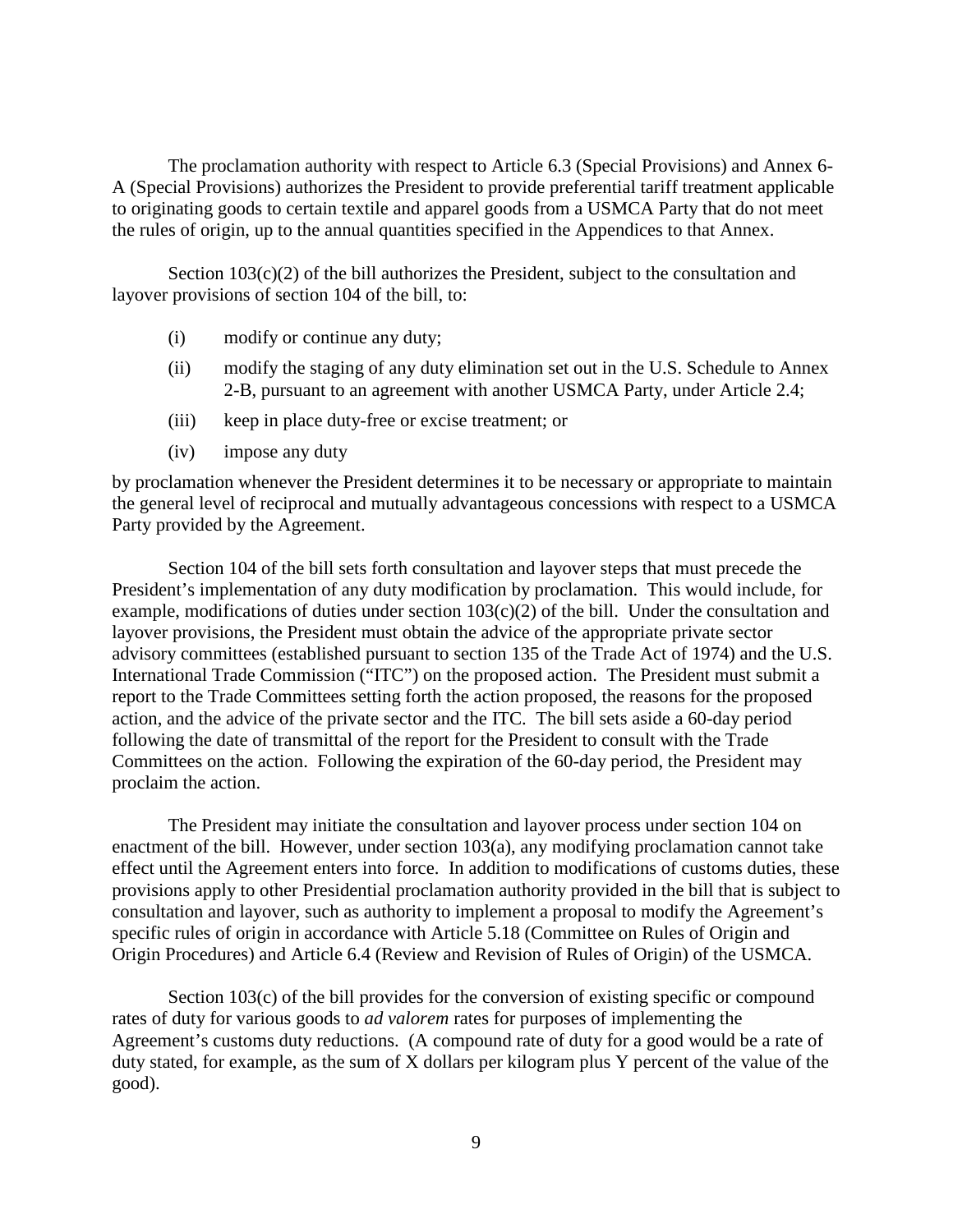# **b. Drawback**

Section 208 of the bill implements U.S. commitments under USMCA Article 2.5 (Drawback and Duty Deferral Program) with respect to drawback for goods traded between the Parties to the Agreement.

This section amends section 203 of the North American Free Trade Agreement Implementation Act (19 U.S.C. 3333) to provide exceptions to the limitation on drawback implemented in NAFTA for certain goods traded between the Parties to the Agreement. This amendment includes conforming terminology changes and references to provisions of the USMCA, as well as changes to the exception for sugar to reflect new tariff nomenclature. This section also amends sections 311, 312, 313, and 562 of the Tariff Act of 1930 (19 U.S.C. 1311, 1312, 1313, and 1562) which provide that drawback with respect to goods imported into the United States and subsequently exported to the territory of another Party, used in the production of a good exported to another Party, or substituted by goods used in the production of a good exported to another Party, be limited to the lesser of the duties paid or owed upon importation into the United States, or the duties paid on the good to another Party. The amendments make conforming terminology changes with respect to the limitation on drawback implemented in NAFTA relating to bonded manufacturing warehouses, bonded smelting and refining warehouses, substitution drawback, and manipulation in bonded warehouses. This section also amends section 3(a) of the Act of June 18, 1934 (19 U.S.C. 81c), to make conforming terminology changes regarding the limitation on drawback as provided under the Foreign Trade Zones Act.

# **c. Merchandise Processing Fee**

Section 203 of the bill implements U.S. commitments under USMCA Article 2.16.3 and Annex 6-A, regarding waiver of customs user fees on certain goods. Article 2.16.3 maintains the treatment that was provided under the NAFTA with respect to originating goods of Canada or Mexico. In Annex 6-A, the United States agreed to waive the merchandise processing fee for textile or apparel goods of Canada or Mexico that are imported under a Trade Preference Level (TPL). Section 203 implements these commitments by amending section 13031 of the Consolidated Omnibus Budget Reconciliation Act of 1985 (19 U.S.C. 58c).

# **d. Country of Origin Marking**

Section 209 of the bill implements U.S. commitments under paragraph 7 of the General Notes to the Tariff Schedule of the United States, by amending section 304 of the Tariff Act of 1930 (19 U.S.C. 1304). Paragraph 7 provides for the applicable tariff treatment if, under Appendix 1 to the Tariff Schedule of the United States, the United States provides different tariff treatment to one USMCA Party than to the other, with reference to whether the good qualifies to be marked as a good of Canada or Mexico. The amendment makes conforming terminology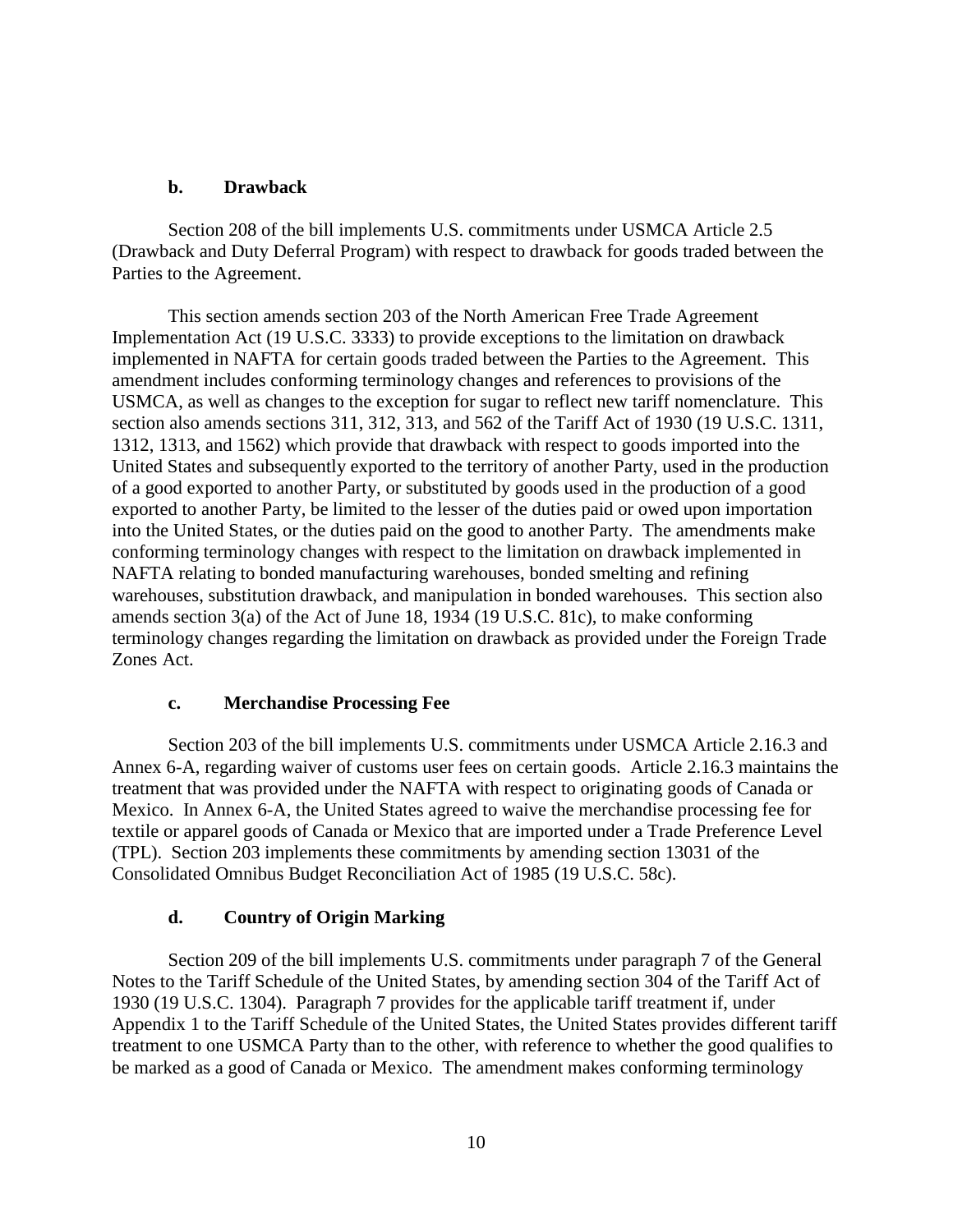changes with respect to provisions regarding marking of goods of Canada or Mexico.

# **2. Administrative Action**

# **a. Regulations**

As discussed above, section  $103(c)$  of the bill authorizes the President to proclaim dutyfree treatment for certain goods to carry out Article 2.7 (Temporary Admission of Goods), Article 2.8 (Goods Re-entered after Repair or Alteration), Article 2.9 (Duty-Free Entry of Commercial Samples of Negligible Value and Printed Advertising Materials ), and Article 2.10 (Most-Favored-Nation Rates of Duty on Certain Goods) of the USMCA, and to proclaim the continuation, phase-out, and elimination of customs duties if there are tariff differentials among USMCA Parties and the related rules of origin, as set out in Annex 2-B. The Secretary of the Treasury will issue regulations to carry out this portion of the proclamation.

# **Chapter 3 (Agriculture)**

# **1. Implementing Bill**

# **a. Exemption from Special Agricultural Safeguard Measures**

Section 202 of the bill amends section 405 of the Uruguay Round Agreements Act (19 U.S.C. 3602). The amendment will provide for exemption from any duty imposed under the special agricultural safeguard authority for goods from Canada or Mexico that qualify for preferential treatment under the USMCA. This amendment is necessary to comply with Article 3.9 of the USMCA.

# **2. Administrative Action**

Article 3.7 (Committee on Agricultural Trade) establishes an inter-governmental Committee on Agricultural Trade ("Agriculture Committee") composed of government representatives of each Party. As under NAFTA, an official in USTR's Office of Agricultural Affairs will serve as the U.S. representative to the Agriculture Committee.

Article 3.13 (Contact Points) provides that each Party shall designate and notify a contact point for sharing of information on matters related to agricultural biotechnology. An official in USTR's Office of Agricultural Affairs will serve as the contact point for the United States.

Article 3.16 (Working Group for Cooperation on Agricultural Biotechnology) establishes an inter-governmental working group for information exchange and cooperation on policy and trade-related matters associated with products of agricultural biotechnology. An official in USTR's Office of Agricultural Affairs will serve as a co-chair of the Working Group.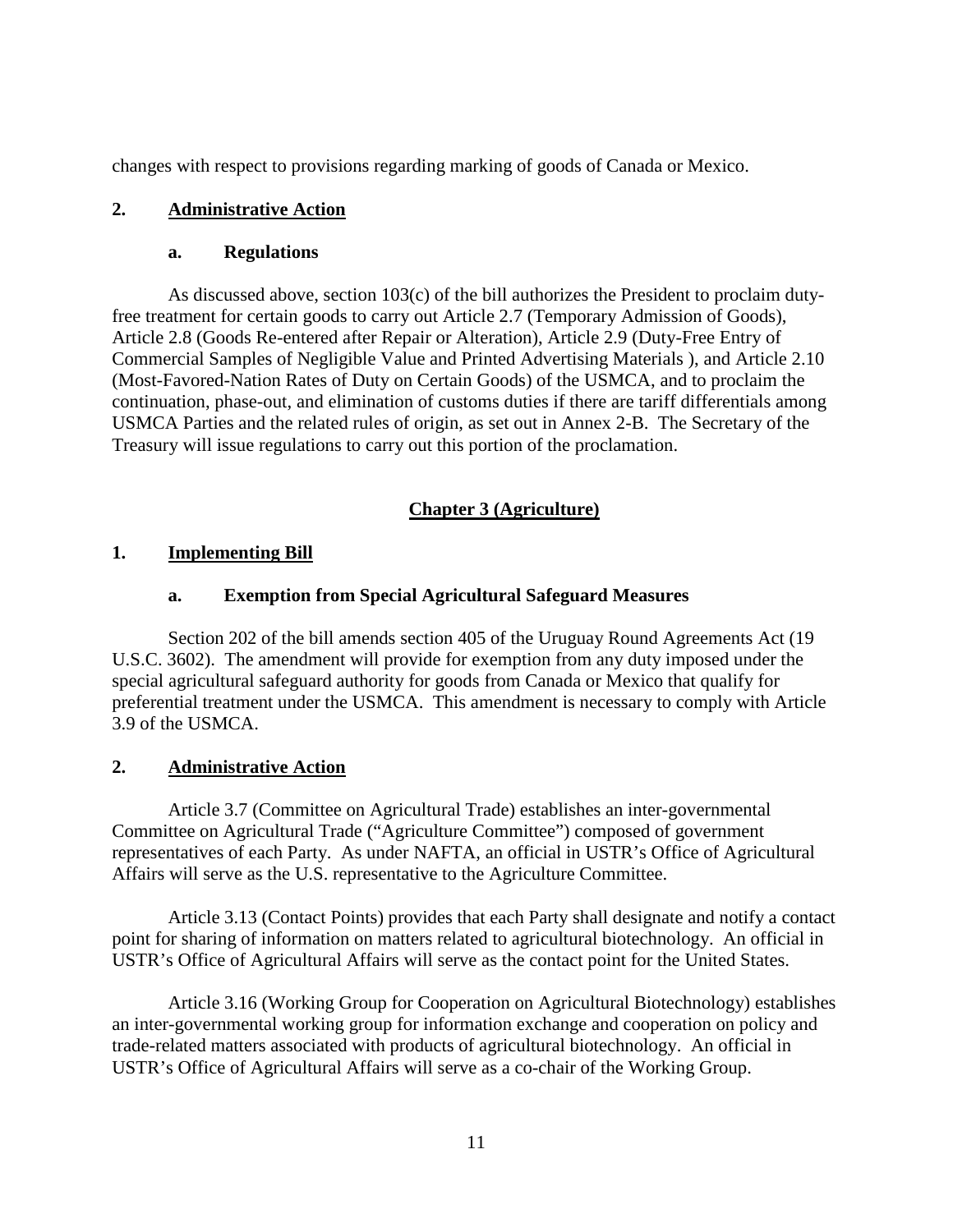Article 3.A.2 (Tariff Rate Quota Administration) provides that Canada and the United States shall designate and notify a contact point to facilitate communications between the two countries on matters relating to the administration of its tariff-rate quotas. An official in USTR's Office of Agricultural Affairs will serve as the contact point.

Paragraph 10 of Annex 3-B (Agricultural Trade Between Mexico and the United States) establishes an inter-governmental technical working group between Mexico and the United States to review matters related to agricultural grade and quality standards, technical specifications, and other standards in Mexico and the United States and their application and implementation insofar as they affect trade between the two countries. An official in USTR's Office of Agricultural Affairs will serve as a co-chair of the technical working group.

# **Chapter 4 (Rules of Origin) and Chapter 5 (Origin Procedures)**

#### **1. Implementing Bill**

#### **a. General**

Section 202 of the implementing bill codifies the general rules of origin set forth in Chapter 4 (Rules of Origin) of the USMCA. These rules apply only for the purposes of this bill and for the purposes of implementing the customs duty treatment provided under the Agreement. An originating good for the purposes of this bill would not necessarily be a good of, or import from, a USMCA Party for the purposes of other U.S. laws or regulations.

Under the general rules, there are four basic ways for a good of a USMCA Party to qualify as an "originating" good, and therefore be eligible for preferential treatment when it is imported into the United States. First, a good is "originating" if it is wholly obtained or produced entirely in the territory of one or more USMCA Parties as established in Article 4.3 of the Agreement and defined in section  $202(a)(4)$  of the bill. This includes, for example, minerals extracted from the territory of one or more USMCA Parties, animals born and raised in the territory of one or more USMCA Parties, and waste and scrap derived from production of goods that takes place in the territory of one or more of the USMCA Parties or derived from used goods collected there that are fit only for the recovery of raw materials.

Second, the general rules of origin provide that a good is "originating" if the good is produced entirely in the territory of one or more USMCA Parties, using non-originating materials, provided that the resulting good satisfies all applicable requirements of Annex 4-B (Product-Specific Rules of Origin). Such requirements include, for example, non-originating materials meeting change in tariff classification requirement, or the good meeting a regional value content or processing requirement. These requirements also include those provided for in the Appendix to Annex 4-B, Provisions Related to the Product Specific Rules of Origin for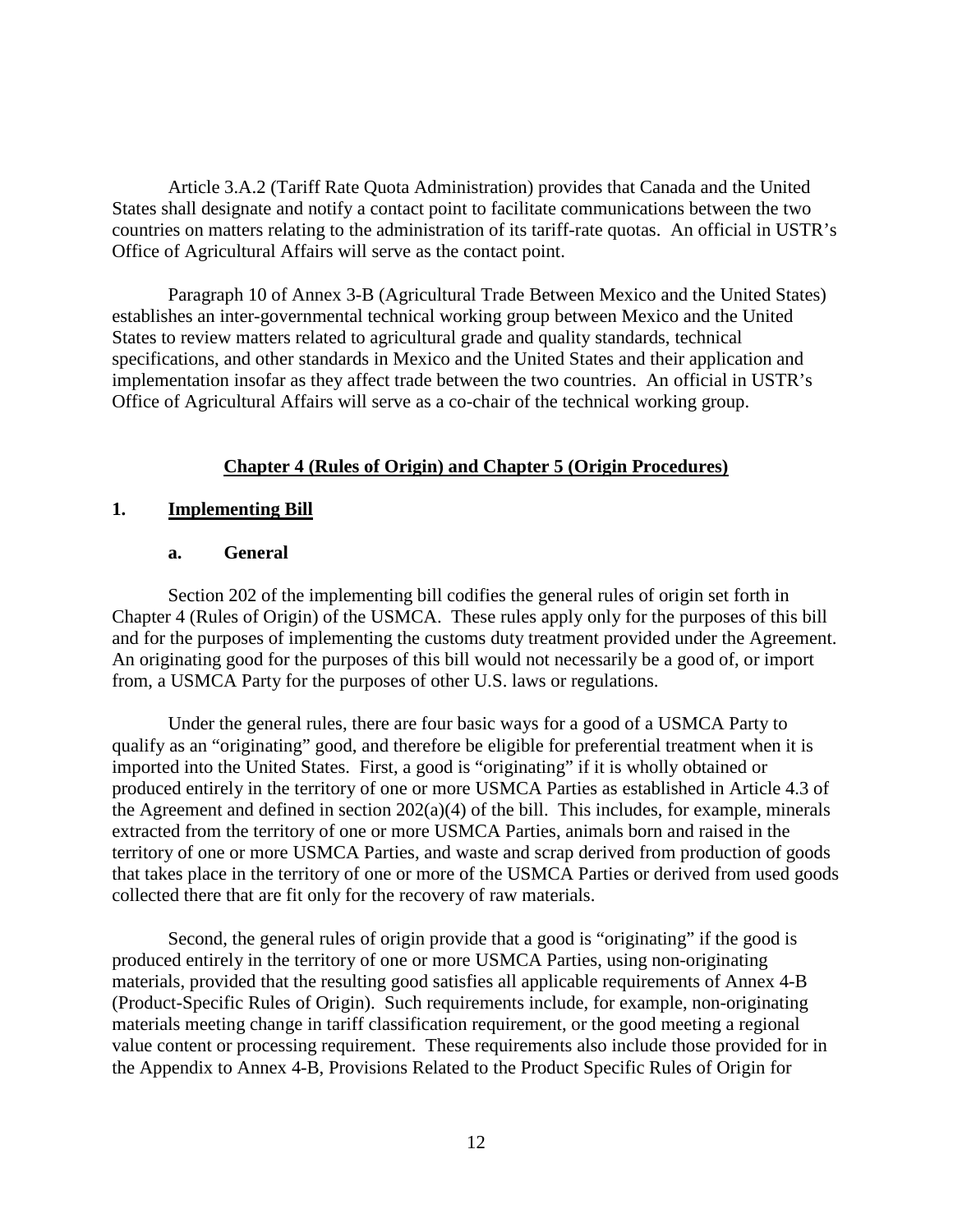Automotive Goods. Some product-specific rules in those Annexes have multiple requirements.

Third, the general rules of origin provide that a good is "originating" if the good is produced entirely in the territory of one or more USMCA Parties exclusively from materials that themselves qualify as originating.

Fourth, under Article 4.2(d) (Originating Goods), the change in tariff classification requirement is supplemented, in sectors other than goods of Chapters 61 through 63 of the Harmonized Tariff Schedule (HTS), by a rule conferring origin based on a percentage of regional value content if, as a result of classification of the good and materials in the same heading, the rule of origin in Annex 4-B could not confer origin.

Article 4.4 (Treatment of Recovered Materials Used in the Production of a Remanufactured Good) of the Agreement provides that a recovered material qualifies as "originating" for the purposes of determining whether a remanufactured good is originating if it is derived in the territory of one or more USMCA Parties and it is used in the production of and incorporated into the remanufactured good. A recovered material is one or more parts resulting from the disassembly of used goods that are brought into sound working condition through necessary cleaning, inspecting, testing, or other processing. A remanufactured good is an originating good only if it satisfies the applicable product-specific rule of origin. The term "remanufactured good" is separately defined in section  $202(a)(19)$  to mean a good falling within Chapters 84 through 90 of the HTS or heading 94.02 (except goods classified under certain headings and subheadings in chapters 84, 85, or 87) that is entirely or partially composed of recovered materials, has a similar life expectancy and performs the same as or similar to such a good when new and has a factory warranty similar to such a good when new.

The remainder of section 202 of the implementing bill sets forth specific rules related to determining whether a good meets the Agreement's requirements to qualify as an originating good. While many of these rules are similar in structure to rules in previous U.S. Free Trade Agreements, the USMCA also includes new requirements, such as those found in the Appendix to Annex 4-B of the Agreement concerning the rules for automotive goods. Section 202A sets forth procedures to certify and verify the requirements regarding steel and aluminum purchases and Labor Value Content in that Appendix. Section 202A directs the Trade Representative to establish procedures and requirements to implement the Alternative Staging provided for under Article 8 of the Appendix and requires Trade Representative, in consultation with other agencies, to review the operation of the USMCA with respect to trade in automotive goods.

Section 202(f) provides that a good is not disqualified as an originating good if it contains *de minimis* quantities of non-originating materials that do not undergo an applicable change in tariff classification. Other provisions in section 202 address exceptions to the *de minimis* provisions for certain agricultural goods, how materials are to be valued when calculating "regional value content," and how to determine whether fungible goods and materials qualify as originating.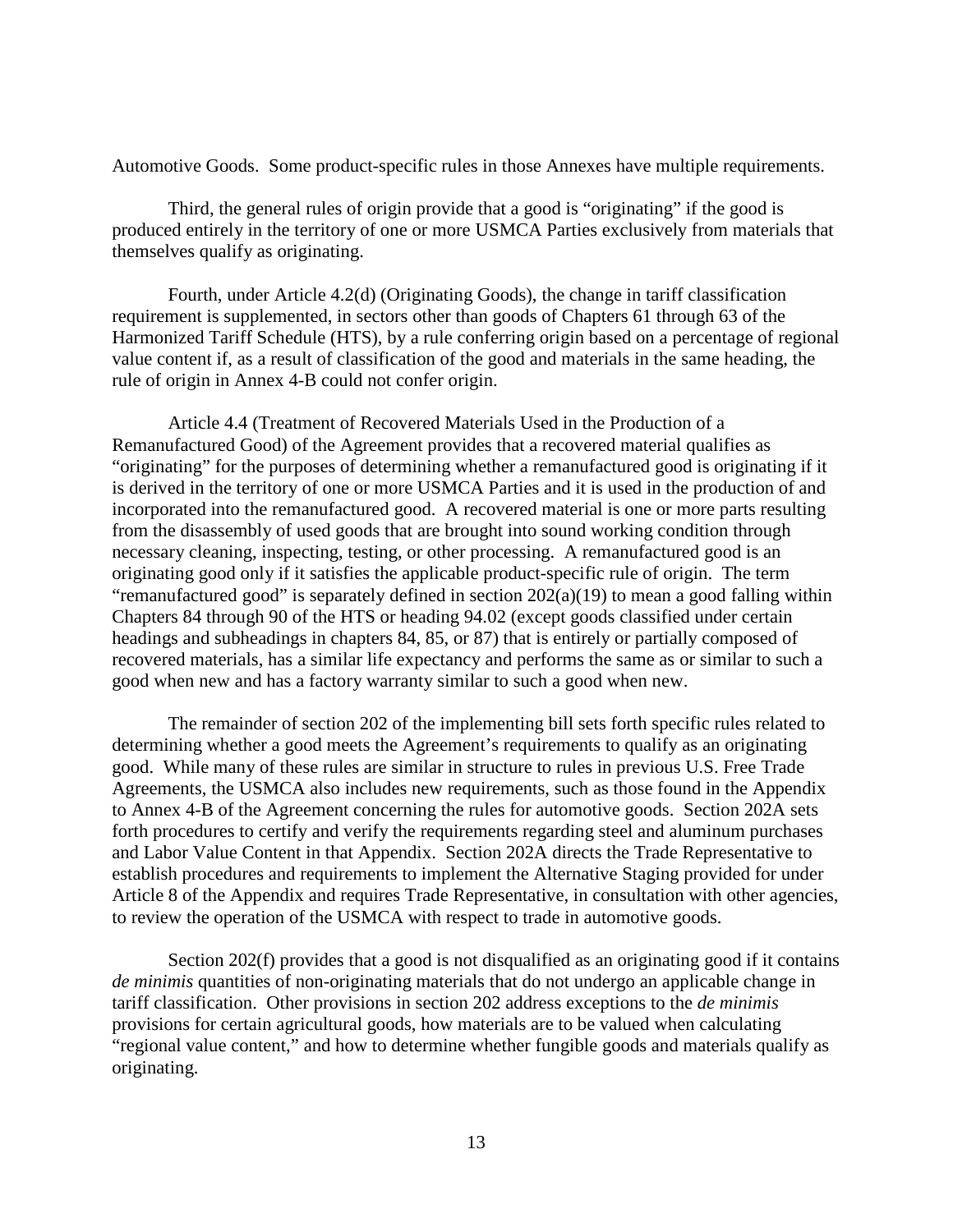Section 202(l) allows an originating good to be shipped through a non-Party without losing its status as an originating good, provided certain conditions are met. While in a non-Party, the good may not undergo further operations except operations like unloading, reloading, storing, labeling and marking required by a USMCA Party, or any other operation necessary to preserve the good in good condition or transport the good to the importing USMCA Party. The good must also remain under customs control while in that non-Party.

Section 202(l) recognizes that, in modern commerce, a good may not be directly shipped from another USMCA Party to the United States or vice versa; for example, shipments may be consolidated at an interim port. At the same time, in order to ensure that the preferential tariff treatment under the Agreement goes to producers in USMCA Parties, rather than producers in third countries, the USMCA limits the operations on the good that are permitted in non-Parties for it to retain its originating status and requires that the good remain under customs control while in the non-Party.

#### **b. Proclamation Authority**

Section  $103(c)(5)$  of the bill authorizes the President to proclaim the specific rules of origin in Annex 4-B (Product-Specific Rules of Origin), including the Appendix to Annex 4-B (Provisions Related to the Product Specific Rules of Origin for Automotive Goods), and any additional subordinate rules necessary to carry out the customs duty provisions of the bill consistent with the Agreement. In addition, section  $103(c)(5)$  gives authority to the President to modify certain specific origin rules in the Agreement by proclamation, subject to the consultation and layover provisions of section 104 of the bill. (See item 1.a under the discussion of Chapter 2, above).

Section  $103(c)(5)(B)(ii)$  of the bill limits the President's authority to modify by proclamation specific rules of origin pertaining to textile or apparel goods. Those rules of origin may be modified by proclamation within one year of enactment of the implementing bill, to correct typographical, clerical, or other non-substantive technical errors. In addition, changes to textile and apparel rules for reasons of availability of fibers, yarns, or fabrics in the USMCA region can be proclaimed subject to the consultation process described in Article 6.4 (Review and Revision of Rules of Origin) of the USMCA.

#### **c. Disclosure of Incorrect Information and Suspension of Preferential Treatment**

Article 5.4 of the USMCA (Obligations Regarding Importation) provides that a USMCA Party shall not penalize an importer that invalidly claims preferential tariff treatment under the Agreement if the importer on becoming aware that such claim is not valid and prior to the Government's discovery of the error voluntarily corrects the claim and pays any customs duty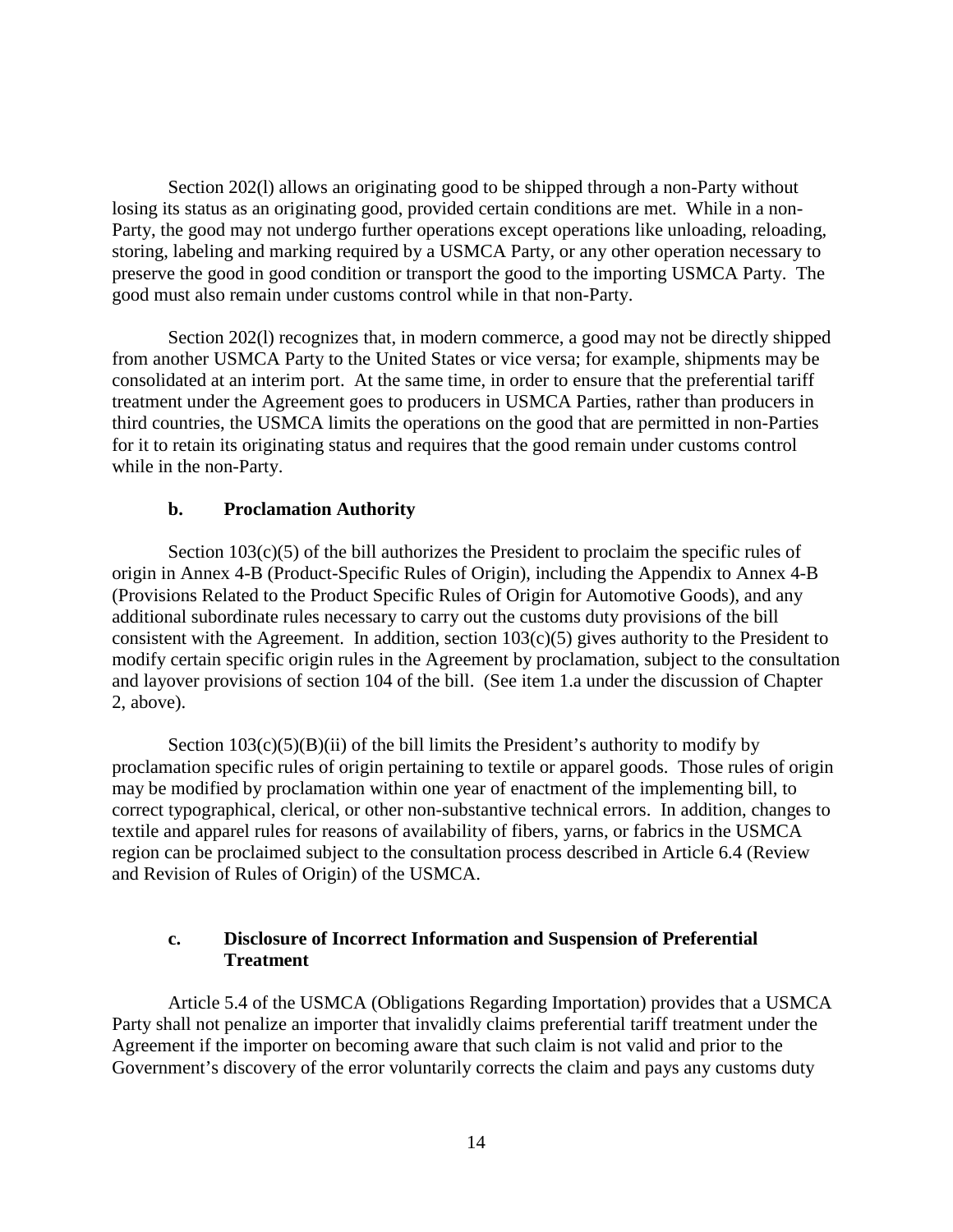owing, subject to exceptions provided for in the Party's law. Pursuant to Article 5.9 of the USMCA (Origin Verification), if verifications of identical goods indicate a pattern of conduct by an importer, exporter, or producer of false or unsupported representations relevant to a claim that a good imported into its territory qualifies as an originating good, the importing Party may withhold preferential tariff treatment to identical goods imported, exported, or produced by that person until that person demonstrates that the identical goods qualify as originating.

Section 204(a) of the bill implements Article 5.4 for the United States by amending section 592(c) of the Tariff Act of 1930, as amended (19 U.S.C. 1592(c)). Section 204(b) of the bill implements Article 5.9 for the United States by amending section 514 of the Tariff Act of 1930, as amended (19 U.S.C. 1514).

# **d. Claims for Preferential Tariff Treatment**

Article 5.11 of the USMCA (Refunds and Claims for Preferential Tariff Treatment after Importation) provides that an importer may claim preferential tariff treatment for an originating good within one year of importation, even if a claim was not made at the time of importation, provided that the good would have qualified for preferential tariff treatment at the time of importation. In seeking a refund for excess duties paid, the importer may be asked to provide to the customs authorities a certification of origin and any other information substantiating that the good was in fact an originating good at the time of importation.

Section 205 of the bill implements U.S. obligations under Article 5.11 of the USMCA by amending section 520(d) of the Tariff Act of 1930, as amended (19 U.S.C. 1520(d)) to allow an importer to claim preferential tariff treatment for originating goods within one year of their importation.

# **e. Certifications of Origin**

Article 5.2 of the USMCA (Claims for Preferential Treatment) provides that an importer may base a claim for preferential tariff treatment on a certification of origin completed by the importer, exporter, or producer. As an exception, under Article 5.5 (Exception to Certification of Origin), a USMCA Party cannot require a certification of origin if the customs value of the importation does not exceed \$1,000 (or the equivalent amount in domestic currency) or it is a good for which the USMCA Party has waived the requirement for certification, except in such circumstances where a series of importations may reasonably be considered to have been undertaken or arranged for the purpose of evading compliance with the importing Party's laws, regulations, or procedures governing claims for preferential tariff treatment.

Article 5.3 (Basis of a Certification of Origin) sets out the basis of a certification. If the producer completes a certification of origin of a good, the certification is completed on the basis of the producer having information that the good is originating. If an exporter completes a certification of origin, it must either be based on the person's knowledge that the good is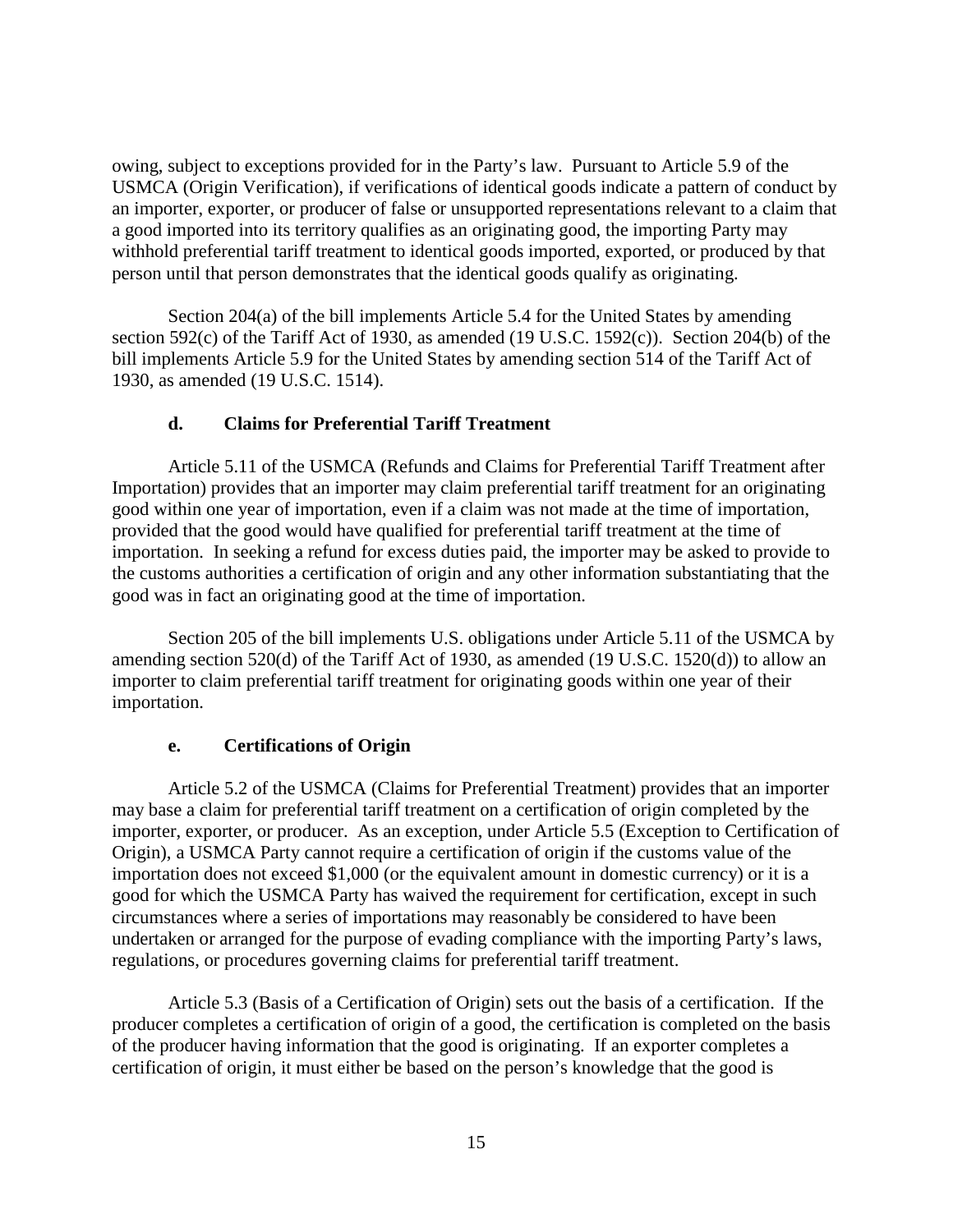originating or reasonable reliance on the producer's information that the good is originating. If the importer completes a certification of origin, it must be on the basis of the importer having documentation that the good is originating or reasonable reliance on supporting documentation provided by the exporter or producer that the good is originating.

Article 5.6 (Obligations Regarding Exportations) sets out rules governing incorrect certifications of origin issued by exporters or producers. If an exporter or producer becomes aware that a certification of origin contains or is based on incorrect information, it must promptly notify in writing every person and every Party to whom the exporter or producer issued the certification of any change that could affect the accuracy or validity of the certification.

Section 204(a) of the bill implements U.S. obligations under Article 5.6 by amending section 592 of the Tariff Act of 1930, as amended (19 U.S.C. 1592). New subsection (f) of section 592, as added by section 204(a), imposes penalties on exporters and producers that issue false USMCA certifications of origin through fraud, gross negligence, or negligence.

# **f. Record Keeping Requirements**

Article 5.8 of the USMCA (Record Keeping Requirements) sets forth record keeping requirements that each USMCA Party must apply to its importers. U.S. obligations under Article 5.8 regarding importers are satisfied by current law, including the record keeping provisions in section 508 of the Tariff Act of 1930, as amended (19 U.S.C. 1508).

Article 5.8 also sets forth record keeping requirements that each Party must apply to exporters and producers issuing certifications of origin for goods exported under the Agreement. Section 206 of the bill implements Article 5.8 as it relates to exporters and producers for the United States by amending the customs record keeping statute (section 508 of the Tariff Act of 1930).

As added by section 206 of the bill, subsection (l) of section 508 of the Tariff Act of 1930, as amended defines the terms "USMCA certification of origin" and "records and supporting documents." It then provides that a U.S. exporter or producer that issues a USMCA certification of origin must make, keep, and, if requested pursuant to rules and regulations promulgated by the Secretary of the Treasury, render for examination and inspection a copy of the certification and such records and supporting documents. The exporter or producer must keep these records and supporting documents for five years from the date it issues the certification. Section 508 of the Tariff Act of 1930 also sets forth penalties for violations of this record keeping requirement, which will appear in renumbered subsection (m).

# **g. Determinations on Claims for Preferential Treatment**

Under Article 5.10 (Claims for Preferential Tariff Treatment), the importing Party must grant a claim for preferential tariff treatment made in accordance with Chapter 4 of the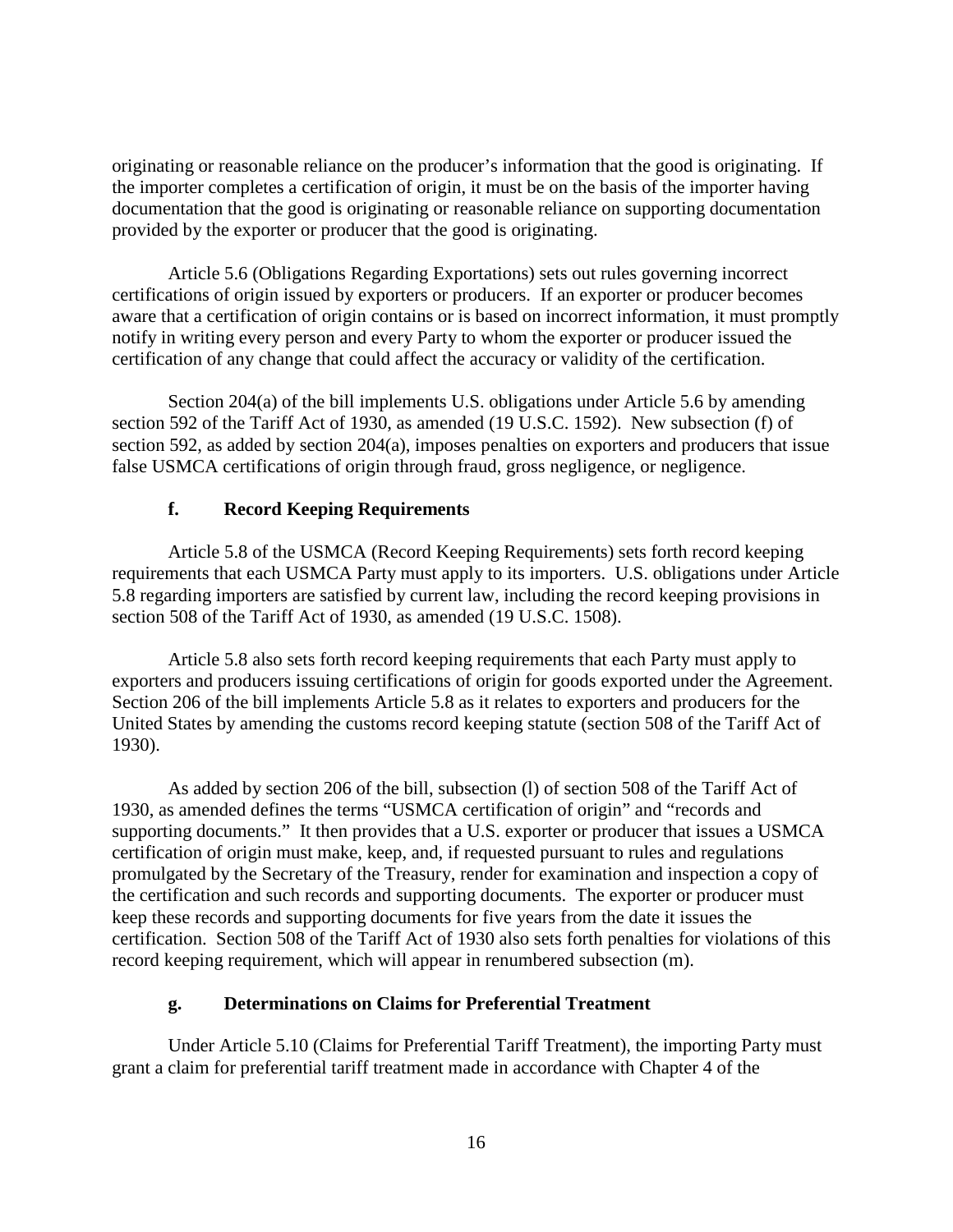Agreement, except in the instances set forth in Article 5.10.2 or Article 6.7 (Determinations) of the USMCA. Articles 5.10.2 and 6.7 provide the circumstances when an importing Party may deny a claim for preferential tariff treatment. Such circumstances include when the importing Party determines that the good does not satisfy the rules of origin or the information is not sufficient to make a positive determination, when the importer, exporter, or producer does not respond to a request for information or the exporter or producer does not consent to a visit, and when the importer, exporter, or producer fails to comply with any requirement of Chapter 4, the Rules of Origin Chapter. Section 208 implements these obligations.

# **2. Administrative Action**

The rules of origin in Chapter 4 of the USMCA are intended to direct the benefits of customs duty elimination under the Agreement principally to firms producing or manufacturing goods in USMCA Parties. The rules ensure that, in general, a good is eligible for benefits under the Agreement only if it is: (i) wholly produced or obtained in the territory of one or more USMCA Parties, or (ii) undergoes substantial processing in the territory of one or more USMCA Parties as set out in the USMCA, including the product-specific rules of origin.

# **a. Claims for Preferential Treatment**

Section 210 of the bill authorizes the Secretary of the Treasury to prescribe regulations necessary to carry out the tariff-related provisions of the bill, including the rules of origin and customs user fee provisions. The Secretary will use this authority in part to promulgate any regulations necessary to implement the Agreement's provisions governing claims for preferential treatment. As noted above, Article 5.3 of the USMCA (Basis of a Certification of Origin) sets out the basis on which an importer, exporter, or producer may complete a certification of origin. A certification need not be in a prescribed format, but must include the elements set out in that article. Under Article 5.7 (Errors and Discrepancies), a Party may not reject a certification of origin based on minor errors or discrepancies in the certification of origin. Article 5.2 (Claims for Preferential Tariff Treatment) provides that a Party can require that a certification of origin must be separate from the invoice if the invoice is issued in a non-Party.

# **b. Verification**

Under Article 5.9 of the USMCA (Origin Verification), an importing USMCA Party may use a variety of methods to verify claims that goods imported from another USMCA Party satisfy the USMCA's rules of origin. The importing USMCA Party may request information from the importer, exporter, or producer of the good, conduct a visit to the premises of the exporter or producer, or use other methods as may be decided by the importing Party and the Party where the exporter or producer is located. Section 207 of the bill implements U.S. obligations under Article 5.9.16 by providing that U.S. customs authorities must seek information from the exporter or producer before denying a claim for preferential tariff treatment when conducting a verification though an importer that based the claim on a certification of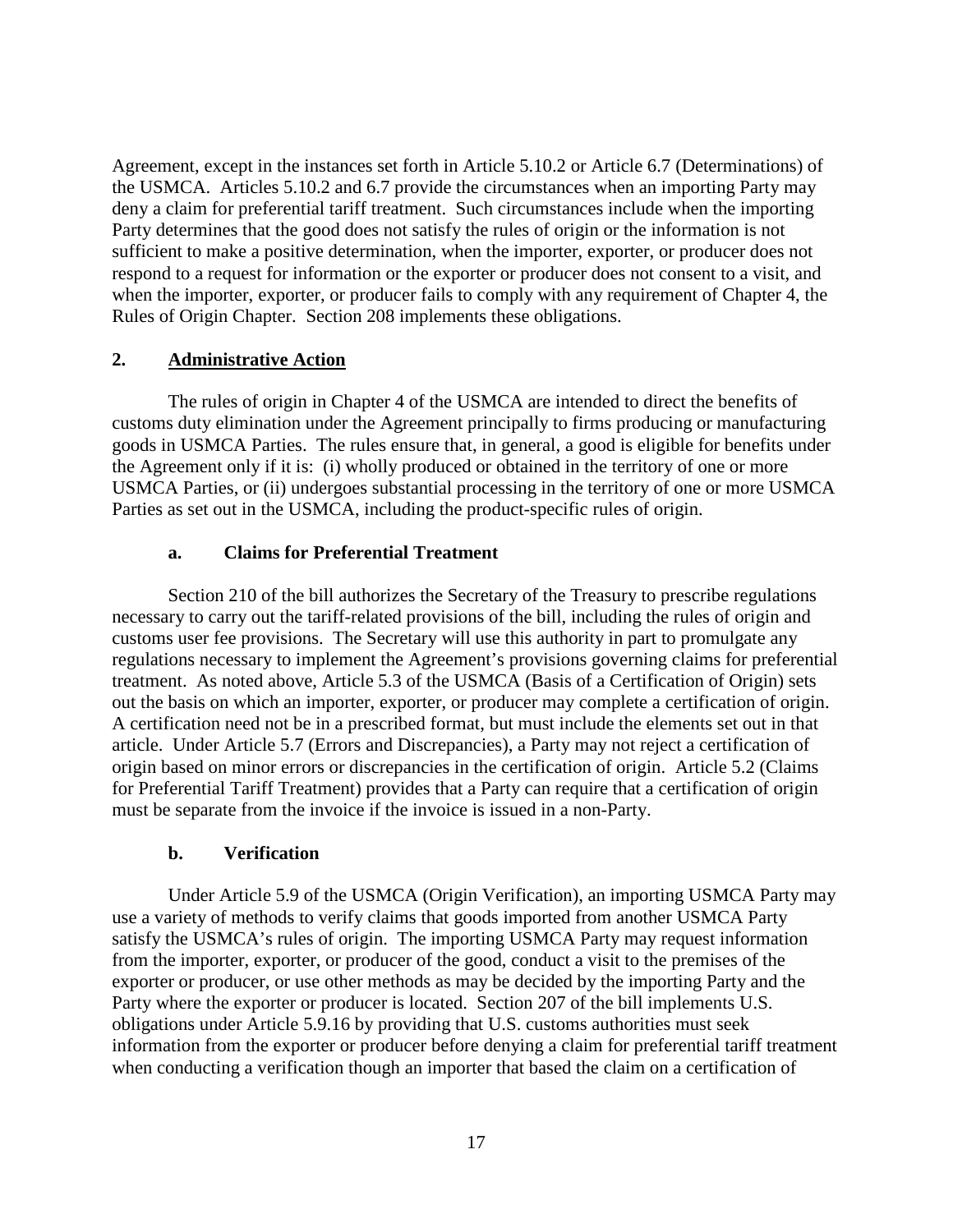origin completed by the exporter or producer. In addition, Article 6.6 (Verification) sets out special procedures for verifying claims that textile or apparel goods imported from another USMCA Party meet the Agreement's origin rules or by conducting a visit to an exporter or producer with respect to customs offenses. U.S. officials will carry out verifications under Articles 5.9 and 6.6 of the USMCA pursuant to authorities under current law, including inquiries and visits to U.S. importers, exporters, and producers. For example, section 509 of the Tariff Act of 1930 (19 U.S.C. 1509) provides authority to examine records and issue summonses to determine liability for duty and ensure compliance with U.S. customs laws.

#### **c. Automotive Goods**

The USMCA sets forth specific provisions related to the automotive sector, including the rules of origin in the Appendix to Annex 4-B (Provisions Related to the Product Specific Rules of Origin for Automotive Goods). The Appendix covers new requirements for passenger vehicles and trucks to be eligible for preferential treatment, including stronger product-specific rules for vehicles and vehicle parts and a requirement that certain core parts used in the production of a vehicle be originating. The Appendix eliminates NAFTA's "tracing" provisions. It also includes new requirements that vehicle producers' purchases of steel and aluminum have a minimum percentage of originating steel and aluminum.

The USMCA rules also require that vehicle producers source a significant share of content from North American plants or facilities that, on average, pay direct production workers at least \$16 per hour, also known as a Labor Value Content requirement. The Labor Value Content requirement, when combined with the core parts and other requirements in the Product Specific Rules, will incentivize U.S. jobs and facilitate U.S. development and manufacture of high-technology parts, such as advanced batteries.

The Appendix includes provisions to facilitate the transition in the sector to meet the above requirements of the USMCA, including alternative staging, and provisions to ensure that the USMCA rules remain relevant to the sector and continue to promote U.S. and North American competitiveness, investment, and jobs in light of new technology and the changing composition and character of automobiles.

Section 213 of the bill will authorize the development of regulations and other guidelines to carry out these provisions. Such regulations and guidelines will help facilitate implementation of the rules of origin with automotive producers and other stakeholders. Specifically, Section 210 of the bill will authorize the Secretaries of Treasury and Labor to prescribe regulations necessary to carry out certain provisions of the bill with respect to the Labor Value Content requirement in the Appendix. Section  $202A(c)(2)(C)$  will also authorize the Secretary of Treasury to prescribe regulations relating to purchases of originating steel and aluminum. Such regulations would supplement customs regulations to facilitate the implementation of other product-specific rules for vehicles and vehicle parts.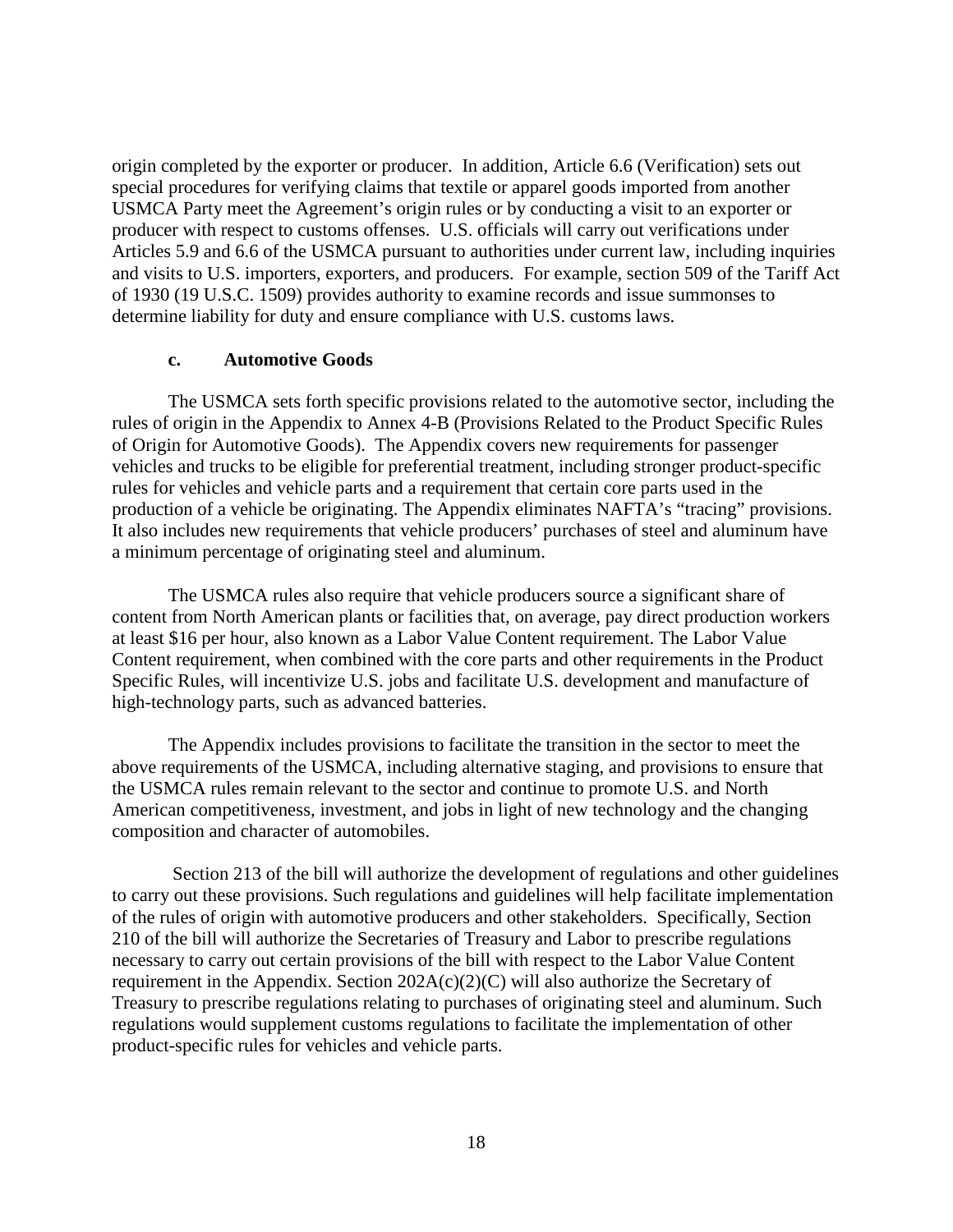To facilitate the transition to these new requirements and ensure effective coordination with U.S. agencies and with stakeholders in implementing such requirements, the President will issue an Executive Order establishing an interagency committee, led by the United States Trade Representative with participation by other relevant agencies, such as the Department of Commerce, the U.S. Customs and Border Protection, the U.S. International Trade Commission, and the Department of Labor. This Committee will issue guidelines to facilitate implementation and enforcement of provisions of the USMCA related to automotive goods. The Committee will also review the operation of the agreement with respect to trade in automotive goods, to ensure that the Agreement's provisions remain relevant in light of changes in technology and vehicle content, and facilitate the use of originating auto parts, as prescribed under the Appendix.

# **Chapter 6 (Textiles and Apparel)**

#### **1. Implementing Bill**

#### **a. Proclamation Authority**

Section  $103(c)(5)(B)$  of the implementing bill grants the President authority to proclaim modifications to the HTS regarding textile and apparel products in order to put into effect USMCA's textile and apparel provisions, including Tariff Preference Levels (TPLs) and preferential tariff treatment for handmade, traditional folkloric, or indigenous handicraft goods provided for under Article 6.2 (Handmade, Traditional Folkloric, or Indigenous Handicraft Goods) of the USMCA. Section  $103(c)(5)(B)(ii)$  grants the President authority to proclaim modifications to the rules of origin in the USMCA based on issues of availability of supply of fibers, yarns, or fabrics in the territories of the Parties, subject to the layover and consultation provisions of section 104. Section 103(c)(5)(B) provides that no modifications can be made to the rules of origin for products covered by chapters 50 through 63 of the HTS.

#### **b. Enforcement of Textile and Apparel Rules of Origin**

The USMCA includes verification provisions designed to ensure the accuracy of claims of origin and to detect and address violations of the Agreement and of customs laws and regulations. In addition to the general verification provisions in Chapter 5 (Rules of Origin Procedures), Article 6.6 of the Agreement (Verification) provides for verifications and in particular visits to exporters and producers of textile and apparel goods, to determine the accuracy of claims of origin for textile or apparel goods, and to determine that exporters and producers are complying with customs laws, regulations, and procedures regarding trade in textile or apparel goods.

Under Article 6.6, the United States may conduct a verification of whether a textile or apparel good qualifies for preferential tariff treatment by using the procedures that apply for goods that are not textile or apparel goods (under Article 5.9 (Origin Verification)) or through a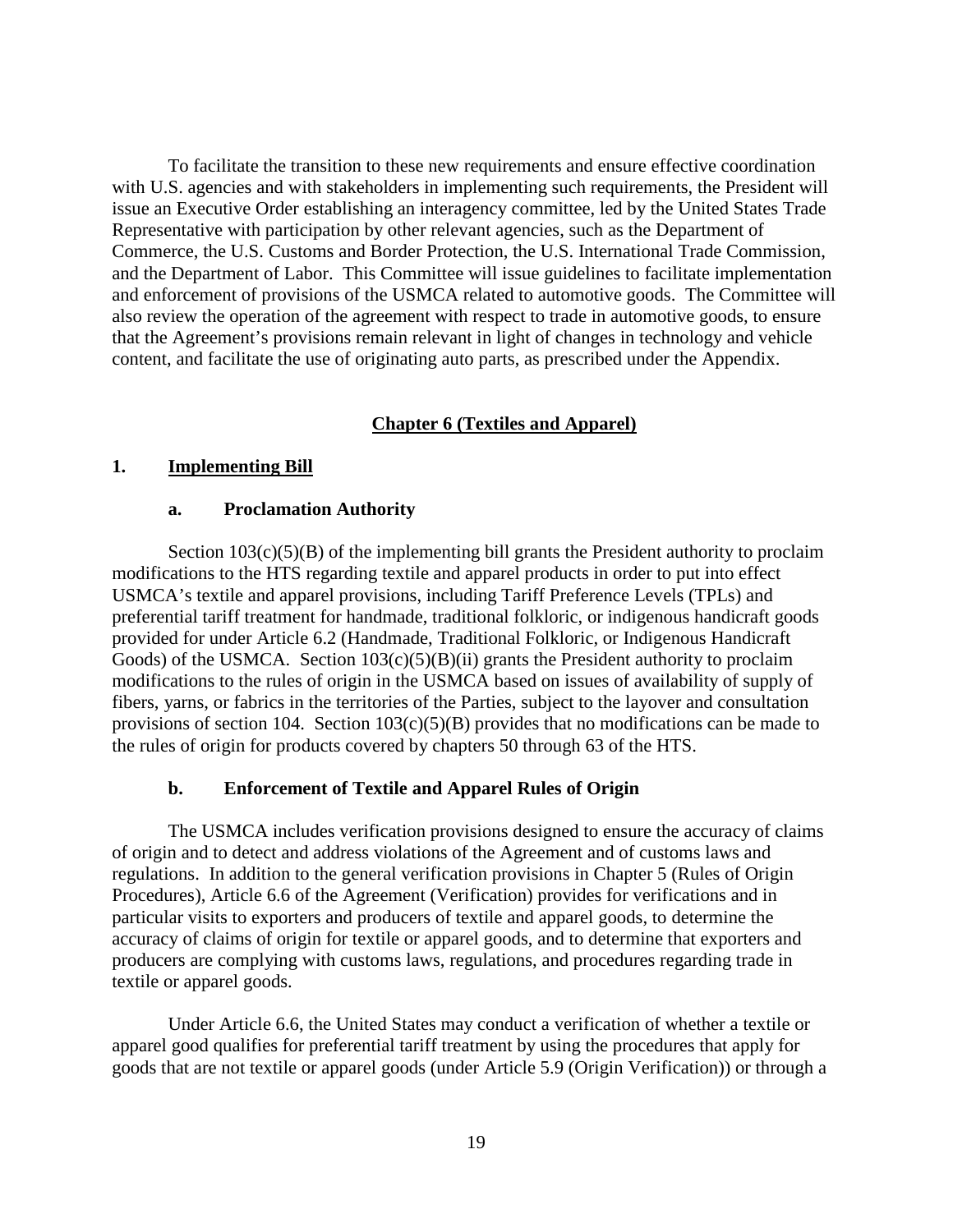site visit to a textile or apparel exporter or producer. In a site visit to a textile or apparel exporter or producer, the United States may verify whether a textile or apparel good qualifies for preferential tariff treatment or customs offenses are occurring or have occurred.

Under Article 6.6.11, if verifications of identical goods indicate a pattern of conduct by an exporter or producer of making false or unsupported representations that a good imported into the United States qualifies for preferential tariff treatment, the United States may withhold that preferential treatment for identical textile or apparel goods imported, exported, or produced by that person until it is demonstrated to the United States that the identical goods qualify for preferential tariff treatment. In addition, under Article 6.7 (Determinations), the United States may deny a claim for preferential tariff treatment for a textile or apparel good: (i) for the reasons listed in Article 5.10 (see description above); (ii) if it has not received sufficient information to determine that the good qualifies as originating; or (iii) if access or permission for a site visit is denied, U.S. officials are prevented from completing the visit on the proposed date and an acceptable alternative is not provided, or the exporter or producer does not provide access to the relevant records or facilities during a site visit.

Section 208 of the bill implements Articles 5.9, 5.10, 6.6, and 6.7 of the Agreement. Section 207(a) authorizes the President to direct the Secretary to take "appropriate action" while a verification is being conducted. For textile and apparel goods, the purpose of a verification is to determine the accuracy of a claim for preferential tariff treatment under the Agreement or compliance with applicable customs law. Under section  $207(a)(2)(D)$ , appropriate action for a textile and apparel good may include, but is not limited to, suspension of liquidation of entries of textile or apparel goods exported or produced by the person that is the subject of the verification.

Under section 207(c), "action" based on a determination that the good does not qualify for preferential treatment would include denying preferential treatment under the Agreement for the goods subject to the verification.

#### **2. Administrative Action**

#### **a. Enforcement of Textile and Apparel Rules of Origin**

The President will delegate to the Committee for the Implementation of Textile Agreements (CITA) his authority under the bill to direct appropriate U.S. officials to take an action described in section 207(a)(2)(D) of the bill while such a verification is being conducted. CITA is an interagency entity created by Executive Order 11651 that carries out U.S. textile trade policies as directed by the President. The President will also authorize CITA to direct pertinent U.S. officials to take an action described in section 207(c) in the case of an adverse determination, if sufficient information has not been received to determine if the good qualifies as originating, or if access to exporter or producer sites or relevant information is not made available. If CITA decides that it is appropriate to deny preferential tariff treatment or deny entry to particular goods, CITA will issue an appropriate directive to CBP.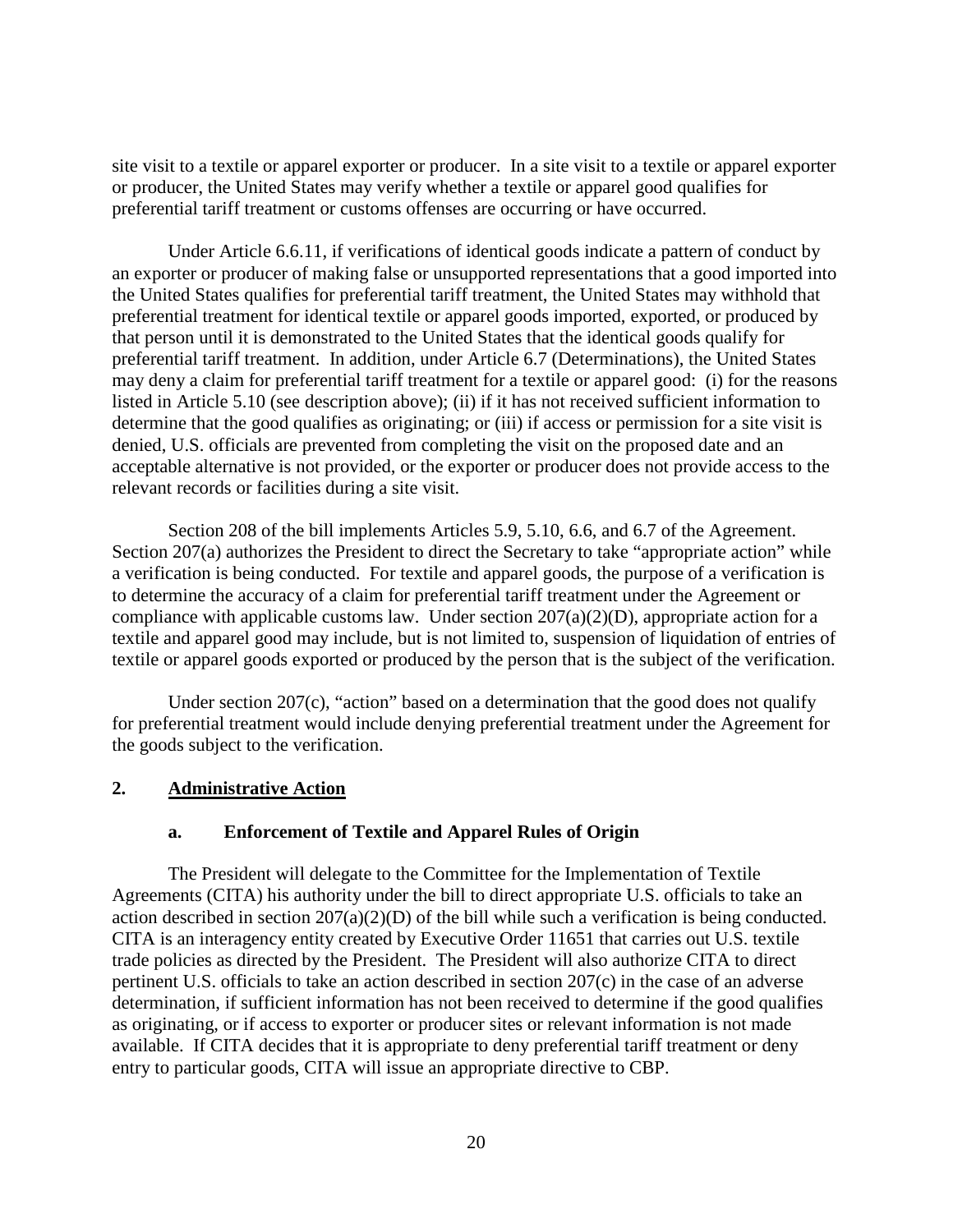Section 207 of the bill provides the exclusive basis in U.S. law for CITA to direct appropriate action implementing Article 6.6 of the Agreement.

# **b. Consultations on Rules of Origin**

The President will authorize CITA to review and make recommendations on requests to modify a rule of origin for a textile or apparel good under the USMCA. Any interested person may submit to CITA a request for a modification to a rule of origin based on a change in the availability in North America of a particular fiber, yarn, or fabric. The requesting party will bear the burden of demonstrating that a change is warranted. If, on the basis of this consideration, CITA recommends a change to a rule of origin for a textile or apparel good, and the USMCA Parties have agreed following consultations as provided for in the USMCA, the President may proclaim the recommended change under section  $103(c)(5)$ , subject to the consultation and layover provisions contained in Section 104 of the bill.

# **c. Handmade, Traditional Folkloric, and Indigenous Handicraft Goods**

The President will authorize CITA to consult with Mexico and Canada to determine which, if any, textile or apparel goods will be treated as handloomed, handmade, folklore, or indigenous handicraft articles. The President will delegate to CITA his authority under the bill to provide duty-free treatment for these articles.

# **d. Contact Point for Textile and Apparel Matters**

Article 6.5 (Cooperation) calls for each USMCA Party to designate a contact point for information exchange and other cooperation with regard to matters under the Textiles and Apparel Chapter. USTR's Office of Textiles will be designated as the U.S. contact point.

# **Chapter 7 (Customs Administration and Trade Facilitation)**

# **1. Implementing Bill**

The USMCA maintains the treatment currently provided under the NAFTA. While no substantive changes to U.S. law are required to implement Chapter 7, conforming changes must be made to maintain the treatment currently provided with respect to a "NAFTA country" in certain provisions of the Tariff Act of 1930, as amended. Section 210 amends the following sections of that Act: (i) section 304(k) (19 U.S.C. 1304(k)) with respect to marking of imported articles and containers; (ii) section 509 (19 U.S.C. 1509) with respect to examination of books and witnesses; and (iii) section 628(c) (19 U.S.C. 1628(c)) with respect to exchange of information.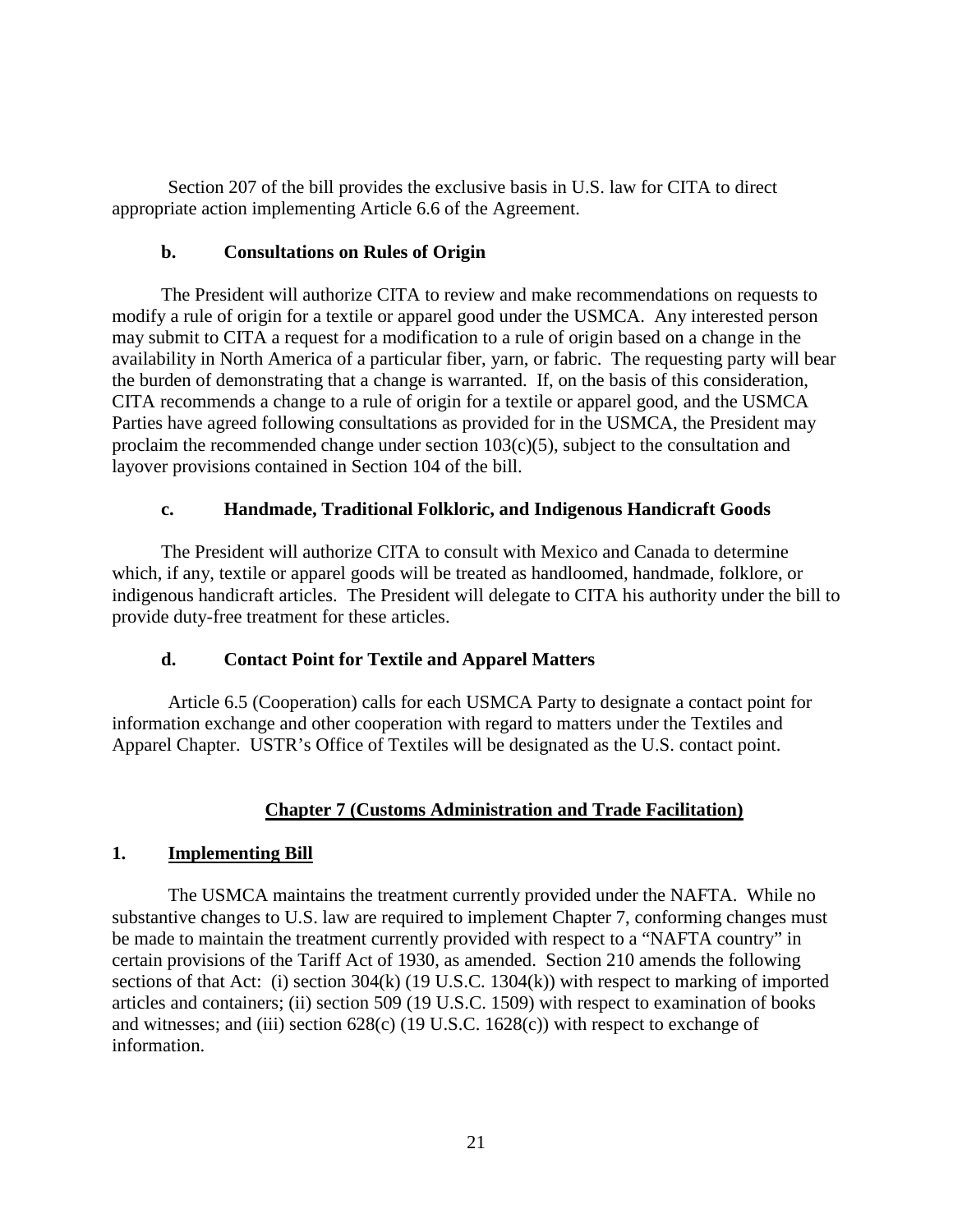# **2. Administrative Action**

# **a. Advance Rulings**

No substantive changes to authority and practice are required to implement the USMCA provisions on advance rulings as the Treasury regulations for advance rulings under Article 7.5 (Advance Rulings) (including on classification, valuation, origin, and qualification as an originating good) will parallel in most respects existing regulations in Part 177 of the CBP Regulations (19 C.F.R. Part 177) for obtaining advance rulings. For example, a ruling may be relied on provided that the facts and circumstances represented in the ruling are complete and do not change. The regulations will make provision for modifications and revocations as well as for delaying the effective date of a modification where the firm in question has relied on an existing ruling. Advance rulings under the USMCA will be issued within 150 days of receipt of all information reasonably required to process the application for the ruling.

# **b. Enquiry Point and Communication with Traders**

Article 7.4 (Enquiry Points) requires each USMCA Party to designate or maintain an enquiry point for inquiries from interested persons concerning importation, exportation, or transit procedures. CBP will serve as the U.S. enquiry point for this purpose. Consistent with Article 7.2 (Online Publication), CBP will post information on the Internet at [www.cbp.gov](http://www.cbp.gov/) on how interested persons can make customs-related inquiries. CBP also will post information for traders on its mechanism to communicate on its procedures to give traders and opportunity to raise emerging issues and provide views as required by Article 7.3 (Communication with Traders).

# **c. Contact Point for Cooperation and Enforcement relating to USMCA**

Article 7.26 (Exchange of Specific Confidential Information) requires each Party to designate or maintain a contact point for cooperation under Section B of the Chapter, Cooperation and Enforcement. USTR will be the designated USMCA contact point.

# **Chapter 8 (Recognition of the United Mexican States' Direct, Inalienable, and Imprescriptible Ownership of Hydrocarbons)**

The United States does not have any obligations under this Chapter. No statutory or administrative changes will be required to implement Chapter 8.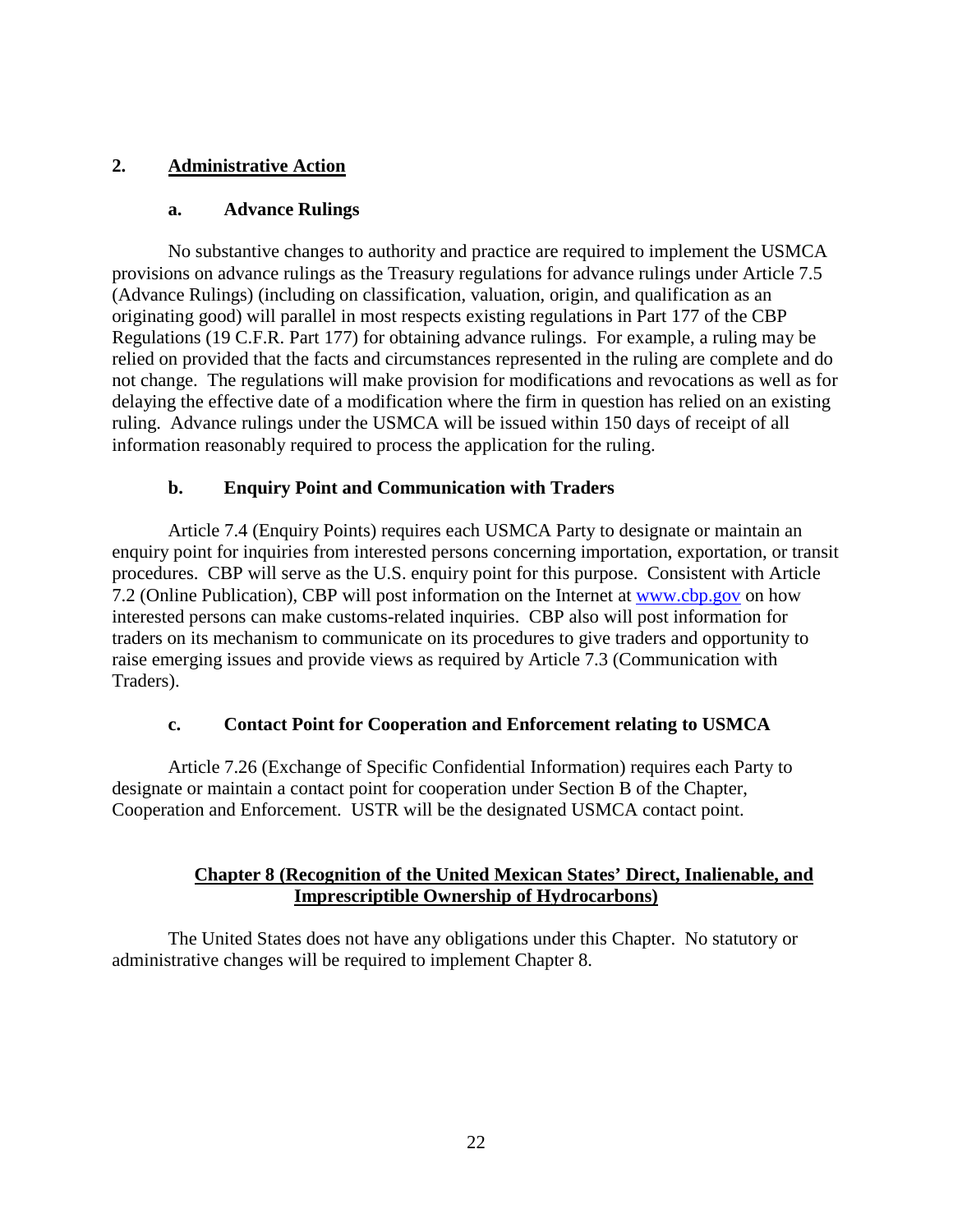#### **Chapter 9 (Sanitary and Phytosanitary Measures)**

#### **1. Implementing Bill**

No statutory changes are required to implement Chapter 9. U.S. laws and regulations are already in conformity with the obligations assumed under the Chapter.

#### **2. Administrative Action**

Article 9.5 (Competent Authorities and Contact Points) provides that each Party shall provide to the other Parties a list of its central level of government competent authorities. On request of a Party, and, if applicable, a Party shall provide contact information or written descriptions of the sanitary and phytosanitary responsibilities of its competent authorities.

Article 9.5 provides that each Party shall designate and notify a contact point for SPS matters. An official in USTR's Office of Agricultural Affairs will serve as the contact point for the United States, as was the practice under the NAFTA.

Article 9.13.5 provides that a USMCA party should normally allow at least 60 days for another USMCA party to comment on an SPS measure, other than legislation, that affects international trade. This is consistent with existing U.S. policy as reflected in Executive Order 12889. The Administration will ensure that the appropriate notice and comment periods continue under USMCA.

Article 9.17 (Committee on Sanitary and Phytosanitary Measures) establishes an intergovernmental Committee on Sanitary and Phytosanitary Measures ("SPS Committee") composed of government representatives of each Party. An official in USTR's Office of Agricultural Affairs will serve as the U.S. representative to the SPS Committee. USTR will coordinate with other agencies with relevant responsibility, including U.S. Food and Drug Administration (FDA), the U.S. Department of Agriculture (USDA), the U.S. Environmental Protection Agency (EPA), and the National Oceanic and Atmospheric Administration (NOAA).

#### **Chapter 10 (Trade Remedies)**

#### **1. Implementing Bill**

#### **a. Relief from Global Safeguard Measures**

Article 10.2 of the USMCA, which replicates Article 802 of the NAFTA, provides that a Party shall exclude imports of a good from each other Party from global safeguard actions subject to certain conditions. Sections 301 and 302 of the bill implement Article 10.2 by maintaining the treatment provided in sections 311 and 312 of the North American Free Trade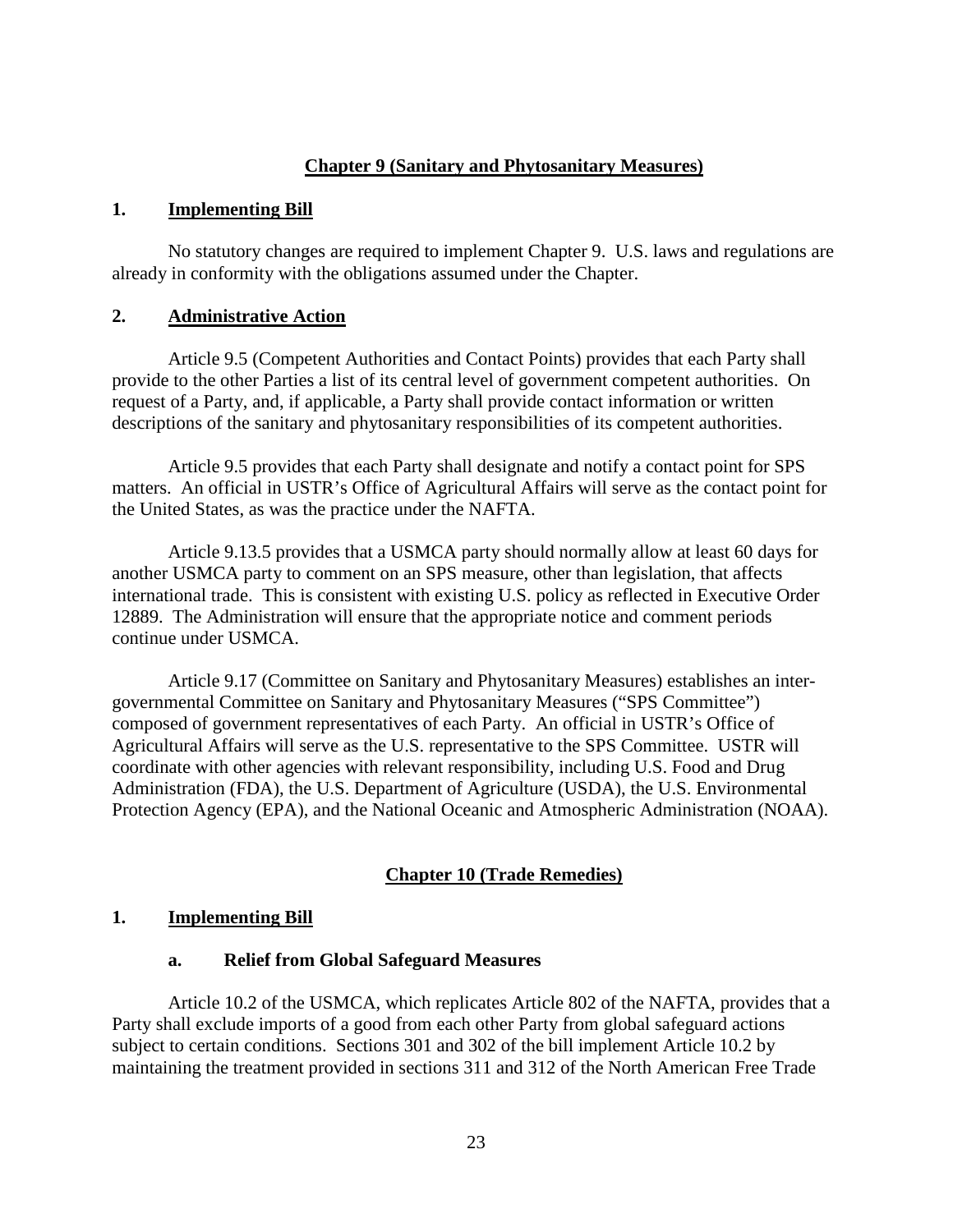Agreement Implementation Act (19 U.S.C. 3371 and 3372) authorizing the President, in granting global import relief under sections 201 through 204 of the Trade Act of 1974, to exclude imports of a Canadian or a Mexican good when certain conditions are present.

Specifically, section 301(a) replicates section 311 of the North American Free Trade Agreement Implementation Act (19 U.S.C. 3371) by requiring the ITC to make special findings with respect to imports from Canada or Mexico if the ITC makes an affirmative determination in a global safeguard action investigation under section 202(b) of the Trade Act of 1974. The ITC must find whether:

- (i) imports of the good from Canada or Mexico, considered individually, account for a "substantial share" of total imports; and
- (ii) imports of the good from Canada or Mexico, considered individually or, in exceptional circumstances, import from Canada or Mexico considered collectively, "contribute importantly" to the serious injury, or threat thereof, caused by imports.

The term "contribute importantly" is defined to mean "an important cause, but not necessarily the most important cause".

The ITC normally will not consider imports from Canada and Mexico to constitute a "substantial share" of total imports if the country is not among the top five suppliers of the product subject to the investigation, measured in terms of import share during the most recent three-year period. Nor will imports from Canada and Mexico, individually or collectively, normally be considered to contribute importantly to serious injury or the threat of serious injury if the growth rate of imports from Canada and Mexico, individually or collectively, during the period in which the injurious increase in imports occurred is appreciably lower than the growth rate of total imports from all sources over the same period. In determining whether imports from Canada and Mexico, individually or collectively, "contribute importantly" to the serious injury or threat thereof, the ITC is to consider such factors as the change in the import shares from Canada and Mexico, individually or collectively, and the level and change in the level of imports from Canada and Mexico.

As the use of the modifier "normally" makes clear, there will likely be instances when it is appropriate for the ITC to find that Canada or Mexico accounts for a substantial share of total imports even though the country is not one of the top five suppliers. For example, when there is little difference between the share of the fifth-place supplier and those that fall below fifth-place, or there are many suppliers, each accounting for a substantial share, the sixth- or seventh-place supplier may nevertheless account for a substantial share of imports. Similarly, a growth rate in imports from Canada or Mexico that is appreciably lower than the growth rate from all sources would not necessarily be determinative of whether imports from Canada or Mexico contribute importantly to the serious injury or threat thereof. In addition, the ITC is likely to consider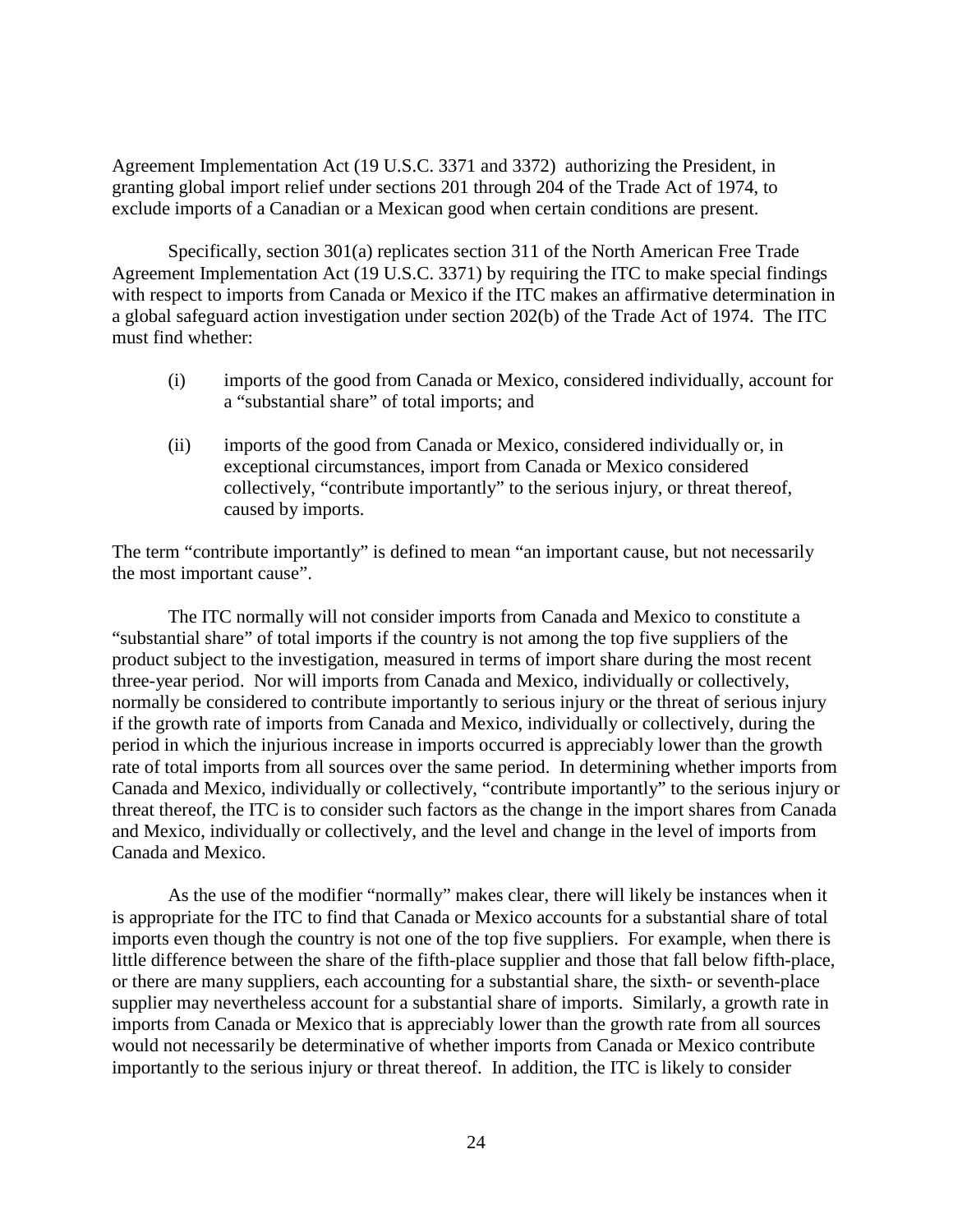imports from Canada and Mexico collectively when imports from them individually are each small in terms of import penetration, but collectively are found to contribute importantly to the serious injury or threat thereof.

Section 302 replicates section 312 of the North American Free Trade Agreement Implementation Act (19 U.S.C. 3372) by providing that the President must exclude a Canadian or Mexican good from a global safeguard action if the President makes a negative determination that imports from Canada or Mexico account for a substantial share of total imports or imports from Canada or Mexico, individually or collectively, contribute importantly to the serious injury or threat thereof. Section 302 includes a "surge" provision that allows the President to include the previously excluded imports in the action if the President later determines that a surge in imports of the good from the excluded country is undermining the effectiveness of the action. The domestic industry may request the ITC to conduct an investigation to determine whether a surge in imports is undermining the effectiveness of the action. The ITC must submit its findings on the surge investigation to the President no later than 30 days after the request is received.

# **b. Dispute Settlement in Antidumping and Countervailing Duties**

Article 10.5 (Rights and Obligations) and Annex 10-A (Practices Relating to Antidumping and Countervailing Duty Proceedings) provide for greater cooperation and transparency among USMCA Parties in the administration of their antidumping and countervailing duty laws, including online access to laws and regulations that pertain to antidumping and countervailing duty proceedings, sample questionnaires for antidumping proceedings, and electronic files for the record of each proceeding. Annex 10-A (Practices Relating to Antidumping and Countervailing Duty Proceedings) also provides for the disclosure of verification information, antidumping and countervailing duty rate calculations, and sharing of information about third-country unfair trade practices. U.S. laws and regulations are already in conformity with the obligations assumed under this section of the Chapter.

# **c. Cooperation on Preventing Duty Evasion of Trade Remedy Laws**

Articles 10.6 (General) and 10.7 (Duty Evasion Cooperation) provide for cooperation on the prevention of duty evasion of trade remedy laws, including the exchange of information between respective authorities and the opportunity to conduct a duty evasion verification in the territory of another USMCA Party. U.S. laws and regulations are already in conformity with the obligations assumed under this section of the Chapter.

Section 401 of the bill amends section 414 of the Trade Facilitation and Trade Enforcement Act of 2015 (19 U.S.C. 4374) to provide that Canada and Mexico shall be deemed countries signatory to a bilateral agreement, as provided for in subsection (b) of section 414, for purposes of trade enforcement and compliance assessment activities of U.S. customs authorities that concern evasion by such country's exports.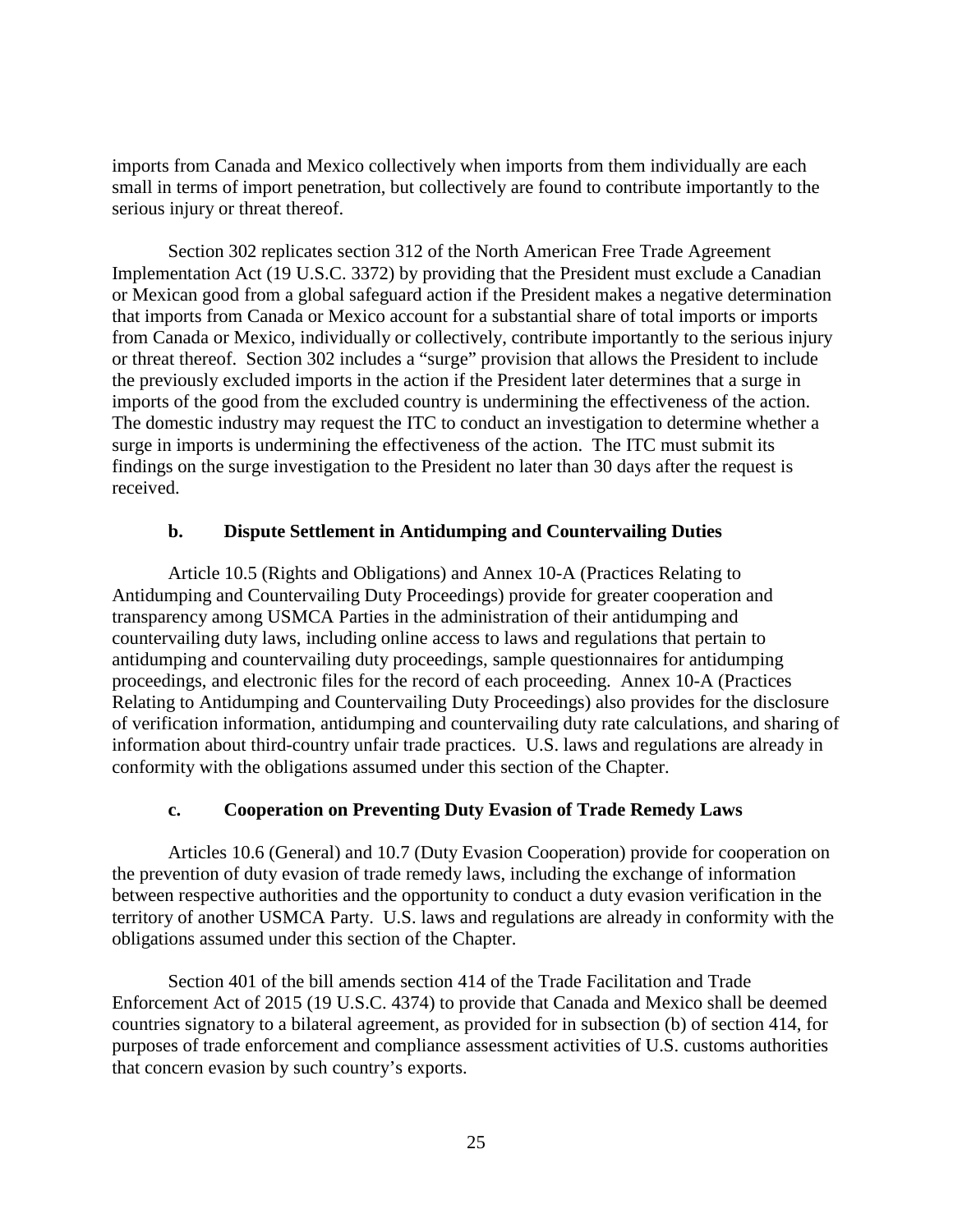#### **d. Dispute Settlement in Antidumping and Countervailing Duty Cases**

Articles 10.8 through 10.18 and Annexes 10-B.1 through 10-B.5 of the USMCA replicate Chapter 19 of the NAFTA, providing, among other things, for binational review and dispute settlement in antidumping and countervailing duty matters. Section 501 of the bill implements Article 10.12 (Review of Final Antidumping and Countervailing Duty Determinations), which replicates Article 1904 of the NAFTA, Article 10.13 (Safeguarding the Panel Review System), and Annex 10-B.5 (Amendments to Domestic Laws). This section replicates the amendments enacted in Pub. Law 103-182 to implement Chapter 19 of the NAFTA, adding the relevant provisions of Chapter 10 of the USMCA. In substance, U.S. laws and regulations are already in conformity with the obligations assumed under this section of the Chapter.

#### **2. Administrative Action**

No changes in administrative regulations, practices, or procedures are required to implement the safeguard, duty evasion, or antidumping and countervailing duty related provisions of Chapter 10. U.S. administrative regulations, practices, and procedures are already in conformity with the obligations assumed under the Chapter.

# **Chapter 11 (Technical Barriers to Trade)**

#### **1. Implementing Bill**

No statutory changes will be required to implement Chapter 11. U.S. laws and regulations are already in conformity with the obligations assumed under the Chapter.

# **2. Administrative Action**

Article 11.11 (Committee on Technical Barriers to Trade) establishes an intergovernmental Committee on Technical Barriers to Trade ("TBT Committee") composed of government representatives of each Party. A USTR official responsible for TBT matters will serve as the U.S. representative to the TBT Committee.

Article 11.7.4 provides that a USMCA party should normally allow at least 60 days for another USMCA party to comment on a technical regulation, other than legislation, that affects international trade. This is consistent with existing U.S. policy as reflected in Executive Order 12889. The Administration will ensure that the appropriate notice and comment periods continue under USMCA.

Article 11.12 provides that each Party shall designate and notify a contact point for TBT matters. A USTR official responsible for TBT matters will serve as the contact point for the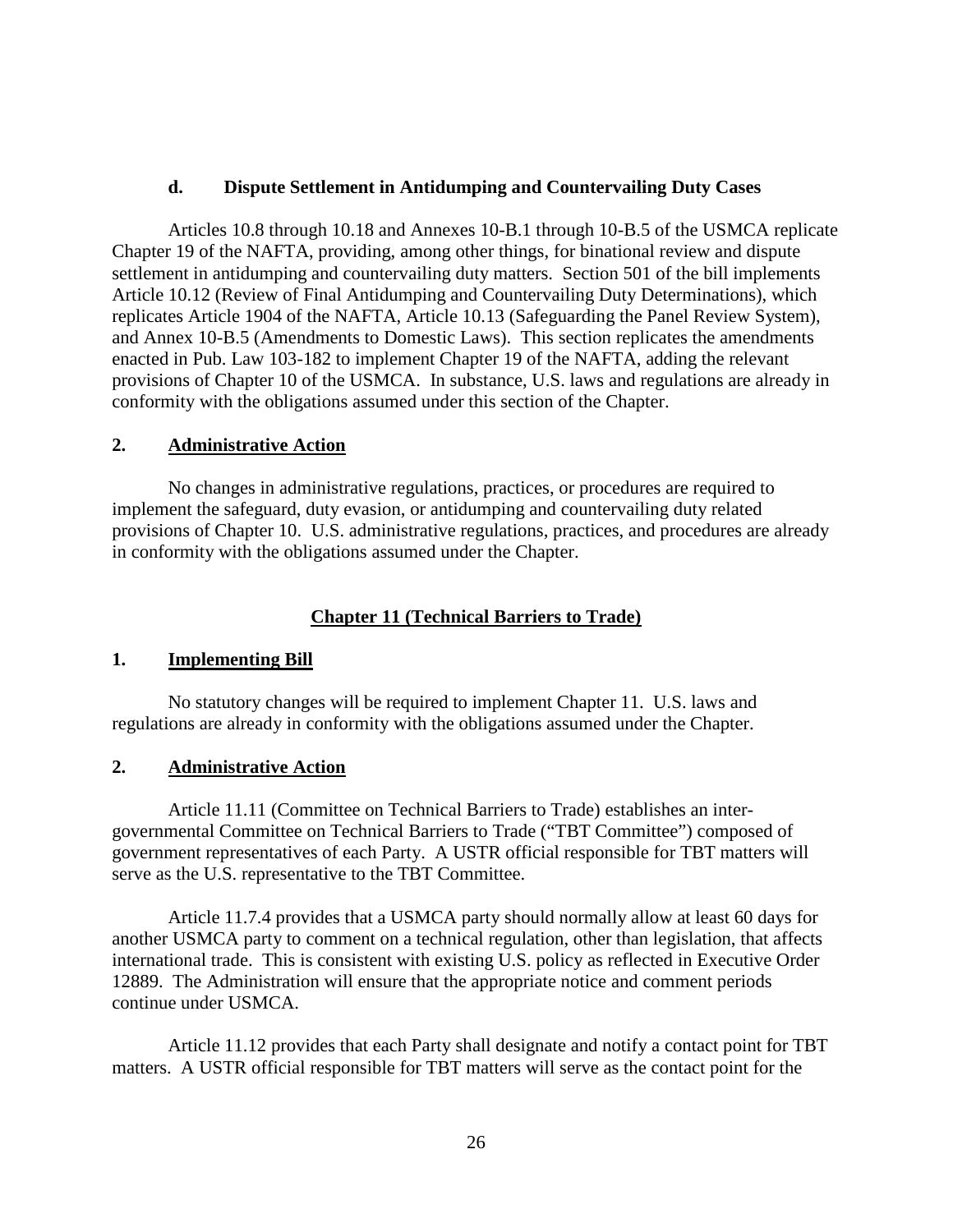United States.

# **Chapter 12 (Sectoral Annexes)**

# **1. Implementing Bill**

No statutory changes will be required to implement Chapter 12. U.S. laws and regulations are already in conformity with the obligations assumed under the Chapter.

# **2. Administrative Action**

Articles 12.A.3, 12.B.3, 12.D.3, 12.E.3, and 12.F.3 (Competent Authorities) provides that each Party shall publish online a description of each of its central level of government competent authorities that has responsibility for matters covered by that respective sectoral annex as well as a contact point within each competent authority. The United States will meet these obligations by having the relevant competent authority describe its responsibilities and provide a contact point on its respective webpage. The Consumer Product Safety Commission (CPSC), the Environmental Protection Agency (EPA), and the Occupational Safety and Health Administration (OSHA) are the competent authorities for purposes of Annex A. The U.S. Food and Drug Administration (FDA) is the competent authority for purposes of Annexes B, D, E, and F.

For pharmaceuticals, Article 12.F.5 (Application of Regulatory Controls) further provides that, upon certification by the competent authority in the United States, the competent authority of the United States shall establish mechanisms with the competent authority in Canada or Mexico, as applicable, to permit the exchange of confidential information relevant to pharmaceutical inspections, including unredacted Good Manufacturing Practice inspection reports. The mechanism in this case would be a confidentiality commitment made by FDA that would allow FDA, at its discretion, to share trade secret and commercial confidential information with the competent authority in Canada or Mexico.

# **Chapter 13 (Government Procurement)**

# **1. Implementing Bill**

Chapter 13 of the USMCA establishes rules that certain government entities listed in Annex 13-A will apply whenever these entities undertake procurements of covered goods and services valued above thresholds specified in Annex 13-A. Chapter 13 applies only as between the United States and Mexico. The United States already had procurement obligations with respect to Mexico under the NAFTA and will continue to have similar obligations under the USMCA. Under USMCA, however, the United States has excluded uniforms and clothing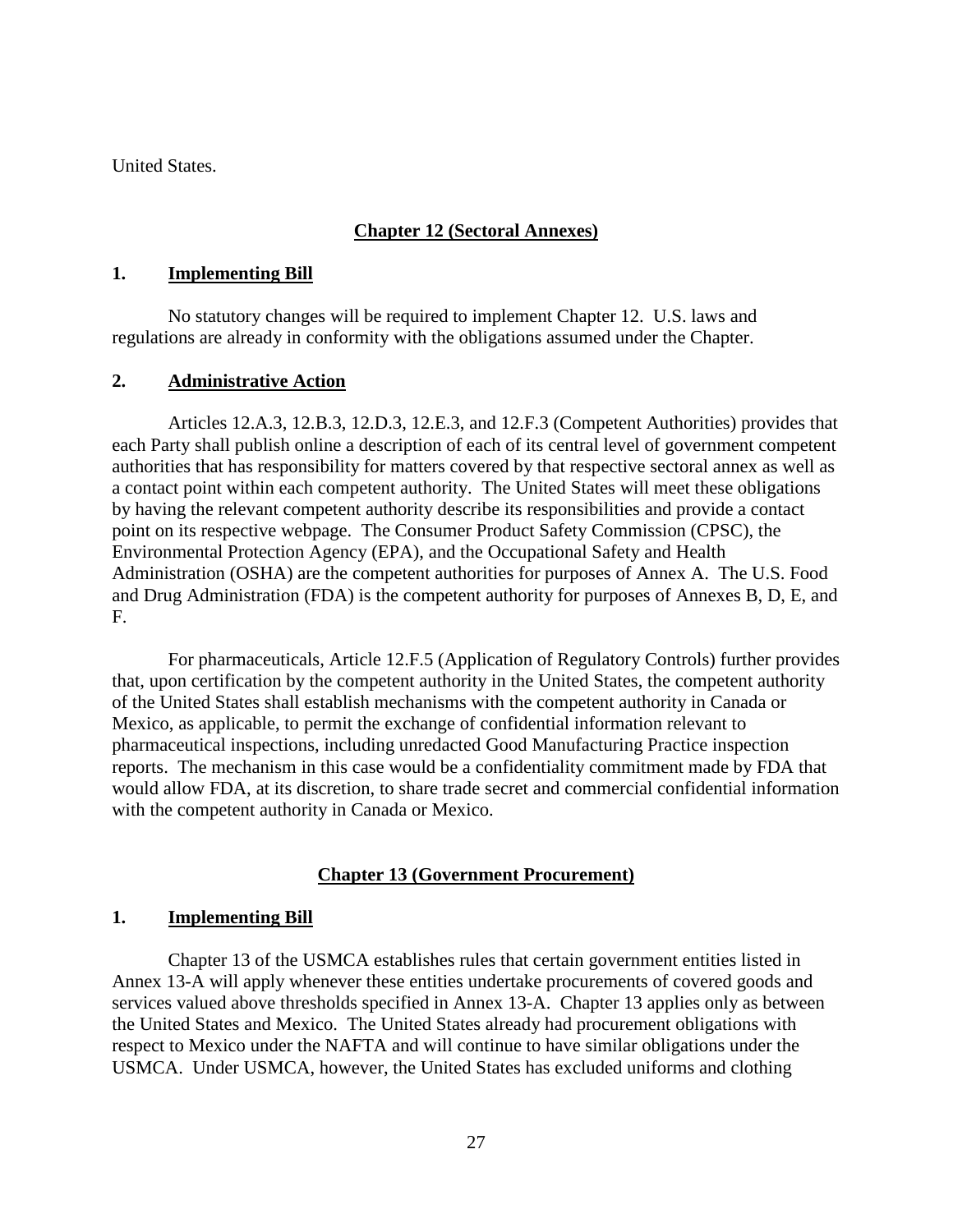procurement by the Transportation Security Administration of the Department of Homeland Security from coverage. Once the USMCA enters into force, the United States will continue to have procurement obligations with respect to Canada under the WTO Agreement on Government Procurement and will also have national treatment and most-favored-nation obligations with respect to the purchase or acquisition of financial services by public entities in the United States under the GATS, as set out in the U.S. Schedule of Commitments and the Understanding on Commitments in Financial Services.

Section 301(a) of the Trade Agreements Act of 1979 (19 U.S.C. 2511(a)) (Trade Agreements Act), as amended, authorizes the President to waive for eligible products of foreign countries that the President designates under section 301(b) of that Act the application of certain federal laws, regulations, procedures, and practices that ordinarily treat foreign goods and services and suppliers of such goods and services less favorably than U.S. goods, services, and suppliers. The term "eligible product" in section 301(a) of the Trade Agreements Act is defined in section 308(4)(A) of that Act.

Section 505 of the bill implements U.S. obligations under Chapter 13 by amending the definition of "eligible product" in section 308(4)(A) of the Trade Agreements Act. As amended, section 308(4)(A) will provide that "eligible product" means a product or service of Mexico that is covered under the USMCA for procurement by the United States. This amended definition, coupled with the President's exercise of his waiver authority under section 301(a) of the Trade Agreements Act, will allow U.S. government entities covered by the USMCA to purchase on non-discriminatory terms covered products and services from Mexico for procurements that fall above the thresholds established under the USMCA.

Section 505 of the bill also makes certain conforming changes to the procurement provisions of the Trade Agreements Act of 1979. Sections 301(b)(1) (19 U.S.C. 2511) and 301(e) are amended by replacing the references to the NAFTA with references to the USMCA.

#### **2. Administrative Action**

As noted above, Annex 13-A of the USMCA provides that U.S. government entities subject to Chapter 13 must apply the chapter's rules to covered goods and services from Mexico when they make purchases valued above certain dollar thresholds. USTR will notify the Federal Acquisition Regulatory Council ("FAR Council") of the entry into force of the USMCA and the thresholds that pertain to Mexico under the USMCA. The FAR Council will then make the necessary changes to provide for the appropriate treatment for Mexico under the Federal Acquisition Regulation ("FAR") in accordance with applicable procedures under the Office of Federal Procurement Policy Act. The FAR Council will also make the necessary changes to treatment with respect to Canada and Mexico once the NAFTA is no longer in force. Specific changes to the FAR include, removal of Canada from the list of Free Trade Agreement Countries in FAR 25.003, removal of references to NAFTA and addition of USMCA in FAR Subpart 25.4, and removal of Canada from the summary of thresholds in FAR Subpart 25.402. The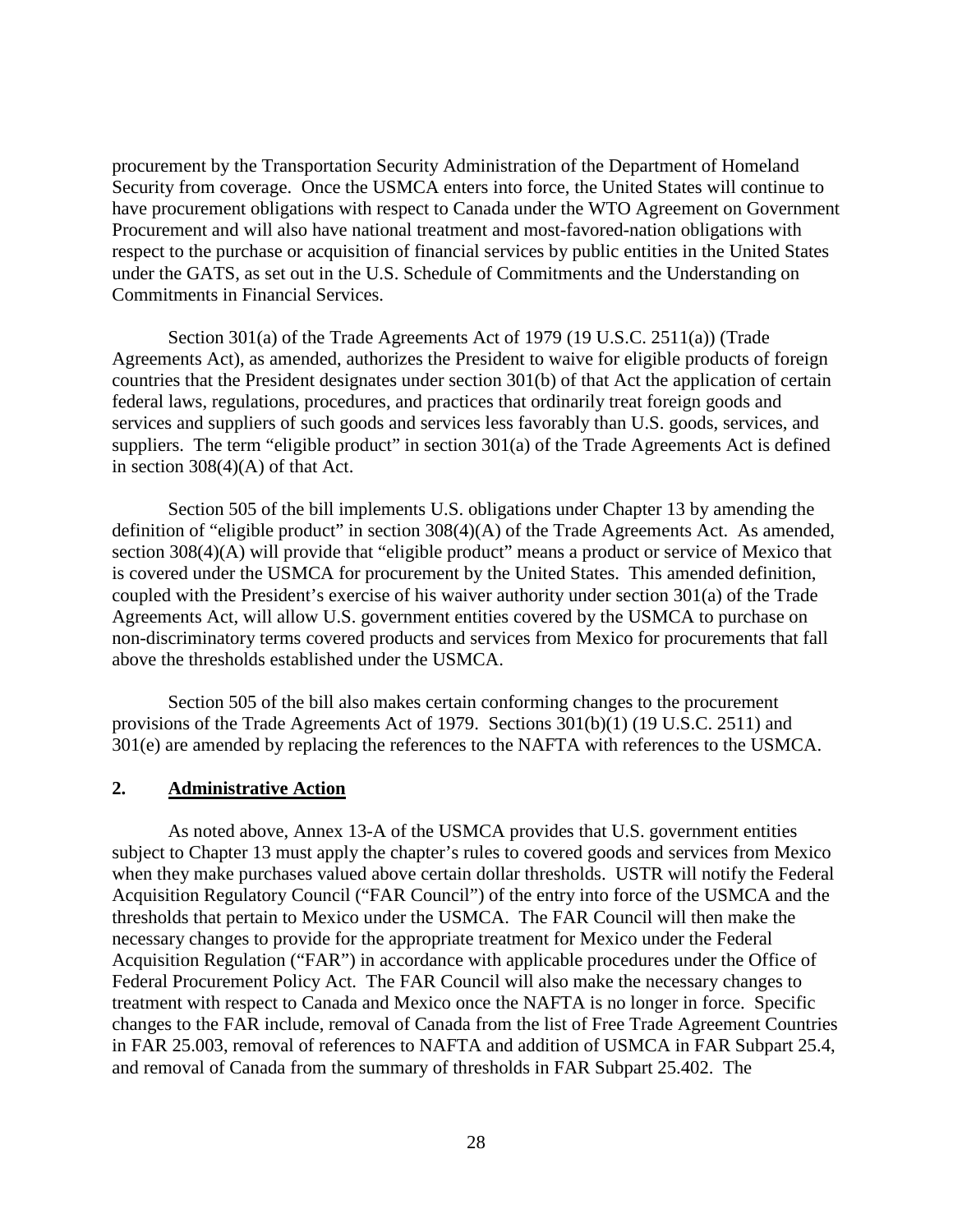Department of Homeland Security will also make changes with respect to the removal of obligations with respect to uniforms and clothing by the Transportation Security Administration.

Article 13.7.5 (Conditions for Participation) clarifies that a procuring entity is not precluded from promoting compliance with laws in the territory in which a good is produced or the service is performed relating to the fundamental principles and rights at work and acceptable conditions of work with respect to minimum wages, hours of work, and occupational safety and health. Thus, for example, a procuring entity is permitted to require a foreign producer to comply with laws guaranteeing freedom of association and protecting collective bargaining rights that generally apply in the territory in which the good is produced. In addition, Article 13.11 of the USMCA (Technical Specifications) clarifies that a procuring entity is not precluded from preparing, adopting, or applying "technical specifications" to promote the conservation of natural resources or protect the environment.

Finally, neither this provision nor any other provision of Chapter 13 will affect application of the Davis-Bacon Act and related Acts (40 U.S.C. 3141 - 48 and 29 C.F.R. 5.1).

#### **Chapter 14 (Investment)**

No statutory or administrative changes will be required to implement Chapter 14. U.S. laws and regulations are already in conformity with the obligations assumed under the Chapter.

#### **Chapter 15 (Cross-Border Trade in Services)**

No statutory or administrative changes will be required to implement Chapter 15. U.S. laws and regulations are already in conformity with the obligations assumed under the Chapter.

#### **Chapter 16 (Temporary Entry)**

#### **1. Implementing Bill**

Consistent with the overall trade negotiating objectives under the Trade Priorities Act, the USMCA does not require changes to U.S. immigration laws nor does it change access to visas under section  $1101(a)(15)$  of the Immigration and Nationality Act (INA). The USMCA maintains the same treatment as provided under the NAFTA with respect to the temporary entry of four categories of business persons: business visitors, traders and investors, intra-corporate transferees, and professionals. Section 503 of the implementing bill, makes conforming changes to the NAFTA-specific elements of the INA in order to continue to provide the same treatment to Canada and Mexico as had been provided under the NAFTA, but neither modifies nor expands access to visas issued under the INA.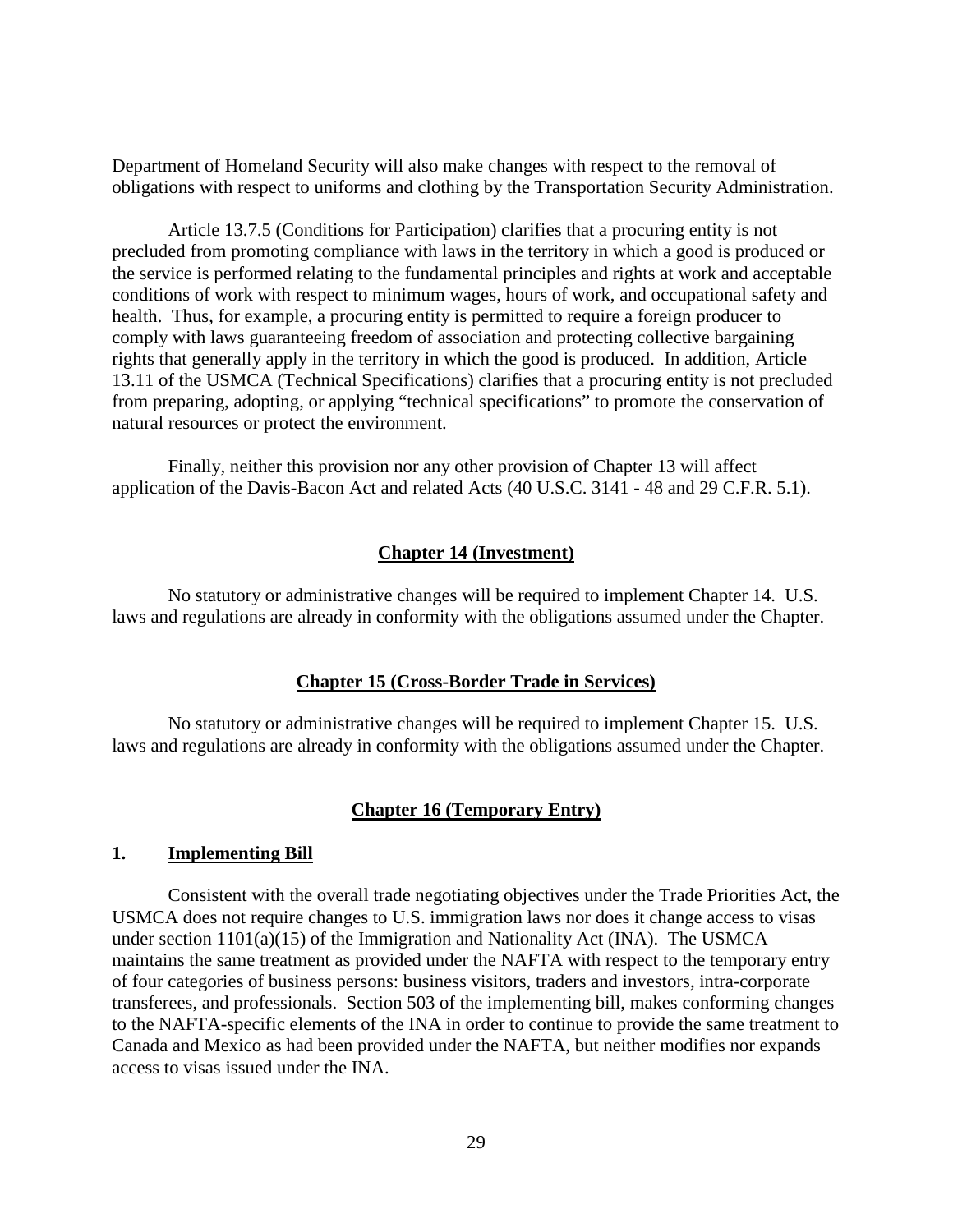# **2. Administrative Action**

No administrative changes will be required to implement Chapter 16.

# **Chapter 17 (Financial Services)**

# **1. Implementing Bill**

No statutory changes will be required to implement Chapter 17. U.S. laws and regulations are already in conformity with the obligations assumed under the Chapter.

#### **2. Administrative Action**

Article 17.20 (Consultations) sets out that each Party's financial authorities specified in Annex 17-B (Authorities Responsible for Financial Services) shall serve as the contact point to respond to requests and to facilitate the exchange of information regarding the operation of measures covered by those requests. For the United States, the Department of the Treasury is the contact point for the purposes of Annex 17-C (Mexico-United States Investment Disputes in Financial Services) and for all matters involving banking, securities, and financial services other than insurance, and the Department of the Treasury, in cooperation with the Office of the United States Trade Representative, is the contact point for insurance matters.

# **Chapter 18 (Telecommunications)**

No statutory or administrative changes will be required to implement Chapter 18. U.S. laws and regulations are already in conformity with the obligations assumed under the Chapter.

# **Chapter 19 (Digital Trade)**

No statutory or administrative changes will be required to implement Chapter 19. U.S. laws and regulations are already in conformity with the obligations assumed under the Chapter.

# **Chapter 20 (Intellectual Property Rights)**

#### **1. Implementing Bill**

No statutory changes will be required to implement Chapter 20. U.S. laws and regulations are already in conformity with the obligations assumed under the Chapter.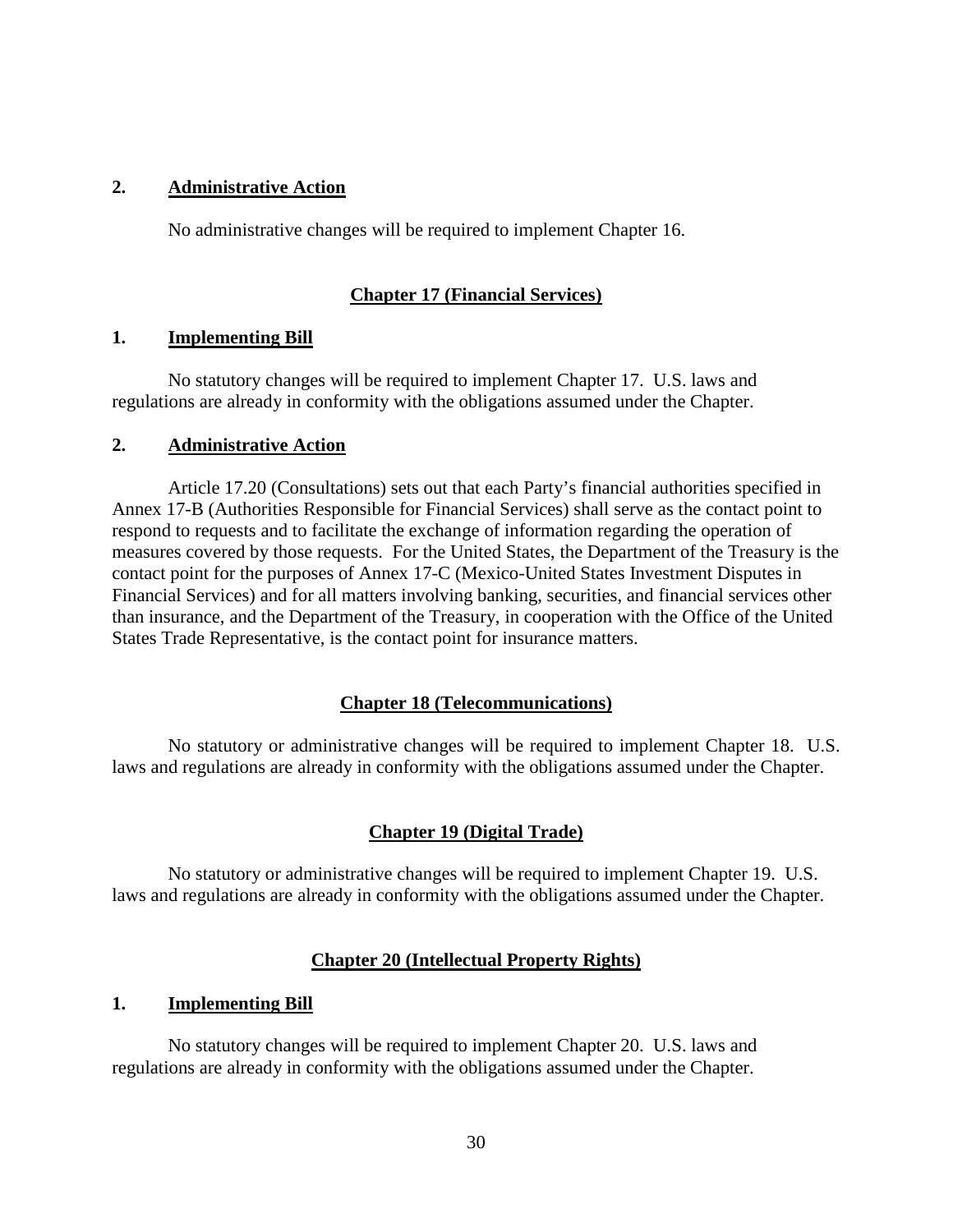#### **2. Administrative Action**

Article 20.12 (Contact Points for Cooperation) permits a Party to designate one or more contact points for the purpose of cooperation under Section B of Chapter 20. USTR's Innovation and Intellectual Property Office will serve as the contact point for this purpose.

Article 20.14 (Committee on Intellectual Property Rights) establishes an intergovernmental Committee on Intellectual Property Rights ("IPR Committee") composed of government representatives of each Party. An official in USTR's Innovation and Intellectual Property Office will serve as the U.S. representative to the IPR Committee.

#### **Chapter 21 (Competition Policy)**

No statutory or administrative changes will be required to implement Chapter 21. U.S. laws and regulations are already in conformity with the obligations assumed under the Chapter.

#### **Chapter 22 (State-Owned Enterprises and Designated Monopolies)**

No statutory or administrative changes will be required to implement Chapter 22. U.S. laws and regulations are already in conformity with the obligations assumed under the Chapter.

#### **Chapter 23 (Labor)**

As noted earlier, one of the significant improvements from NAFTA is the inclusion of the labor disciplines subject to dispute resolution into the core of the USMCA. Paragraph 3 of the Protocol sets out that upon entry into force of the Protocol, the *North American Agreement on Labor Cooperation* (NAALC), shall be terminated. The NAALC established a tri-national Commission for Labor Cooperation, composed of a Ministerial Council and an administrative Secretariat. By agreement of the NAFTA Parties, the NAALC Secretariat ceased operations in 2010, and since then the National Administrative Offices (NAOs) have assumed its duties, including carrying out cooperative activities. (Each NAFTA Party established an NAO within its Labor Ministry to serve as a contact point with the other Parties to the NAALC and to provide for the submission and review of public communications on labor law matters). Chapter 23 includes, and improves upon, the substantive obligations under the NAALC and provides for the continuation of the submission and review process. In addition, the USMCA Labor Chapter includes Annex 23-A, on Worker Representation in Collective Bargaining in Mexico, which establishes specific legislative actions that Mexico must take to reform its system of labor justice and provide for the effective recognition of the right to collectively bargain. To further support compliance with USMCA labor obligations, Annex 31-A of the Dispute Settlement Chapter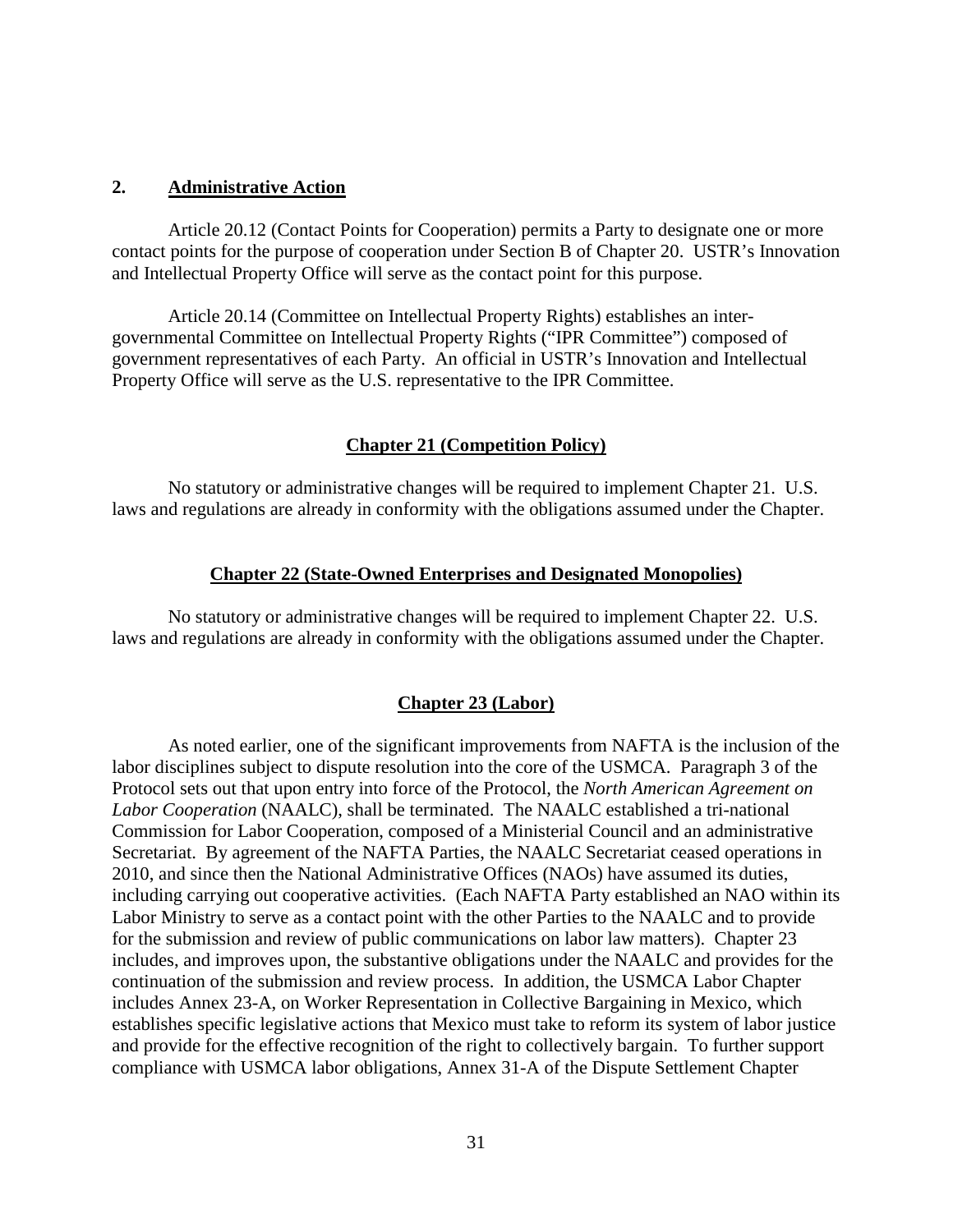establishes a Rapid Response Mechanism between the United States and Mexico that provides for monitoring and expedited enforcement of labor rights in Mexico at particular facilities.

#### **1. Implementing Bill**

No statutory changes will be required for the United States to implement its obligations under Chapter 23. U.S. laws and regulations are already in conformity with the obligations assumed under the Chapter.

However, the implementing bill contains provisions to ensure that Mexico and Canada implement their obligations under the Labor Chapter, and contains provisions implementing Annex 31-A specifically to identify labor rights problems in Mexico related to Annex 23-A of the Labor Chapter.

Sections 711 to 718 of the implementing bill require the establishment of an Interagency Labor Committee for Monitoring and Enforcement ("Labor Committee") that shall be responsible for overseeing the implementation of the Labor Chapter including by monitoring Mexico's implementation of the Chapter and Annex 23-A and recommending enforcement actions to the Trade Representative, as warranted. The Labor Committee shall regularly assess Mexico's implementation of, and compliance with, its obligations under the Labor Chapter of the USMCA, including in particular whether it has implemented its labor reform as required under Annex 23-A of the USMCA. If the Labor Committee determines that Mexico is failing to meet its obligations, it shall recommend that the Trade Representative initiate enforcement actions. The Labor Committee will also receive and review petitions from the public regarding USMCA labor matters, and establish a web-based hotline administered by the U.S. Department of Labor, to receive confidential information. The Labor Committee will provide regular reports to the Congress regarding its activities and labor rights issues in Mexico.

Section 719 of the implementing bill requires the Labor Committee to consult with the Labor Advisory Committee, the Advisory Committee for Trade Policy and Negotiations, the Committee on Finance of the Senate, and the Committee on Ways and Means of the House of Representatives on the appointment of candidates for the list of Rapid Response Panelists under Annex 31-A of the Dispute Settlement Chapter.

Sections 721 to 723 of the implementing bill direct the U.S. Department of Labor to hire and assign five Labor Attaches at the U.S. Embassy or a Consulate in Mexico, to monitor labor rights issues related to the USMCA Labor Chapter and Annex 23-A. The Labor Attaches will regularly report to the Labor Committee and support its monitoring activities.

Sections 731 to 734 of the implementing bill establish an Independent Mexico Labor Expert Board. The Board will monitor and evaluate Mexico's implementation of its labor reform legislation from 2019, as well as compliance with the USMCA labor obligations, and report to the Congress and the Labor Committee. The Board will have 12 members, four appointed by the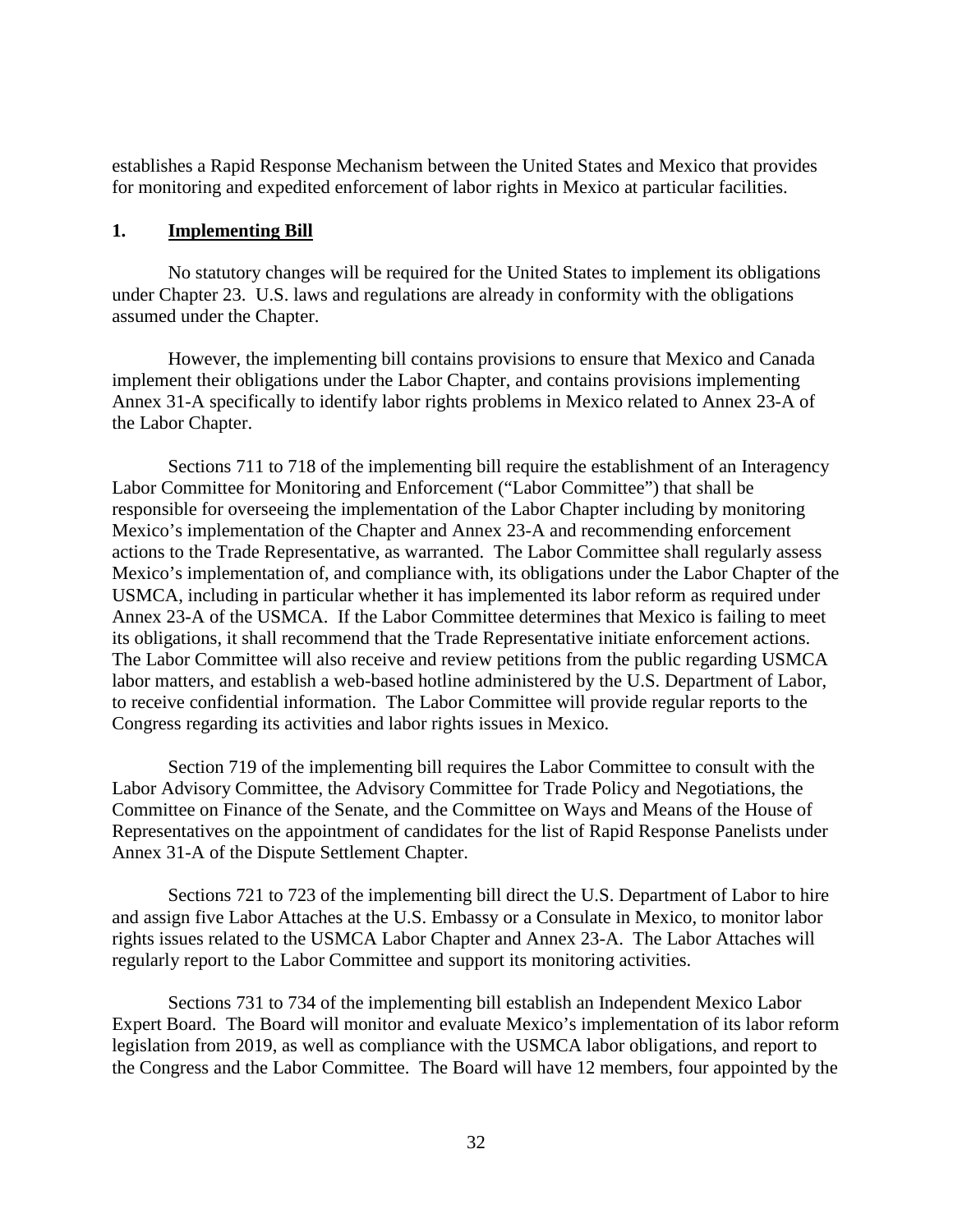Labor Advisory Committee for Trade Negotiations and Trade Policy, and eight appointed by the Congress. The U.S Department of Labor, in coordination with the Labor Committee, will provide logistical support for the Board, as appropriate.

Section 741 to 744 of the implementing bill require the establishment of a Forced Labor Enforcement Task Force, chaired by the U.S. Department of Homeland Security, to monitor enforcement by United States of prohibitions on the importation of goods produced by forced labor under the Tariff Act of 1930. The Task Force will develop a plan for addressing forced labor issues in Mexico, and report its activities and findings to the Labor Committee and the Congress.

Section 751 of the implementing bill requires that all reports of the Rapid Response Labor Panels be provided to the Committee on Ways and Means of the House of Representatives, the Committee on Finance of the Senate, and the Labor Advisory Committee, as well as a version for the public.

Section 752 and 753 authorize the Trade Representative to direct the Secretary of the Treasury to impose trade remedies or other penalties on goods and services from facilities in Mexico that are found to be out of compliance with USMCA labor obligations per the procedures of the Rapid Response Mechanism established in Annex 31-A.

# **2. Administrative Action**

# **a. Labor Council**

Article 23.14 (Labor Council) of the Agreement establishes a Labor Council, composed of senior governmental representatives at the ministerial or other level from trade and labor ministries, as designated by each Party. The Assistant U.S. Trade Representative for Labor Affairs and the Deputy Undersecretary for International Affairs at the U.S. Department of Labor will serve as the U.S. representatives. Article 23.15 (Contact Points) calls for each Party to designate a contact point to address matters related to the Labor Chapter. The Department of Labor's Bureau of International Labor Affairs (ILAB) will serve as the U.S. contact point for these purposes, in regular consultation and coordination with USTR's Office of Labor Affairs.

# **b. Interagency Labor Committee for Monitoring and Enforcement**

Not later than 90 days after the enactment of the implementing bill, the President will establish the interagency Labor Committee provided for in section 711 of the implementing bill. The Labor Committee will be co-chaired by the Trade Representative and the Secretary of Labor, and be comprised of other agencies with relevant experience, as appropriate. The day-today operations of the Labor Committee for the lead agencies will be carried out by the Assistant U.S. Trade Representative for Labor Affairs in the Office of the United States Trade Representative, and the Deputy Undersecretary for International Affairs at the U.S. Department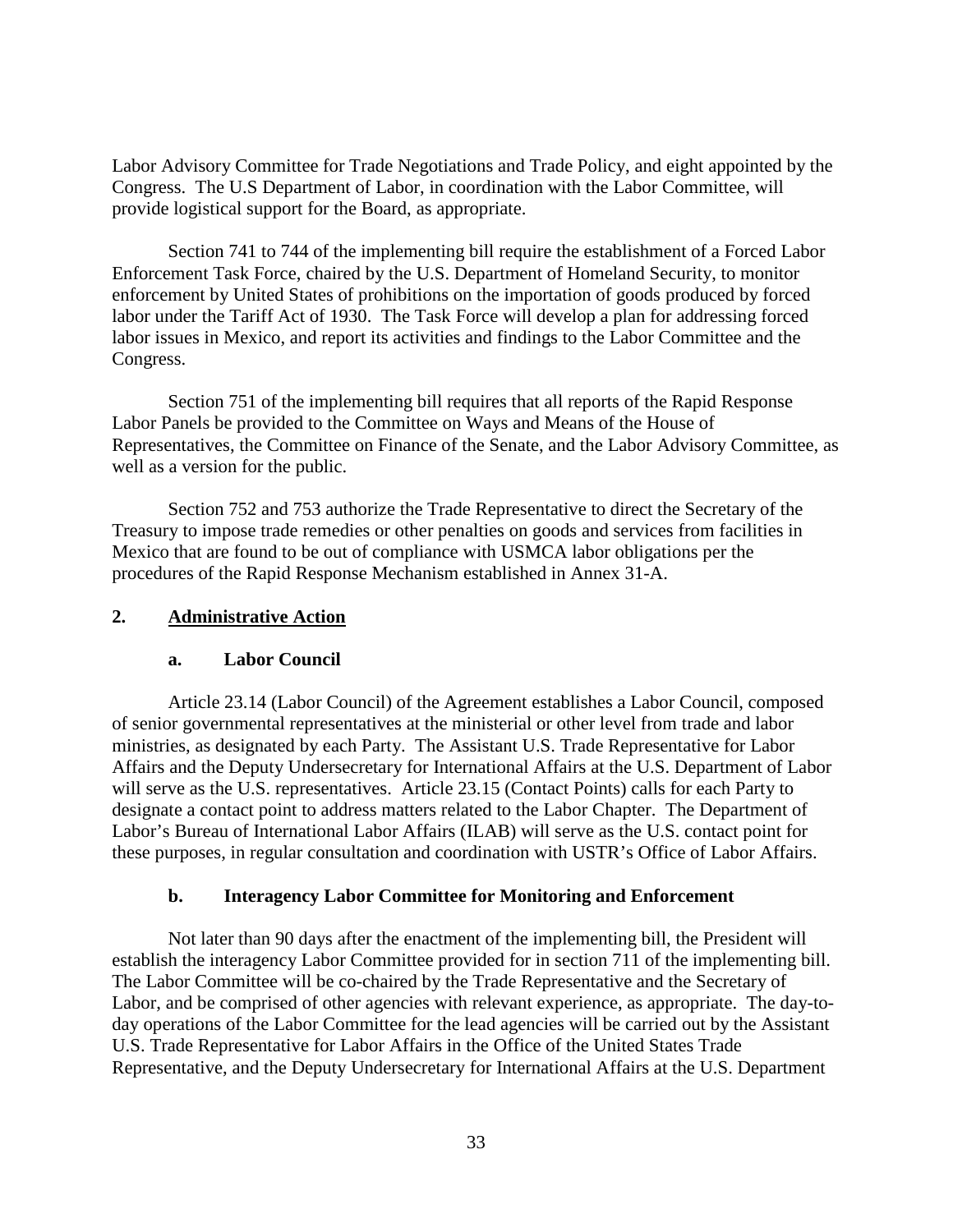of Labor. The Labor Committee will meet at least quarterly during the first five years after its establishment, and semi-annually for the following five years. During the first five years after its establishment, the Labor Committee will conduct monitoring visits to Mexico semi-annually. Labor attachés in Mexico will be required to provide quarterly monitoring reports to the Labor Committee. The Labor Committee will coordinate monitoring activities with officials from the Departments of Labor and State, including labor attachés stationed in Mexico, as well as other U.S. government agencies, and interested labor and human rights stakeholders with knowledge of labor issues in Mexico.

The Labor Committee will provide opportunities for input by members of the Labor Advisory Committee for Trade Negotiations and Trade Policy in its work. The Labor Committee will also provide other stakeholders with opportunities to provide input, consistent with Federal Advisory Committee Act requirements. In order to maximize the opportunities for interested parties to provide information, including confidential information, regarding Mexico's labor reform efforts and compliance by Mexican enterprises with labor laws, the Labor Committee will establish a web-based "hotline", to be managed by the Secretary of Labor, to receive such information.

In order to ensure ongoing communications with the Government of Mexico regarding its labor reforms and the resources being committed to carry out those reforms, the Labor Committee will establish and maintain a dialogue with officials from the Ministries of Labor, Trade, and Foreign Affairs, as well as officials from the legislative and judicial branches. The Labor Committee, drawing on the expertise of the Department of Labor, shall identify issues for capacity building activities in Mexico.

#### **c. Enforcement**

The USMCA, as compared to NAFTA, makes a greater range of labor practices subject to dispute settlement under Chapter 31 (Dispute Settlement). In addition, Annex 31-A establishes a Facility-Specific Rapid Response Mechanism between the United States and Mexico, which will provide an expedited procedure to identify labor rights problems in Mexico related to Annex 23-A of the Labor Chapter. The Labor Committee will establish procedures for recommending that the United States take actions under the Mechanism, including trade remedies and other penalties for goods or services from specific facilities in Mexico. In implementing the petition process set out in Section 716, the USTR shall promptly submit a request for review under 716(b)(3), upon the affirmative determination under Section 716(b)(1), absent extraordinary circumstances.

By entry into force of the Agreement, the Trade Representative will establish lists of panelists per Annex 31-A, to serve as labor experts for cases under the Rapid Response Mechanism, and will consult with the Congress on the appointment and funding for panelists.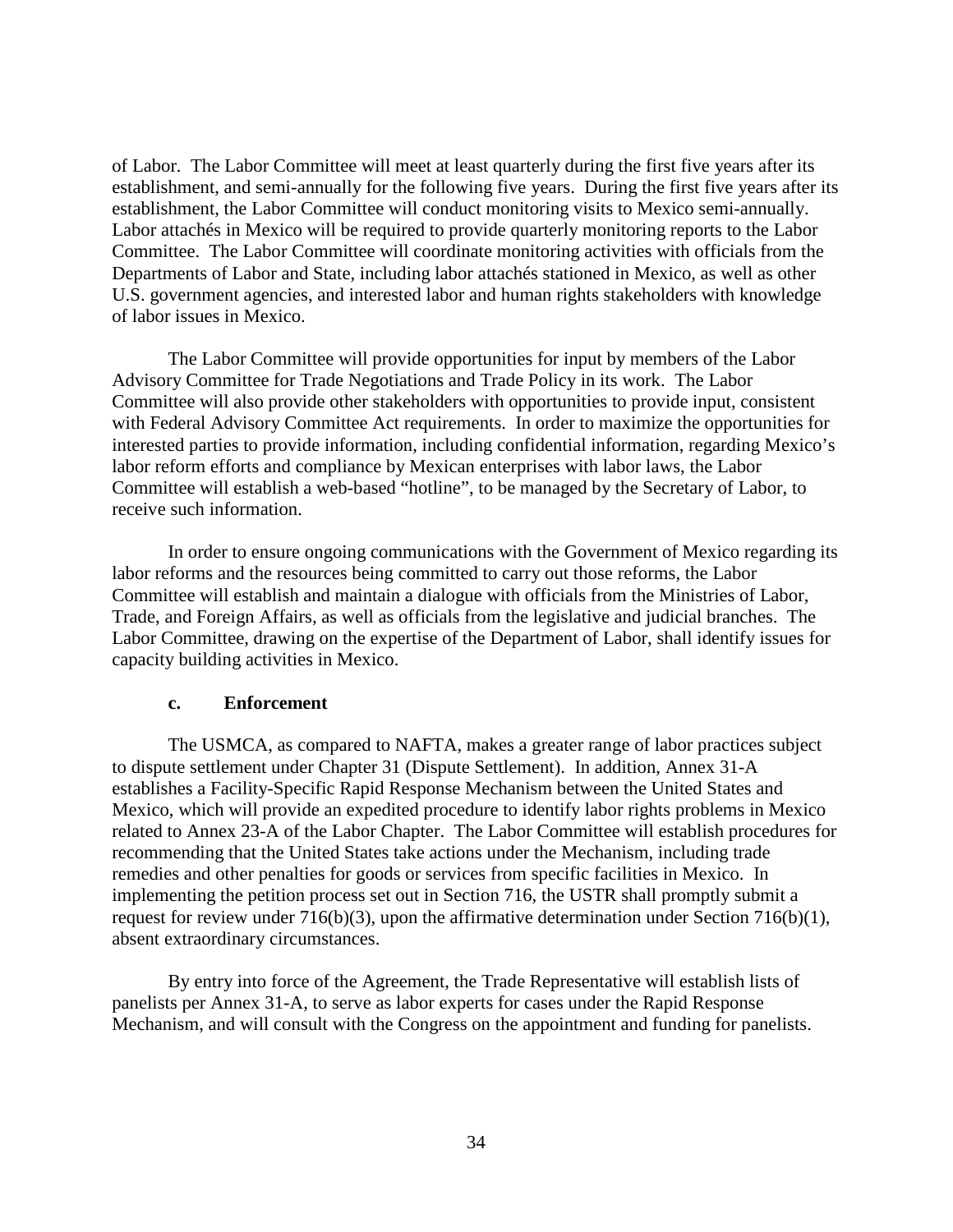The effective implementation of this Facility-Specific Rapid Response Mechanism recognizes that, in connection with the assessment of any Denial of Rights, that an on-site verification is an effective and typically necessary tool to ascertain the facts, obtain input from the affected parties at such facility, and ensure that the Mechanism advances the goals of this Agreement.

The USTR recognizes that the goals of procedures under Annex 31-A is to address Denial of Rights on an expedited basis. Where the respondent Party seeks to remediate such violations, the USTR will seek the shortest possible remediation period, commensurate with the nature of such Denial of Rights and recognizing that in cases of severe labor violations, including violence against workers, pursuing a course of remediation may not be adequate.

# **d. Independent Mexico Expert Labor Board**

The USMCA implementing legislation establishes and Independent Mexico Expert Labor Board (Board), to monitor Mexico's compliance with USMCA labor obligations as well as is implementation of Mexico's historic labor law reform. Mexico is in the process of creating a new national system of labor justice, which include new federal and state labor courts, and new administrative institutions to register unions and ensure worker support for collective bargaining agreements. Mexico's reforms are in accordance with Annex 23-A, and the Board will report to the Labor Committee on these issues. The U.S. Department of Labor will coordinate with the Trade Representative to provide logistical support for the Board, whose membership will include appointments from the Labor Advisory Committee and the Congress, per the implementing legislation.

# **e. Forced Labor Task Force**

The USMCA Labor Chapter includes an obligation for Parties to prohibit the importation of goods produced by forced labor, and the implementing legislation establishes a Forced Labor Enforcement Task Force. The Task Force will be chaired by the Secretary of Homeland Security, and work with the Labor Committee to monitor forced labor issues in Mexico, as well as report to the Congress on activities by the U.S. Department of Homeland Security to enforce prohibitions under Section 307 of the Tariff Act of 1930.

# **Chapter 24 (Environment)**

No statutory changes will be required for the United States to implement its obligations under Chapter 24. U.S. laws and regulations are already in conformity with the obligations assumed under the Chapter.

However, the implementing bill contains provisions to ensure that Mexico and Canada implement their obligations under the Environment Chapter.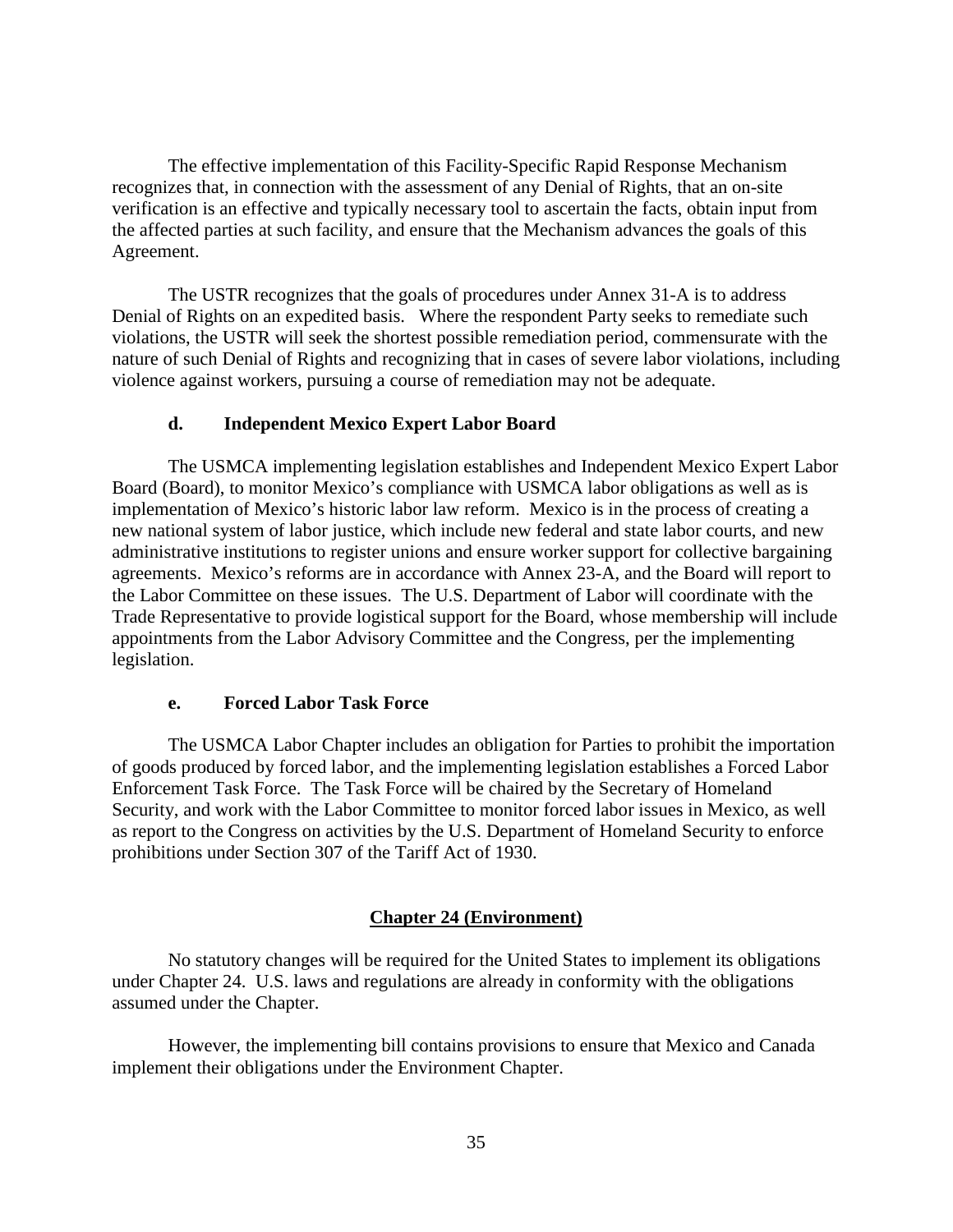As noted earlier, one of the significant improvements from NAFTA was the inclusion of the environment disciplines subject to dispute resolution into the core of the USMCA. Chapter 24 includes and improves upon the substantive provisions of the *North American Agreement on Environmental Cooperation* (NAAEC). In parallel to the negotiations of the USMCA, the Governments of the United States, Canada, and Mexico, negotiated the *Agreement on Environmental Cooperation* (ECA). The ECA was signed by Mexico on November 30, 2018, by the United States on December 11, 2018, and by Canada on December 19, 2018. The ECA will support implementation of the environmental commitments of the UMSCA and will modernize and enhance the effectiveness of environmental cooperation between the Parties. Article 17 of the ECA provides that the ECA will enter into force upon entry into force of the UMSCA and will supersede the NAAEC. In addition, in parallel to the USMCA, the Governments of the United States and Mexico entered into the Environment Cooperation and Customs Verification Agreement. The Environment Cooperation and Customs Verification Agreement was signed in Mexico City on December 10, 2019.

#### **1. Implementing Bill**

The Environment Chapter (Chapter 24) of the USMCA calls on the United States, Mexico, and Canada to take certain actions with respect to the implementation of certain Multilateral Environmental Agreements (MEAs), effective enforcement of environmental laws and regulations, sustainable management of fisheries, conservation of wild flora and fauna, and other related environment commitments. The Chapter commits the Parties to comply with certain MEAs to which they are a party, to conserve natural resources and sustainably manage their fisheries, and to combat and cooperate to prevent trade in illegally harvested wildlife, fish, and timber species, among other obligations.

Section 811 of the bill establishes the Interagency Environment Committee for Monitoring and Enforcement ("Interagency Environment Committee") to oversee implementation, monitoring, and enforcement of the Environment Chapter of the USMCA. Section 812 provides for the Interagency Environment Committee to carry out an assessment of the environmental laws and policies of the USMCA countries to determine if such laws and policies are sufficient to implement their environmental obligations and identify any gaps. Section 813 describes monitoring actions that the Interagency Environment Committee will undertake relating to implementation of the Environment Chapter of the USMCA. Section 813 also provides authority to the Interagency Environment Committee to: review public submissions filed pursuant to Article 24.27 (Submissions on Enforcement Matters) and factual records prepared by the Secretariat of the Commission for Environmental Cooperation; review reports provided by U.S. government environment experts; and request verifications and review information regarding the legality of certain wildlife, timber and seafood shipments from Mexico, pursuant to the bilateral Environment Cooperation and Customs Verification Agreement between the United States and Mexico. Section 814 describes enforcement actions that the Committee may undertake, including requesting environment consultations under article 24.29 of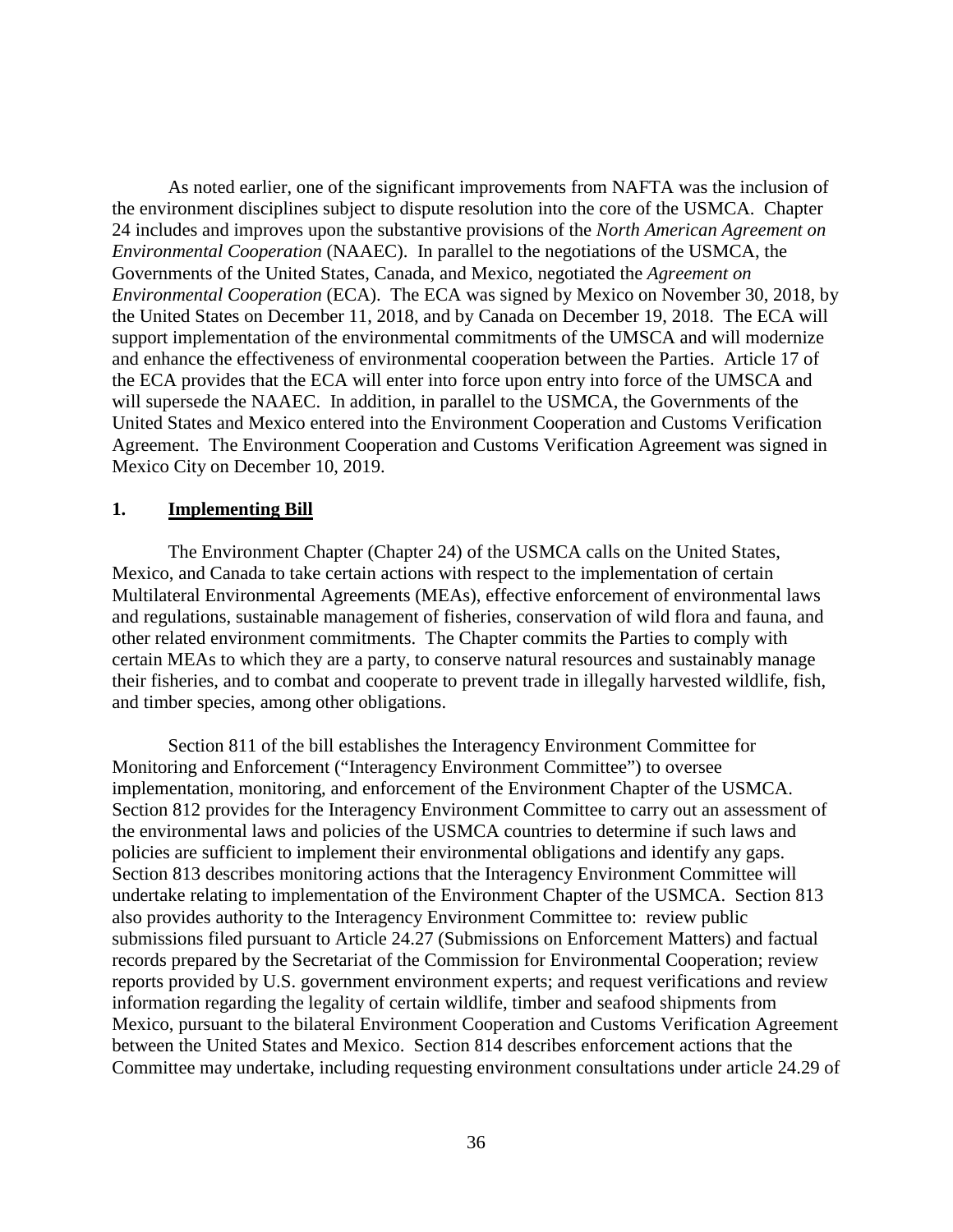the USMCA Environment Chapter or requesting the initiation of monitoring or enforcement actions under the existing authorities as set out in Section 815.

Section 816 of the bill provides that no later than one year after the USMCA enters into force, and annually for each of the next four years, and biennially thereafter, USTR will report to the Committee on Finance of the Senate and the Committee on Ways and Means of the House of Representatives on steps the Parties have taken to implement and enforce the commitments in the Environment Chapter of the USMCA, and additional actions that may need to be taken with respect to USMCA countries that might be failing to implement their environmental obligations. Additionally, Section 816 provides for a comprehensive determination regarding the USMCA countries' implementation efforts along with an updated assessment to be submitted in the fifth year report.

Section 822 provides for additional monitoring and implementation resources, including three environmental experts from relevant U.S. government agencies to be detailed to the Office of the USTR and assigned as environment attaches at the U.S. Embassy or a Consulate in Mexico in order to assist the Committee in carrying out its duties to monitor and enforce the Environment Chapter.

Subtitle C of title VIII contains provisions concerning the role of the North American Development Bank in relation to the implementation of the Environment Chapter of the USMCA. The Administration affirms the operations and purposes of the North American Development Bank as set forth in the Agreement Between the Government of the United States of America and the Government of the United Mexican States Concerning the Establishment of a North American Development Bank. In particular, the Administration recognizes Article II of Chapter III of such Agreement which gives preference in financial assistance to environmental infrastructure projects relating to water pollution, wastewater treatment, water conservation, municipal solid waste, and related matters.

# **2. Administrative Action**

# **a. Environment Committee**

Article 24.26(1) of the Agreement provides that each Party will designate and notify a contact point from its relevant authorities to facilitate communication between the Parties on implementation of the Environment Chapter. The USTR Environment and Natural Resources Office, in regular consultation and coordination with the U.S. Environmental Protection Agency and the U.S. Department of State (Bureau of Oceans and International and Scientific Affairs), will serve as the U.S. contact point. Article 24.26(2) of the Agreement establishes an Environment Committee, composed of senior government representatives, or their designees, of the relevant trade and environment national authorities of each Party responsible for implementation of this Chapter. The Assistant U.S. Trade Representative for Environment and Natural Resources will serve as the U.S. representative, in regular consultation and coordination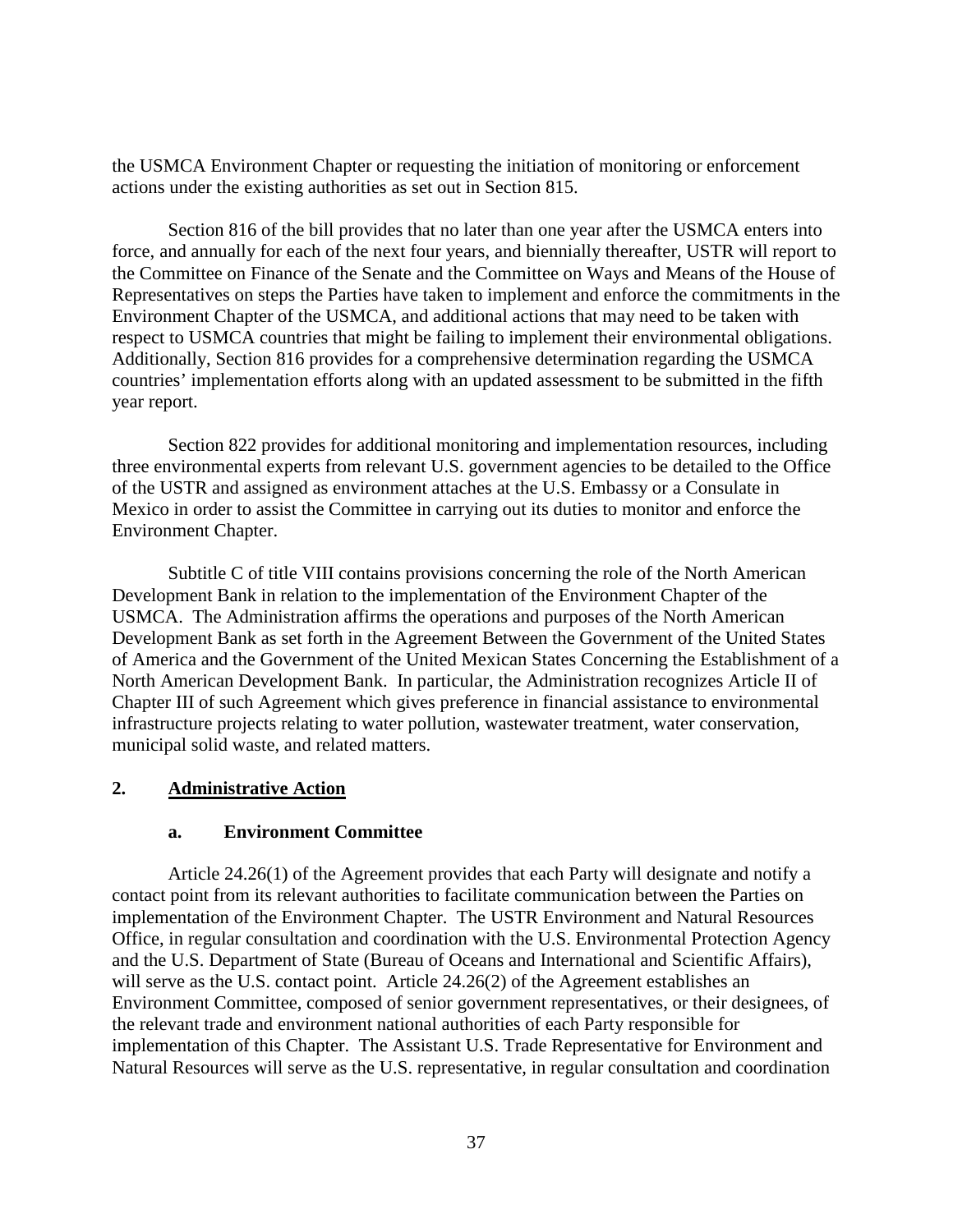with the U.S. Environmental Protection Agency and the U.S. Department of State (Bureau of Oceans and International and Scientific Affairs). USTR will coordinate with other agencies with relevant expertise.

#### **b. Interagency Environment Committee for Monitoring and Enforcement**

USTR and other agencies will monitor the progress of Mexico and Canada in implementing the broad range of obligations contained in the Environment Chapter, including those designed to further improve the Parties' governance of natural resources, including fisheries. In particular, USTR will work with the U.S. Environmental Protection Agency (EPA), U.S. Department of Interior, U.S. Department of State, U.S. Department of Commerce, and other appropriate agencies to identify specific areas in which the United States, Mexico, and Canada can collaborate, through capacity building, to ensure compliance with the Environment Chapter of the USMCA. USTR will coordinate the interagency effort to address these specific areas under the Environmental Cooperation Agreement, as provided for in Article 24.25 (Environmental Cooperation).

No later than 30 days after enactment of the USMCA, the President will establish the interagency committee provided for in Section 811 and will direct the appropriate authorities in the executive branch, in consultation with USTR, to issue those measures, including agency regulations, that may be necessary to implement the Environment Chapter of the USMCA. The interagency committee, which USTR will chair and coordinate, will comprise of agencies with relevant authorities or expertise, including the U.S. Department of State, EPA, the U.S. Department of Agriculture (USDA) – Animal and Plant Health Inspection Service (APHIS), the U.S. Department of the Interior – Fish and Wildlife Service (FWS), Department of Commerce – National Oceanic and Atmospheric Administration (NOAA), U.S. Customs and Border Protection (CBP), the U.S. Department of Justice and other agencies, as appropriate. The interagency committee will coordinate across U.S. government agencies to fully utilize all existing authorities under the USMCA enforcement mechanisms, the Cooperation and Customs Verification Agreement, and existing U.S. law to ensure the obligations set out in the Environment Chapter are implemented and the USMCA is effectively enforced.

Especially in the context of sustainable fisheries management, marine species conservation, and efforts to combat illegal, unreported and unregulated (IUU) fishing, NOAA will bring to the interagency committee its long history of developing and implementing policies to protect and manage marine resources and make use of enforcement tools available, such as MSRA. The experience of FWS and APHIS in ensuring compliance with the Endangered Species Act and the Lacey Act, and in particular in making use of the enforcement tools available under those statutes, will serve to inform the interagency committee as it determines whether the Parties are complying with their laws implementing the Convention on International Trade in Endangered Species (CITES) and what compliance measures, if any, may be appropriate. The Department of State, through its Bureau of Oceans and International Environmental and Scientific Affairs, has worked extensively with other governments, including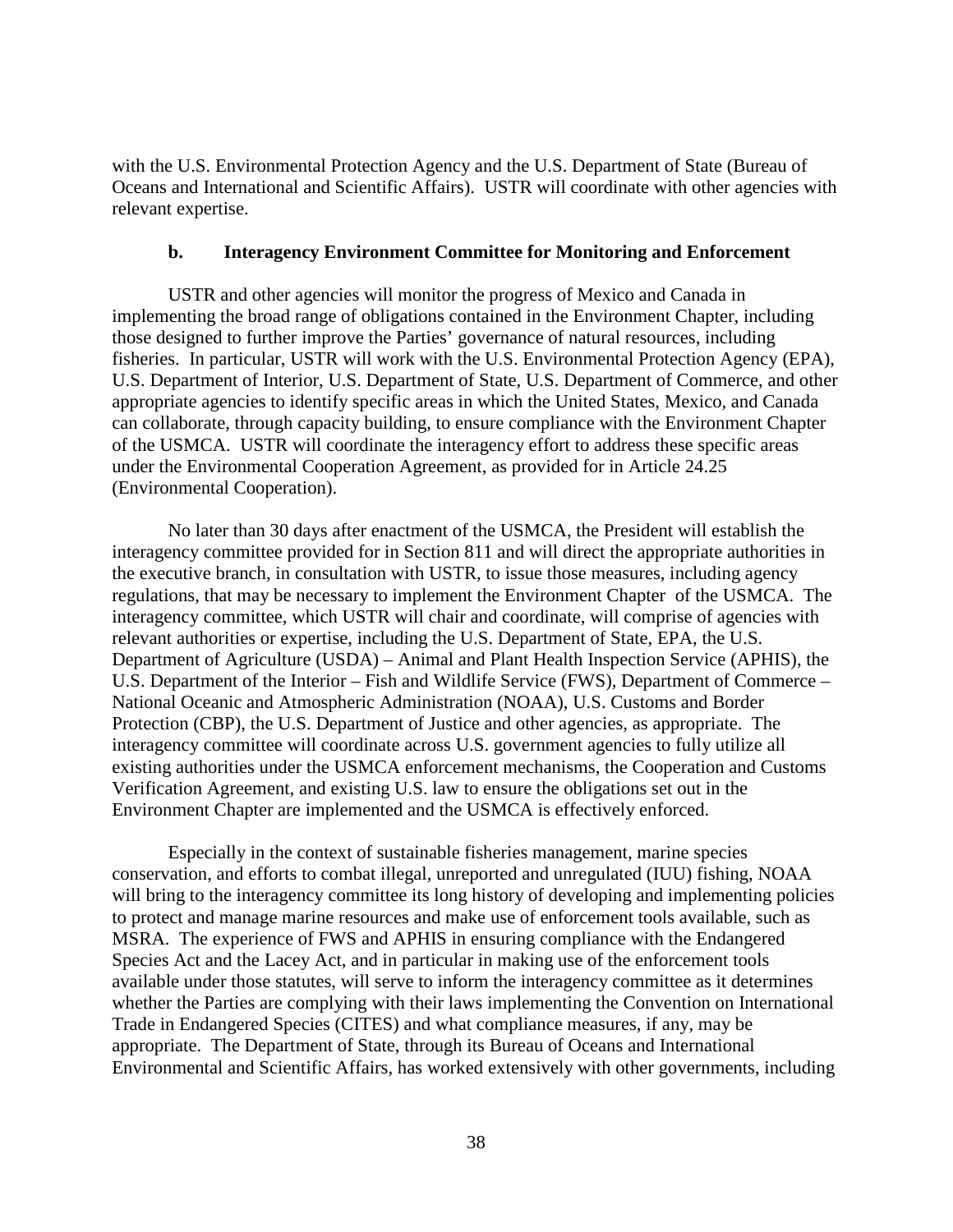in Mexico and Canada, to address concerns relating to local and cross-border wildlife and forest issues, as well as IUU fishing under Regional Fisheries Management Organizations (RFMOs), such as IATTC and CCAMLR. EPA has extensive experience working with Canada and Mexico on environmental cooperation, including developing, monitoring, and enforcing environmental laws and regulations. CBP has experience targeting high-risk shipments of illegal timber and wildlife and sharing information with counterpart agencies in Canada and Mexico.

USTR will coordinate with the Department of State, FWS, EPA, NOAA, and other agencies, as appropriate, ahead of reporting to the Senate Committee on Finance and the House of Representatives Committee on Ways and Means as required under Section 816 (Report to Congress) of the bill.

#### **Chapter 25 (Small and Medium-Sized Enterprises)**

For the first time in a U.S. free trade agreement, the USMCA includes a dedicated, standalone chapter on small and medium-sized enterprises (SMEs), which is intended to promote cooperation between the three Parties and help ensure that SMEs can benefit from the Agreement.

#### **1. Implementing Bill**

No statutory or administrative changes will be required to implement Chapter 25. U.S. laws and regulations are already in conformity with the obligations assumed under the Chapter.

#### **2. Administrative Action**

Article 25.4 establishes the Committee on SME Issues ("SME Committee"), which will convene within one year after the date of entry into force of the USMCA.

#### **Chapter 26 (Competitiveness)**

#### **1. Implementing Bill**

No statutory changes will be required to implement Chapter 26. U.S. laws and regulations are already in conformity with the obligations assumed under the Chapter.

#### **2. Administrative Action**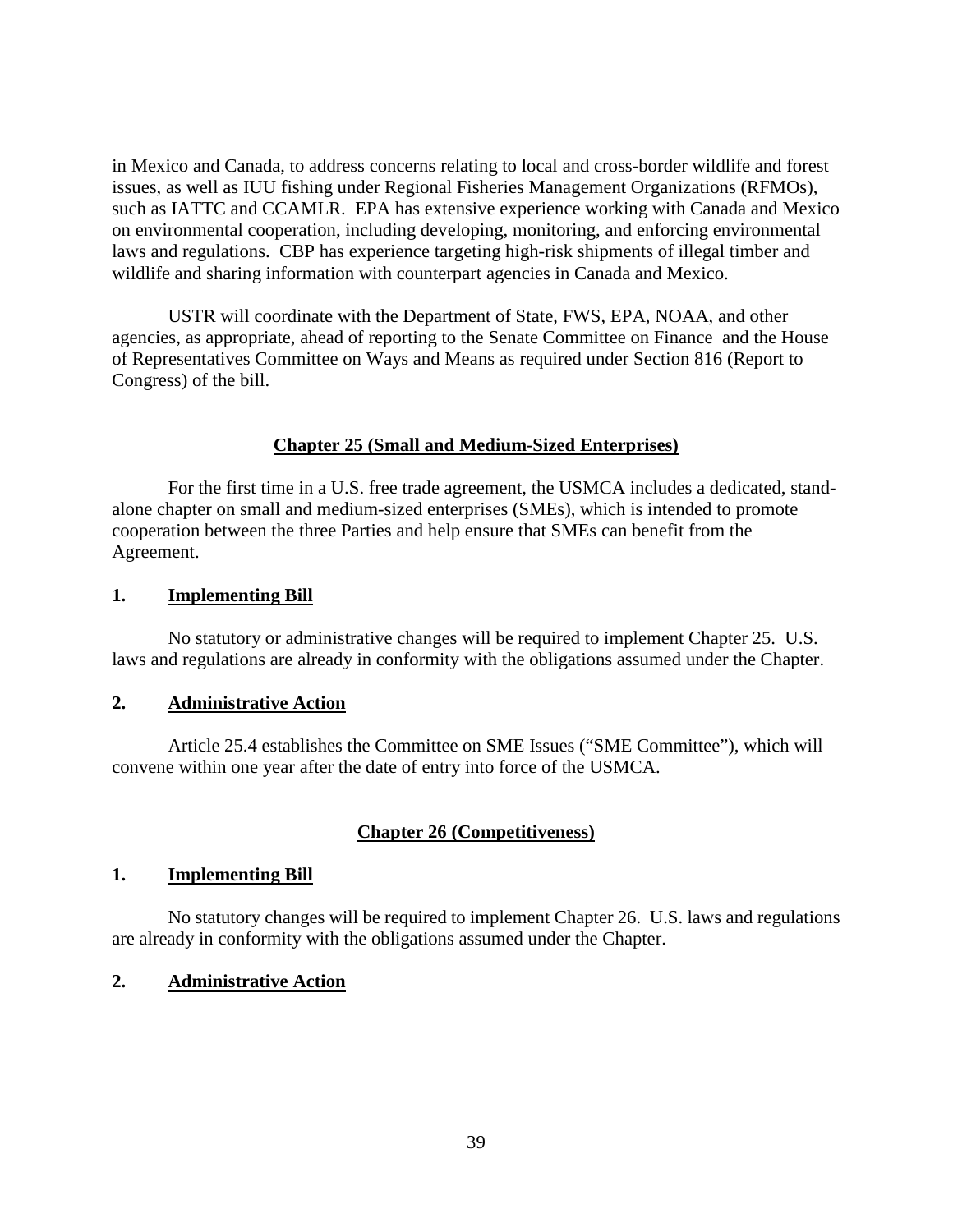Article 26.1 establishes the inter-governmental North American Competitiveness Committee ("Competitiveness Committee") and provides that each Party shall designate and notify a contact point for the Competitiveness Committee. A USTR official will serve as the contact point for the United States.

#### **Chapter 27 (Anticorruption)**

No statutory or administrative changes will be required to implement Chapter 27. U.S. laws and regulations are already in conformity with the obligations assumed under the Chapter.

# **Chapter 28 (Good Regulatory Practices)**

#### **1. Implementing Bill**

No statutory changes will be required to implement Chapter 28. U.S. laws and regulations are already in conformity with the obligations assumed under the Chapter.

# **2. Administrative Action**

U.S. administrative regulations, practices, and procedures, including pursuant to the APA, are already in conformity with the obligations assumed under this Chapter.

Article 28.9 provides that each Party shall designate and notify a contact point for matters arising under this Chapter. A USTR official responsible for good regulatory practices (GRP) matters will serve as the contact point for the United States.

Article 28.18 (Committee on Good Regulatory Practices) establishes an intergovernmental Committee on Good Regulatory Practices ("GRP Committee") composed of government representatives of each Party, including representatives from their central regulatory coordinating bodies as well as relevant regulatory agencies. A USTR official responsible for GRP matters will serve as the lead U.S. representative to the GRP Committee.

#### **Chapter 31 (Dispute Settlement)**

#### **1. Implementing Bill**

Section 105(a) of the bill authorizes the President to establish or designate within the Department of Commerce a United States Section of the Secretariat established under Article 30.6 of the USMCA. The United States Section, subject to the oversight of the interagency group established under section 402 of the North American Free Trade Agreement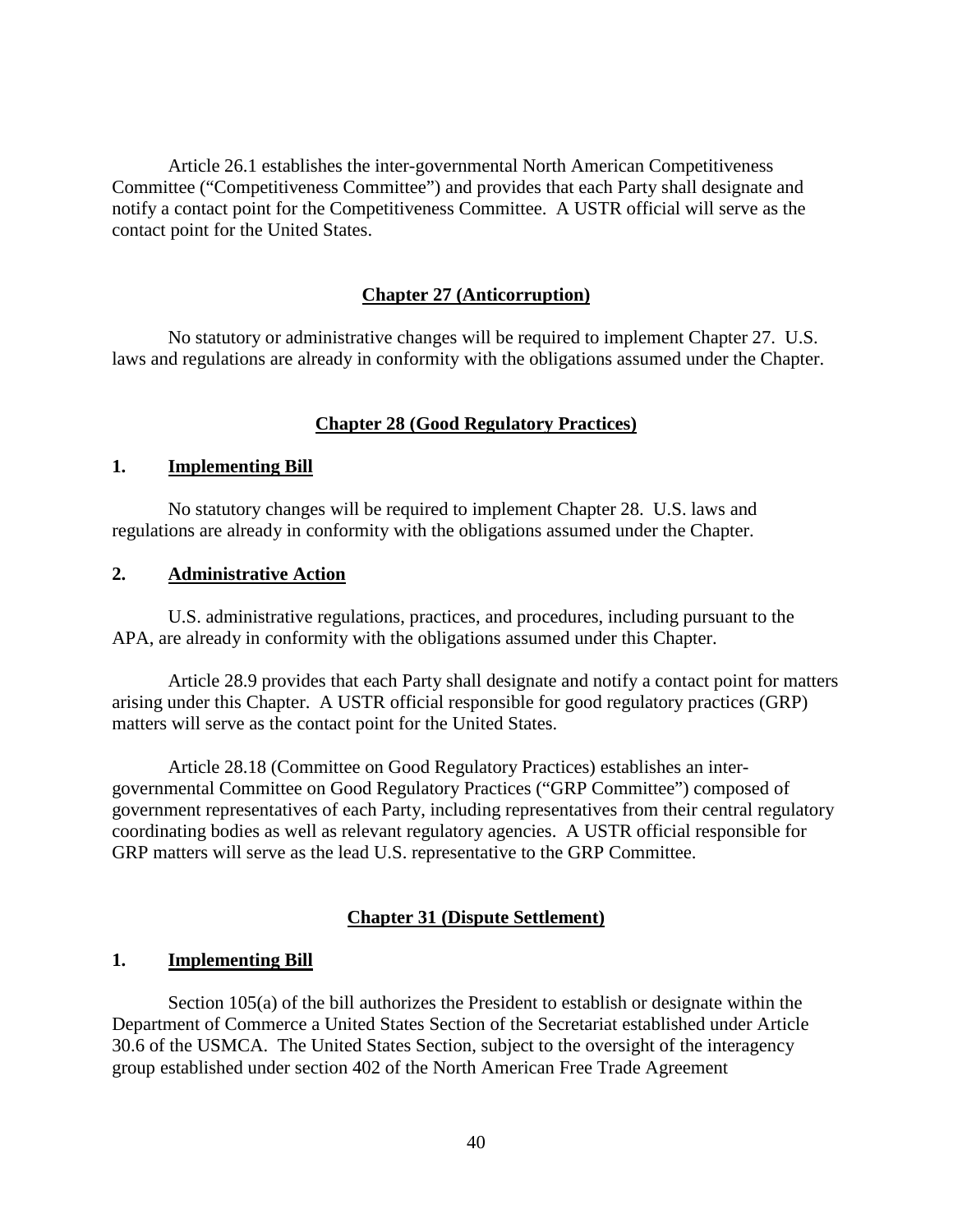Implementation Act, shall carry out its functions with the Secretariat to facilitate the operation of the Agreement, including the operation of the panels and committees under Section D of Chapter 10 and the work of panels under Chapter 31 of the USMCA. The United States Section will not be an "agency" within the meaning of 5 U.S.C. 552, consistent with treatment provided under other U.S. free trade agreements. Thus, for example, the office will not be subject to the Freedom of Information Act or the Government in the Sunshine Act. Since they are international bodies, panels and committees established under Section D of Chapter 10 and panels established under Chapter 31 are not subject to those acts.

Section 105(b) of the bill authorizes the appropriation of funds to support the United States Section established pursuant to section 105(a).

Section 105(c) of the bill authorizes the U.S. Section to retain funds distributed to it by the Mexican or Canadian sections of the Secretariat in connection with the reimbursement of expenses generated by panel proceedings under Chapter 10 or 31. Continuing the practice from NAFTA, the governments involved in the proceedings will share the costs of such proceedings equally and will agree in advance on the nature and amount of expenses that panelists and other experts will be permitted to incur.

# **2. Administrative Action**

# **a. Implementation of Panel Reports**

It bears repeating that panel reports presented under Chapter 31 have no effect under the law of the United States. Neither federal agencies nor state governments are bound by any finding or recommendation included in such reports. In particular, panel reports do not provide legal authority for federal agencies to change their regulations or procedures or refuse to enforce particular laws or regulations, such as those related to human, animal or plant health, or the environment. Furthermore, the United States will not seek to introduce a panel report into evidence in any civil suit brought by the United States challenging a state law or regulation on the ground that it is inconsistent with the NAFTA.

In normal circumstances, the United States will agree with its USMCA partners on a resolution of disputes under Chapter 31 that is in conformity with panel recommendations. Where the matter involves a law or regulation of a state of the United States, any resolution would be reached in consultation and coordination with the state concerned, as described in this Statement in connection with Chapter 1.

The USMCA recognizes that it may not be possible for a USMCA government to agree to the removal of a federal or state or provincial measure that a panel has found to be inconsistent with the Agreement. Accordingly, it provides for alternative resolutions, including the provision of trade compensation and other negotiated settlements, or the suspension of benefits. In all cases following a panel report, the USMCA makes discretionary any change in U.S. law and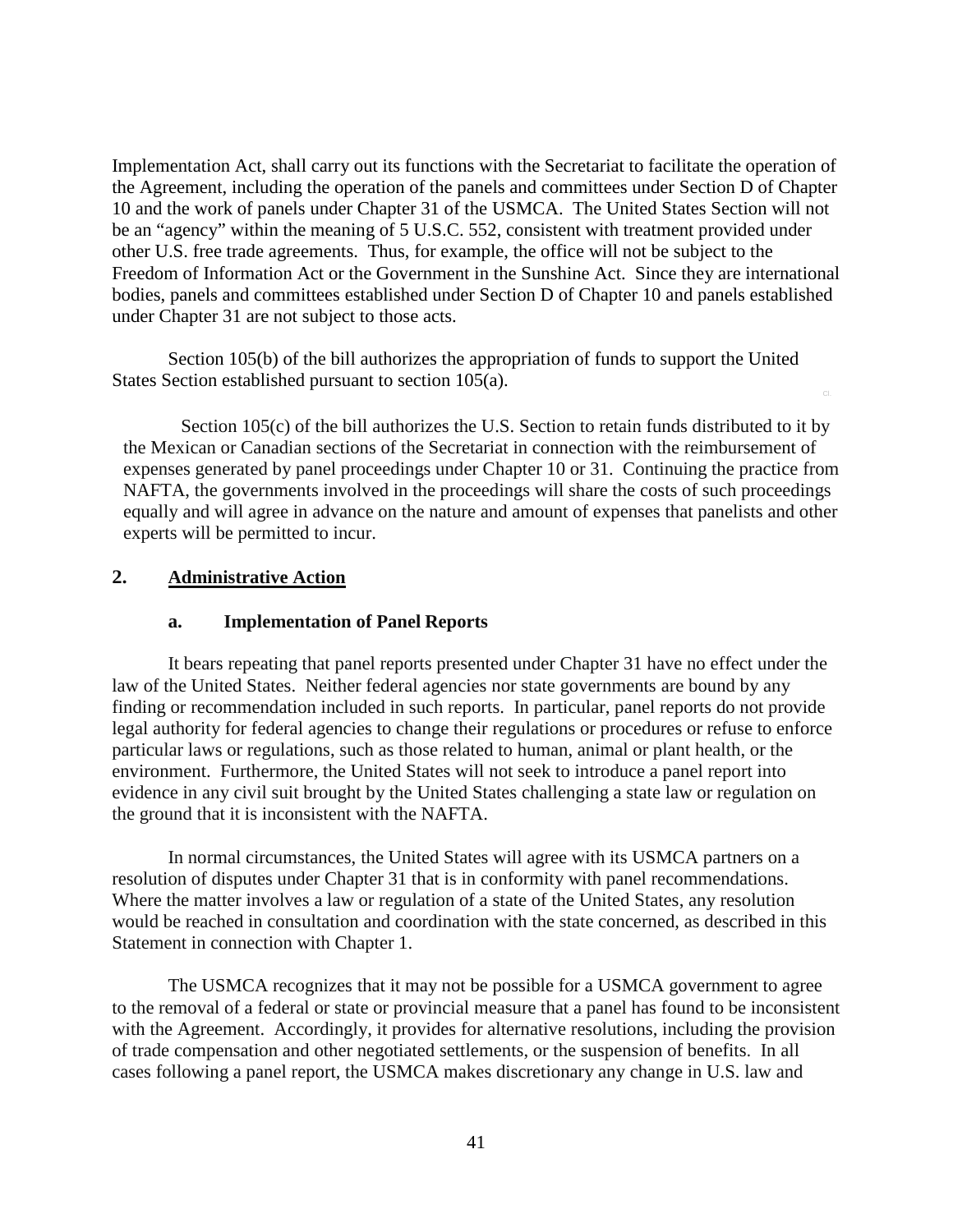leaves to the United States the manner in which any such change may be implemented – whether through the adoption of legislation, a change in regulation, judicial action, or otherwise.

#### **b. Dispute Settlement: Nominations for Dispute Settlement Roster**

Article 31.8 of the USMCA requires that by the date of entry into force of the USMCA the Parties establish a roster of up to 30 individual who are willing to serve as panelists. USTR will consult with the Committee on Ways and Means of the House of Representatives and the Committee on Finance of the Senate ("Trade Committees") as it considers nominees for the roster of panelists and will provide the Trade Committees with the names of the experts it is considering, and detailed background information on each, at least 30 days before submitting the names of any nominees.

# **c. Enforcement of U.S. Rights**

Legislative authority currently exists for the Executive Branch fully to enforce U.S. rights under Chapter 31. Section 301 of the Trade Act of 1974, as amended, authorizes the United States Trade Representative ("USTR") to take specific action, subject to the President's direction, and to take all "appropriate and feasible action" in the President's power that the President directs the USTR to take to enforce U.S. rights under trade agreements such as the USMCA.

The United States shall enforce its rights under the USMCA through consultations and the dispute settlement mechanism provided for in Chapter 31 when possible. However, a decision by Canada or Mexico to prevent or unreasonably delay formation of a dispute settlement panel would not prevent the Executive Branch from enforcing U.S. rights. In this circumstance, the USTR's determination on whether the USMCA partner breached USMCA obligations or impaired U.S. rights under the USMCA would be based on the USTR's evaluation of the relevant legal and factual issues, including the fact that the USMCA partner failed to cooperate in the dispute settlement process.

Once the USMCA enters into force, an interested person may file a petition with the USTR requesting section 301 action in any case in which the person considers that another USMCA government has failed to honor a provision of the Agreement or has caused the nullification or impairment of benefits that the United States could reasonably have anticipated under the Agreement. Alternatively, the USTR may, on his or her own initiative, institute a section 301 proceeding.

If the USTR decides to initiate an investigation under section 301 with respect to alleged Canadian or Mexican practices, section 303(a) of the Trade Act requires the USTR initially to attempt consultations with the government of the relevant USMCA country to resolve the matter. If the case involves a possible breach of the USMCA or impairment of U.S. rights under the USMCA, and if consultations have failed to produce a mutually acceptable solution, then section 303(a) requires that the matter be submitted to the formal dispute resolution procedures of the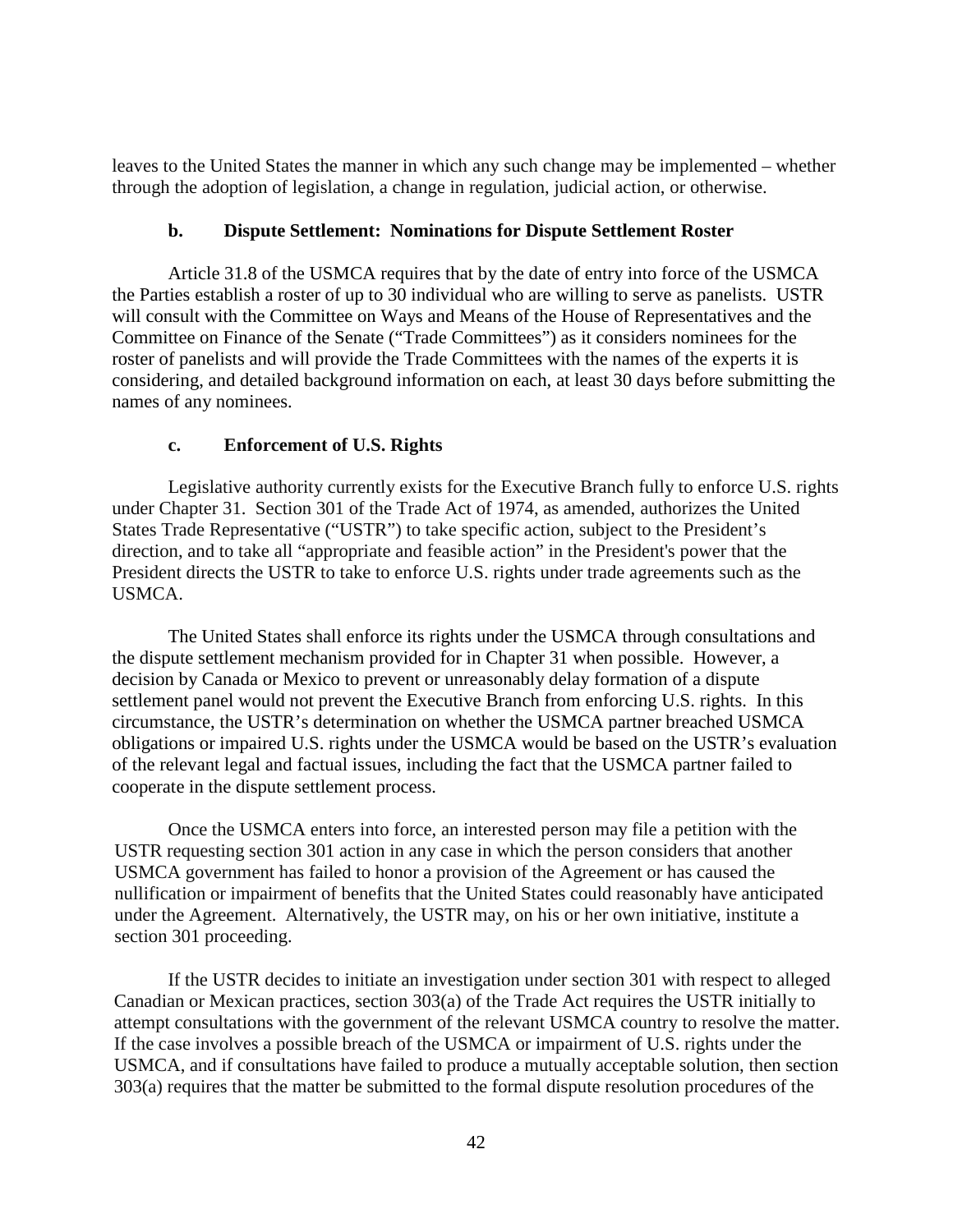Agreement, or to the applicable dispute settlement procedures of another trade agreement to which the United States and the other USMCA country are parties. The USTR will seek information and advice from the private sector, including from the petitioner, if any, in preparing U.S. presentations for consultations and formal dispute resolution procedures.

Section 301 provides the USTR with authority to take appropriate retaliatory action in the event that a panel report upholds a U.S. allegation that another USMCA government has breached the Agreement or nullified or impaired U.S. benefits and the other government does not take satisfactory remedial action or provide satisfactory compensation.

# **Chapter 32 (Exceptions and General Provisions)**

Article 32.6 (Cultural Industries) exempts certain measures adopted or maintained by Canada with respect to a cultural industry, as defined in the Article, from a number of obligations under the USMCA. It also allows the United States or Mexico to take a measure of equivalent commercial effect in response. The Administration is committed to using all appropriate tools at its disposal to discourage Canada from taking measures that discriminate against it, or restrict market access for U.S. industries. In addition, although the Administration agreed to carry over the NAFTA cultural industry exception in revised form, it remains the policy of the United States not to agree to this type of exception in future free trade agreements.

# **1. Implementing Bill**

Section 306 of the bill amends subsection (f) to section 182 of the Trade Act of 1974 (19 U.S.C. 2242). Subsection (f) was added by the NAFTA Implementation Act to address the similar concerns arising from NAFTA Article 2106. It requires the U.S. Trade Representative to identify, within 30 days of the release of the annual National Trade Estimates Report on Foreign Barriers, any new Canadian act, policy, or practice affecting cultural industries that is actionable under Article 2106. In deciding whether to identify an act, policy, or practice, the U.S. Trade Representative will consult with the relevant domestic industries, the appropriate advisory committees, and other U.S. agencies, and take into account such other information as may be available. Any act, policy, or practice identified under subsection (f) will become the subject of an investigation under section 301 of the Trade Act of 1974 unless the United States has already taken action against it.

In order to maintain this enforcement tool, section 306 makes conforming changes to subsection (f) in order to continue its application for purposes of the USMCA.

# **2. Administrative Action**

No administrative changes will be required to implement Chapter 32.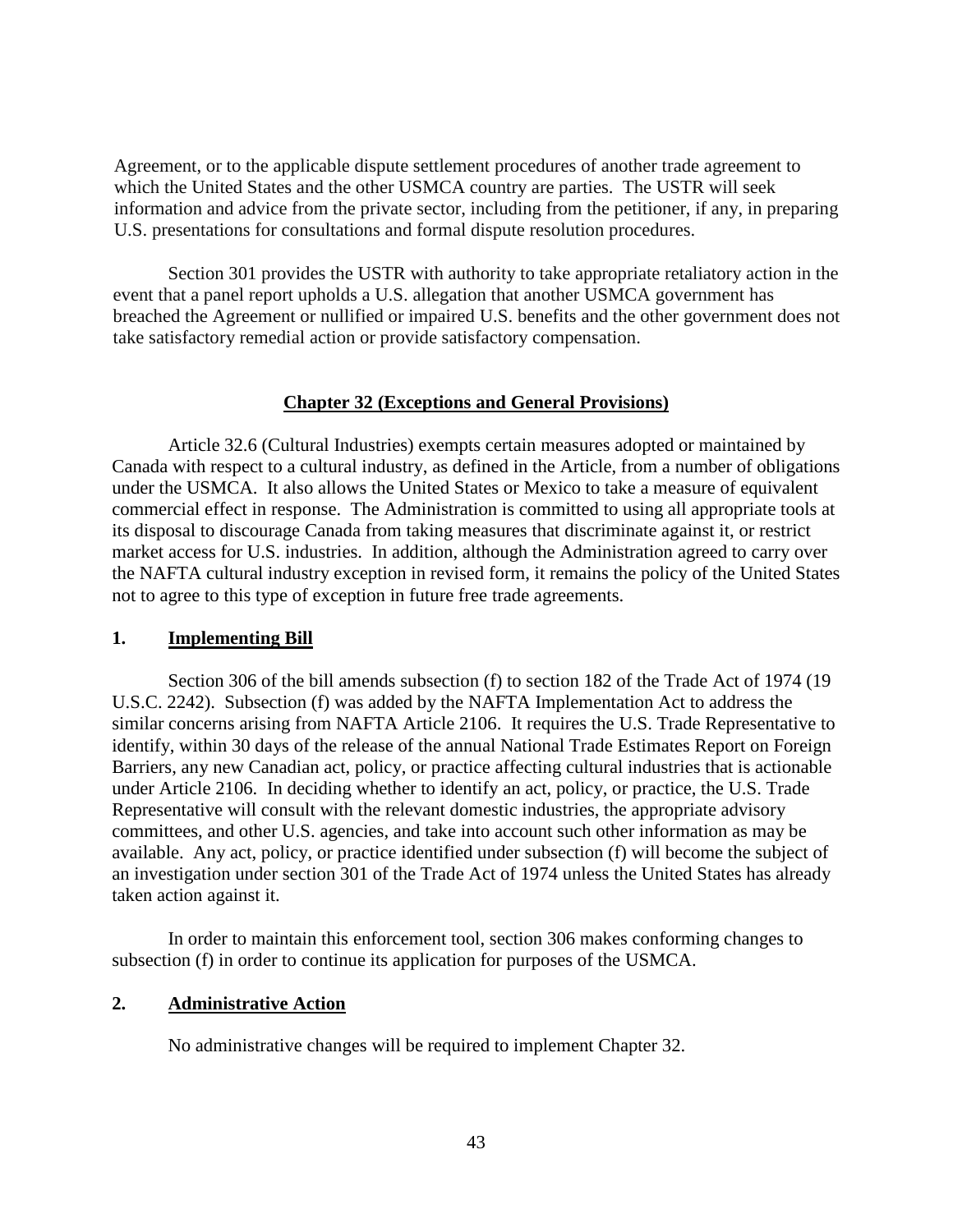Article 32.10 (Non-Market Country FTA) of the USMCA requires that any Party intending to negotiate a free trade agreement with a non-market country must inform the other Parties and provide information and an opportunity to review the text. It also provides that entry into such an agreement by one Party allows for the other Parties to terminate the USMCA and replace it with an agreement as between those other Parties. This provision is intended to ensure that the negotiated benefits of the USMCA remain with the USMCA Parties and are not diluted by one Party's agreement with a non-market country. If a USMCA Party were to enter into such an agreement, it is the policy of the United States to rigorously review the information and ensure that the United States is not disadvantaged.

#### **Chapter 33 (Macroeconomic Policies and Exchange Rate Matters)**

#### **1. Implementing Bill**

No statutory changes will be required to implement Chapter 33. U.S. laws and regulations are already in conformity with the obligations assumed under the Chapter.

#### **2. Administrative Action**

For the United States, the Department of the Treasury will serve as the point of contact for all matters arising under Chapter 33.

#### **Annex II (Schedule of the United States)**

#### **1. Implementing Bill**

Subtitle C of Title III of the implementing bill establishes a petition mechanism whereby the U.S. International Trade Commission (the "Commission") would initiate an investigation to determine whether grants of authority, or requests for grants of authority, for persons of Mexico to provide cross-border long-haul trucking services in the territory of the United States outside the border commercial zones are causing, or threaten to cause, material harm to U.S. suppliers, operators, or drivers. Section 324(a) of the bill authorizes the President, where the Commission has made an affirmative finding of material harm or threat thereof, to direct the Secretary of Transportation to impose limitations on grants of authority for persons of Mexico to provide cross-border long-haul trucking services in the territory of the United States outside the border commercial zones.The focus of the Commission's investigation will be on determining whether the grants of authority described in section  $322(a)(1)-(3)$  of the bill are causing or threaten to cause material harm to U.S. suppliers, operators, or drivers of cross-border long-haul trucking services beyond the border commercial zone. For purposes of such determinations, the term "causing" or "cause" does not necessarily mean "wholly causing" or "wholly cause."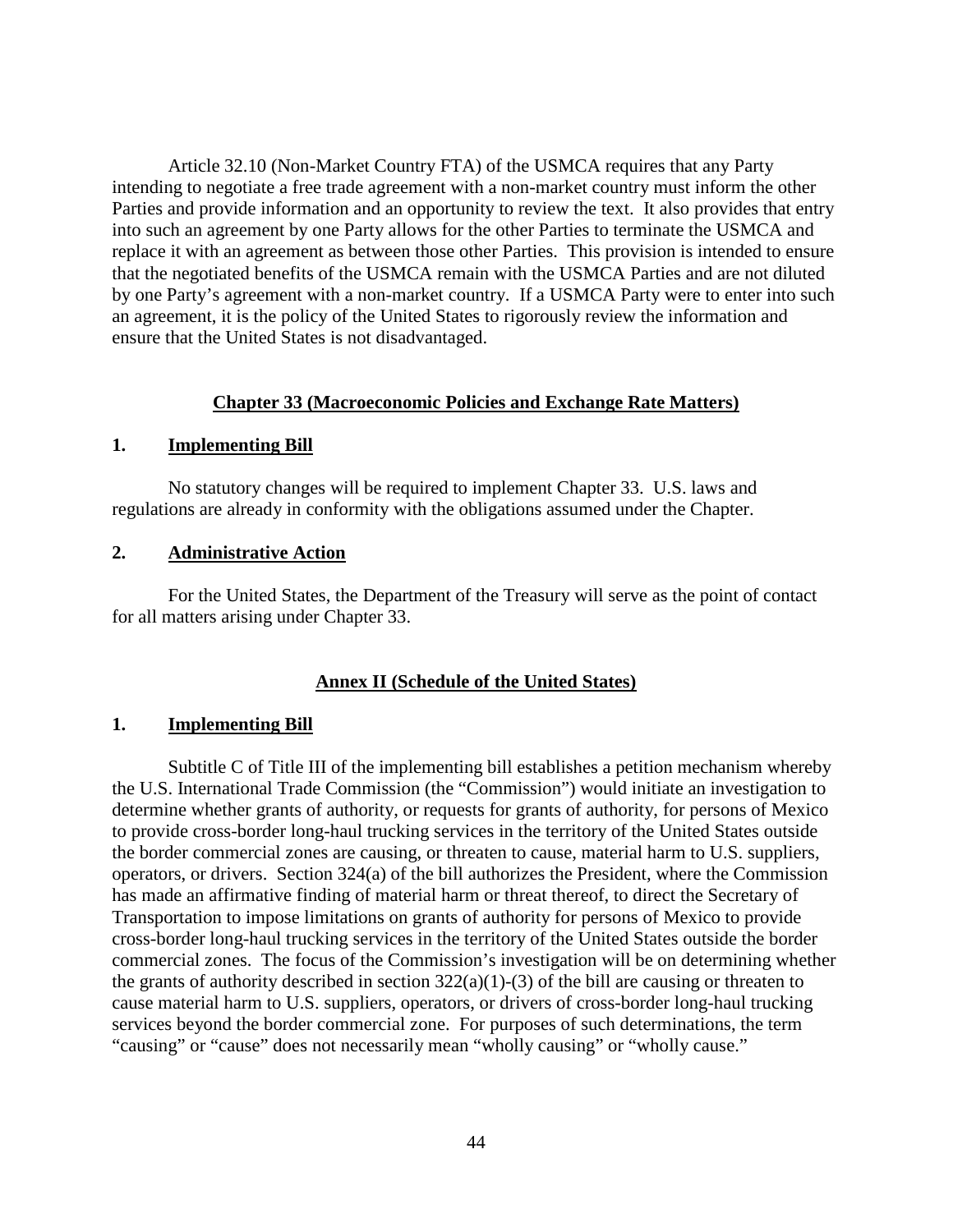# **2. Administrative Action**

#### **a. Confidential Business Information**

The implementing bill requires the U.S. International Trade Commission (the "Commission") to promulgate regulations to provide access to confidential business information under protective order in limited circumstances. In promulgating such regulations, the Commission shall adopt procedures similar to those the Commission has adopted for conducting investigations under the countervailing duty and antidumping duty provisions in title VII of the Tariff Act of 1930 and under section 202 of the Trade Act of 1974.

# **b. Provision of Information by Other Agencies**

To assist the Commission in making determinations under subtitle C of Title III, the implementing bill requires the U.S. Department of Transportation, the U.S. Department of Commerce, and U.S. Customs and Border Protection to make available to the Commission any information requested by the Commission as necessary to conduct its investigation. Upon enactment of this bill, the three agencies shall promptly meet with the Commission to identify the types of information that the respective agencies routinely collect relevant to cross-border long-haul trucking and may be able to provide to the Commission. The implementing bill also provides that Customs will collect and maintain such additional data and other information on trucks engaged in cross-border long-haul trucking as the Commission may request. If appropriate, the Commission may also request that the Department of Transportation require additional information from persons of Mexico providing or seeking to provide long-haul trucking services in the United States beyond the border commercial zone.

# **c. Inspector General Review**

Within 60 days of the filing of the report in section 327, the Inspector General of the Department of Transportation shall review the procedures and actions taken by the Secretary to determine whether each Mexico-domiciled motor carrier with any operating authority covered under section 321(7) is in compliance with applicable Federal motor carrier safety laws and regulations and Title III, section 350 of Public Law 107-87, 115 Stat. 833, 864 (2001) (49 U.S.C. 13902 Note), and shall report on the result of the review to the Committee on Transportation and Infrastructure of the House of Representatives, the Committee on Commerce, Science, and Transportation of the Senate, the Committee on Ways and Means of the House of Representatives, and the Committee on Finance of the Senate.

# **Miscellaneous**

# **1. Implementing Bill**